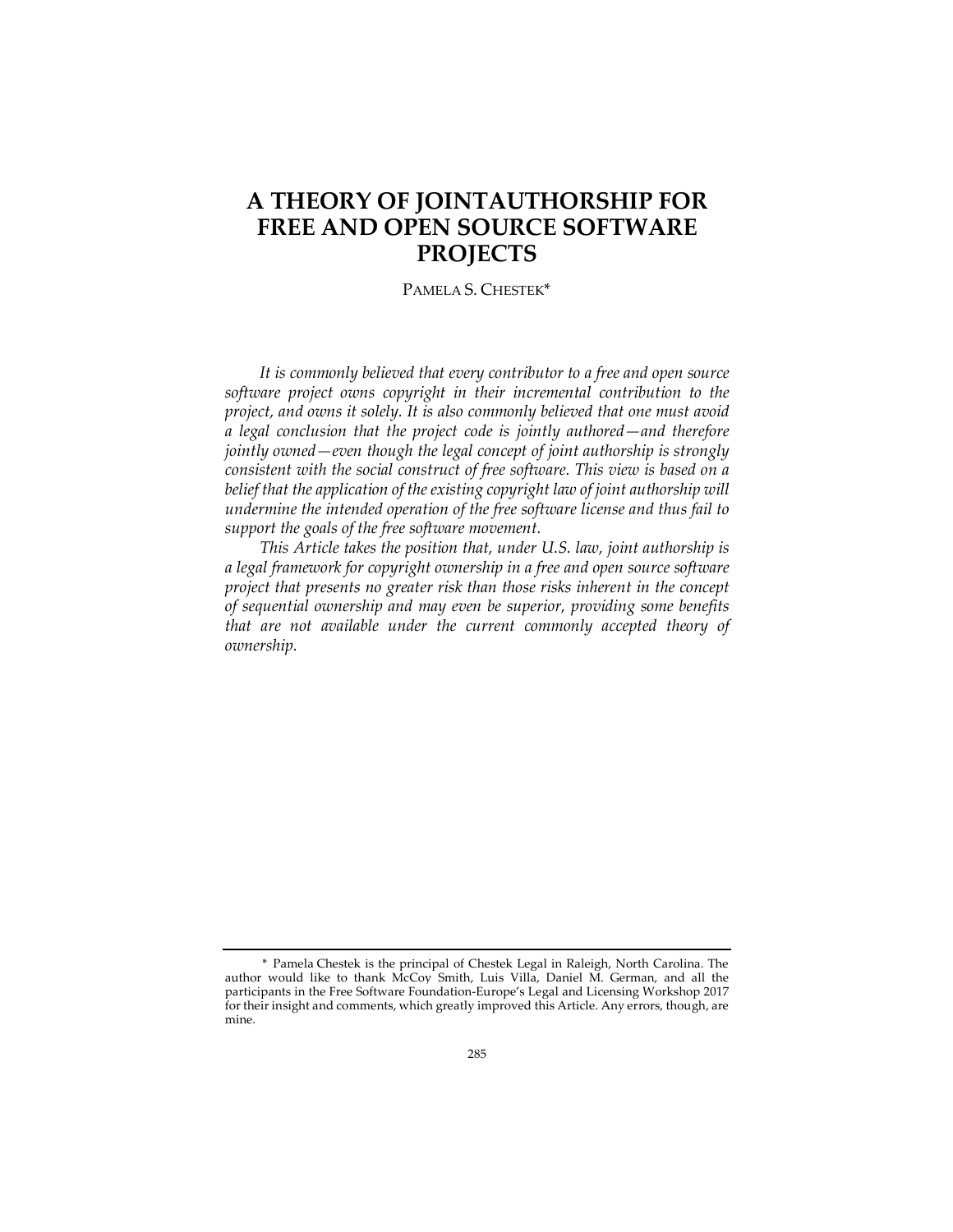| I. | BASIC PRINCIPLES OF COPYRIGHT AUTHORSHIP IN THE                |                                             |                                                                  |  |
|----|----------------------------------------------------------------|---------------------------------------------|------------------------------------------------------------------|--|
|    |                                                                |                                             |                                                                  |  |
| H. | THE OWNERSHIP CONUNDRUM OF FREE AND OPEN SOURCE                |                                             |                                                                  |  |
|    |                                                                |                                             |                                                                  |  |
|    | А.                                                             |                                             |                                                                  |  |
|    | В.                                                             | The Theory That Authorship Is a Sequence of |                                                                  |  |
|    |                                                                |                                             |                                                                  |  |
|    | The Limitations and Risks of the Serial<br>$1_{-}$             |                                             |                                                                  |  |
|    |                                                                |                                             |                                                                  |  |
|    |                                                                |                                             | $\mathfrak{a}.$                                                  |  |
|    |                                                                |                                             | The Infringement Claim Will Be Poor300<br>$b$ .                  |  |
|    |                                                                |                                             | The Court's Suspension of Disbelief302<br>$\mathcal{C}$ .        |  |
|    |                                                                |                                             | The Possibility That All But One Author Will be<br>d.            |  |
|    |                                                                |                                             |                                                                  |  |
|    | C.                                                             |                                             |                                                                  |  |
|    |                                                                | $1_{-}$                                     | The Perceived Risks of a Joint Ownership Theory 311              |  |
|    |                                                                |                                             | a.                                                               |  |
|    |                                                                |                                             | b.                                                               |  |
|    |                                                                |                                             | 2. Joint Authorship May Have Advantages318                       |  |
|    |                                                                |                                             | Joint Authorship Discourages FOSS Trolling319<br>$\mathfrak{a}.$ |  |
|    |                                                                |                                             | License Compliance Work Will Be Easier320<br>b.                  |  |
|    |                                                                |                                             | No Author Can Hold-up the Project320<br>C.                       |  |
|    |                                                                |                                             | Copyright Registration Is More Likely to be Timely321<br>d.      |  |
|    |                                                                |                                             | Contributor License Agreements are Less Important322<br>e.       |  |
|    |                                                                |                                             | 3. What Joint Ownership Doesn't Change323                        |  |
|    | III. EXAMPLES OF THE COMPLEXITY OF FREE SOFTWARE OWNERSHIP.324 |                                             |                                                                  |  |
|    |                                                                |                                             |                                                                  |  |

# **INTRODUCTION**

It seems to be a commonly held belief that every contributor to a free and open source software<sup>1</sup> project (or their employer) owns the copyright in their incremental contribution to a project, and owns it solely. Upon examination, however, this belief leads to some challenging questions under U.S. copyright law. For example, what is a "work," the fundamental increment of copyright—can it be only a few changes interspersed throughout a file? If there is no express license grant from the contributor for the inbound code, how can a user nevertheless be assured that every contributor has granted a license in their solely owned copyright? How much code must one person

<sup>1.</sup> The author will use "free software," "open source software," and "free and open source software" interchangeably.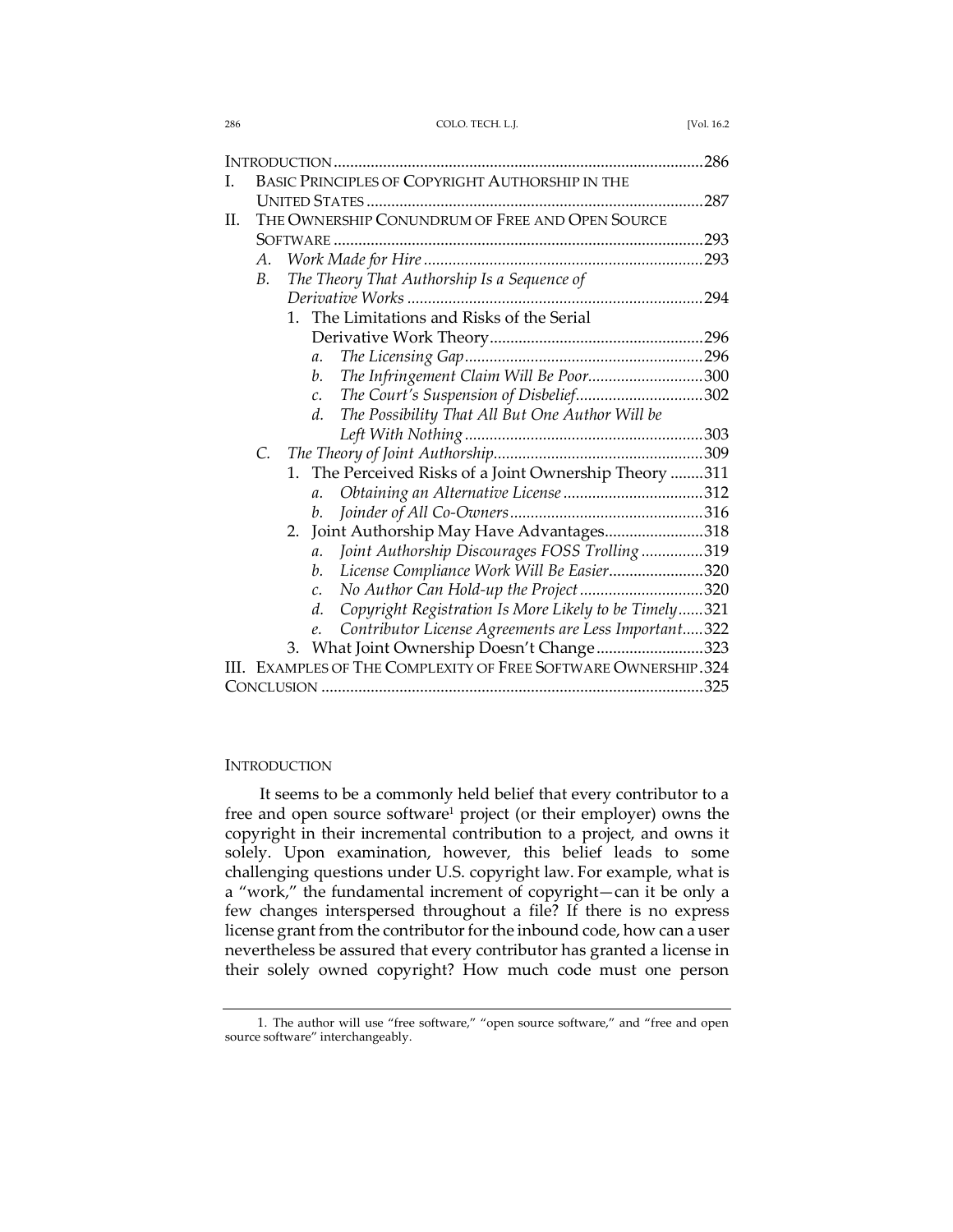have contributed to have standing to bring a claim for license non-compliance?

It also seems to be commonly believed that one must avoid a theory that the project code is jointly authored and therefore jointly owned. While the legal concept of joint authorship is strongly consistent with the social construct of free software, nevertheless there is a belief that the application of the existing copyright law of joint authorship will undermine the intended operation of the free software license and thus fail to support the goals of the free software movement.

U.S. law is evolving in a way that calls into question the settled assumptions about copyright ownership in free software. Projects may have to confront the possibility that a court might conclude that the code is not owned by the collective, but instead by a single individual, making free software vulnerable to the whims of one individual or corporation. The purpose of this Article is to examine joint authorship as an alternative.

Part I of this Article outlines some relevant concepts of U.S. copyright law. Part II then examines the currently held view that copyright in a free software project is owned by a series of sole owners and discusses the weaknesses of that theory in its application. Part III turns to an alternative theory of joint authorship and proposes that, contrary to common belief, joint authorship may provide a solid legal framework for copyright ownership in free and open source software. It further explains how joint ownership eliminates some of the problems that arise with the current theory, or at least presents no greater challenges than those that exist with the theory of sequential works.

The author does not suggest that there is only one paradigm for ownership of copyright in free software projects. The question of ownership is fact-intensive, and minor changes in fact may drive an entirely different outcome in every case. But no theory should be dismissed without critically examining its weaknesses and strengths.

# I. BASIC PRINCIPLES OF COPYRIGHT AUTHORSHIP IN THE UNITED **STATES**

There are only two types of authorship recognized in U.S. copyright law: sole authorship and joint authorship.2 Copyright

<sup>2.</sup> 17 U.S.C. § 201(a) (2012) ("Initial Ownership.—Copyright in a work protected under this title vests initially in the author or authors of the work. The authors of a joint work are co-owners of copyright in the work."); 17 U.S.C. § 101 (2012) (defining "joint work" as "a work prepared by two or more authors with the intention that their contributions be merged into inseparable or interdependent parts of a unitary whole"). A "work made for hire" is a statutory shift in who will be designated as the author when the work is created by an employee in the scope of the person's employment or, in certain circumstances, where the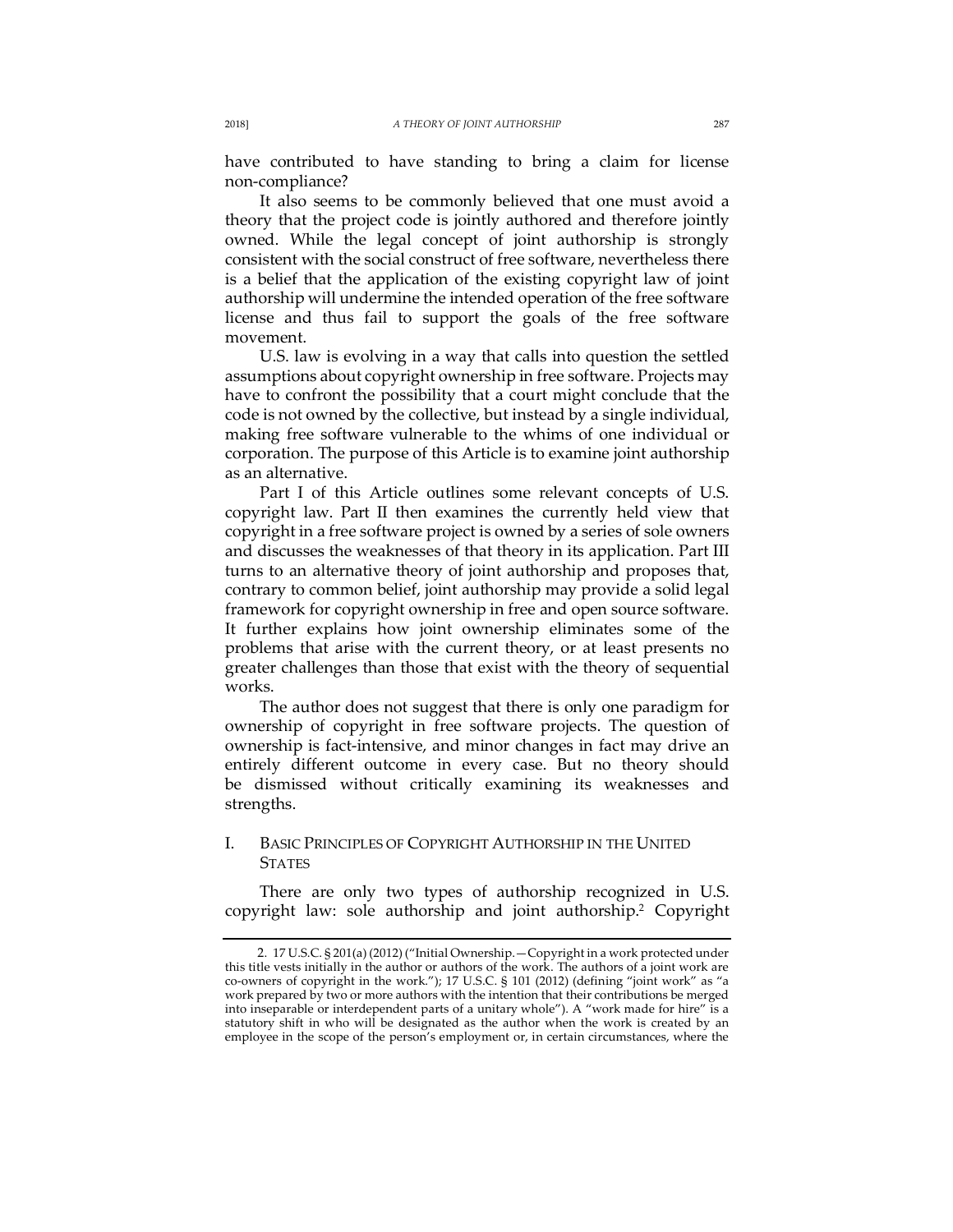subsists in a "work" of authorship.3 Five types of works are mentioned in the Copyright Act, three expressly defined and two terms used but notdefined.

First is the fundamental increment of a copyright, a "work," which the Copyright Act does not expressly define.<sup>4</sup> This author will not try to do so in this Article—it is a vexing question, particularly in software.5 This Article will instead assume for purposes of discussion that a "work" is the smallest increment of authorship in which a copyright can be enforced, $6$  whatever that might be. In this paper, the term "initial work" will be used for the first work created by the first author.

work was created by an independent contractor. *See* 17 U.S.C. § 101 (2012) (defining "work made for hire"). In a work made for hire, the employer or hiring party is deemed the author rather than the natural person. 17 U.S.C. § 201(b) (2012) ("In the case of a work made for hire, the employer or other person for whom the work was prepared is considered the author for purposes of this title . . . . "). That entity has the status of original author, whether sole or joint. *See infra* text accompanying notes 21–25 discussing the second category of authorship of a work made for hire, the one outside of the employer/employee relationship.

<sup>3.</sup> 17 U.S.C. § 102(a) (2012) ("Copyright protection subsists, in accordance with this title, in original works ....").

<sup>4.</sup> 17 U.S.C. § 101 (2012) (definitional section of the Copyright Act, failing to define "work"). Section 102 of the Copyright Act provides some parameters for a "work," i.e., it must be "original," it must include "authorship" (both concepts well defined in case law), and it must be fixed in any tangible medium of expression, but the section gives us no insight on the size or boundaries of this unit.

<sup>5</sup>*. See generally* Justin Hughes, *Size Matters (or Should) In Copyright Law*, 74 FORDHAM L. REV. 575 (2005) (discussing the concept of "work" in copyright law).

<sup>6.</sup> 17 U.S.C. § 106 (2012) (describing exclusive rights of an author with respect to "works," e.g., "to reproduce the copyrighted work . . . .").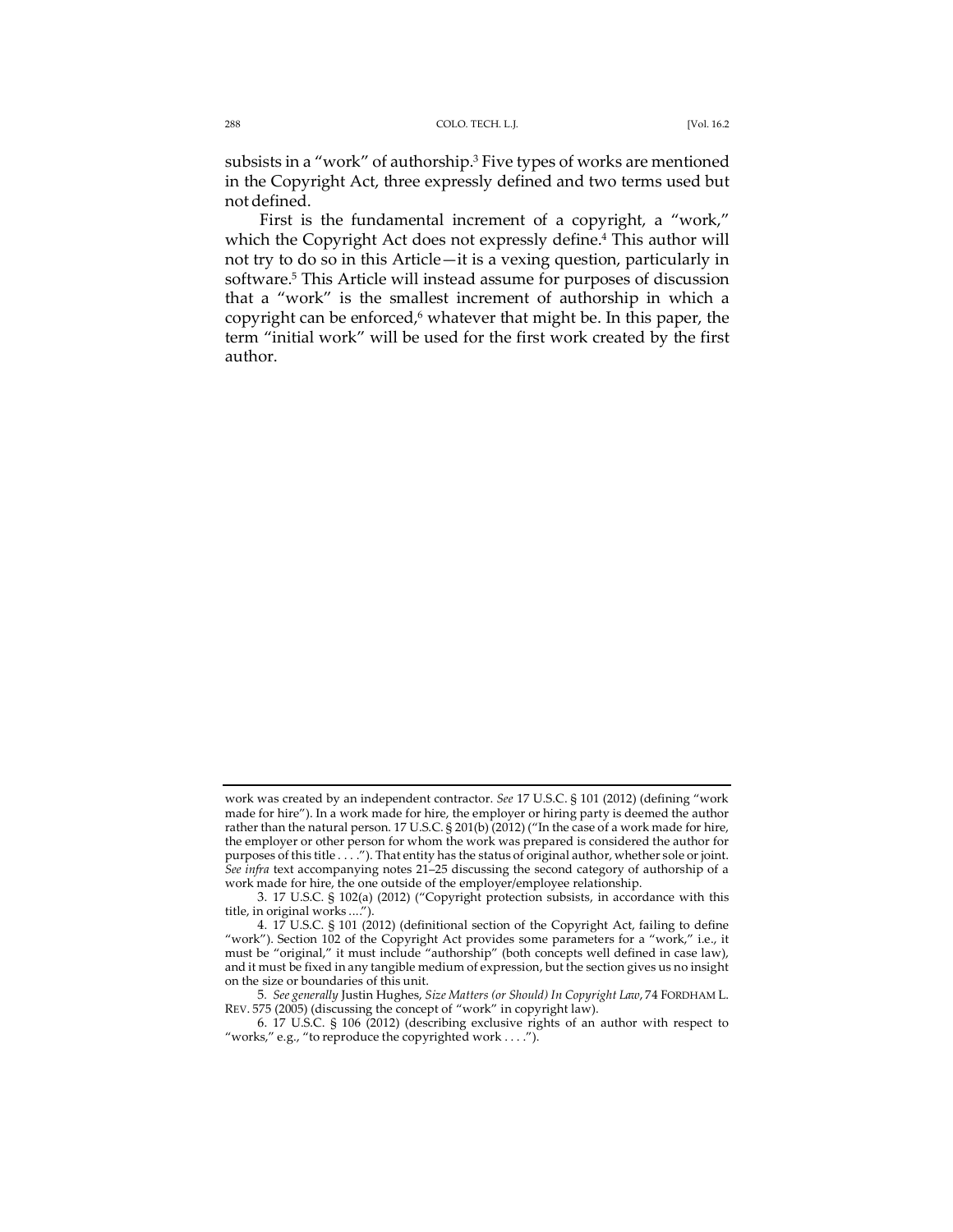The next three categories of works—"derivative work,"7 "compilation," and "collective work"— are expressly defined.<sup>8</sup> A derivative work is:

[A] work based upon one or more preexisting works, such as a translation, musical arrangement, dramatization, fictionalization, motion picture version, sound recording, art reproduction, abridgment, condensation, or any other form in which a work may be recast, transformed, or adapted. A work consisting of editorial revisions, annotations, elaborations, or other modifications which, as a whole, represent an original work of authorship, is a "derivative work."9

A derivative work incorporates a portion of an earlier copyrighted work in some way.10 Although the phrase "derivative work" means the combination of the pre-existing work and the

9. 17 U.S.C. § 101 (2012).

<sup>7.</sup> This Article discusses "derivative works" as defined by the Copyright Act. This definition may be different from the meaning of "derivative work" as the term is used in the GNU GENERAL PUBLIC LICENSE VERSION 2 (June 1992), https://www.gnu.org/licenses/oldlicenses/gpl-2.0.en.html [https://perma.cc/5NC7-GCBS] [hereinafter GPLV2] or when used colloquially in describing a modified version of open source software. *See, e.g.*, HEATHER MEEKER, OPEN (SOURCE) FOR BUSINESS: A PRACTICAL GUIDE TO OPEN SOURCE SOFTWARE LICENSING 101 (2015) (describing the use of "derivative work" in the GPLv2 to mean "infringing work"); VAN LINDBERG,INTELLECTUAL PROPERTY AND OPEN SOURCE:APRACTICAL GUIDE TO PROTECTING CODE 22–29 (2008) (describing how the author of the GPLv2, the Free Software Foundation, does not use "derivative work" in a way that is consistent with the Copyright Act); LAWRENCE ROSEN, OPEN SOURCE LICENSING 114–15 (2004) [hereinafter ROSEN] (explaining that the term "derivative work" in the GPLv2 can be construed to also encompass a collective work); V.K. Unni, *Fifty Years of Open Source Movement: AnAnalysis Through the Prism of Copyright Law*, 40 S. ILL.U.L.J. 271, 280 (2016) (using "derivative" colloquially to mean a modification). For further discussion on the meaning of "derivative work" in the context of the GPLv2, *see* Eben Moglen & Mishi Choudhary, *Software Freedom Law Center Guide to GPL Compliance: 2nd Edition*, SOFTWARE FREEDOM LAW CTR. (Oct. 31, 2014), \_2d\_ed.html; Theresa Gue, *Triggering Infection: Distribution and Derivative Works Under the GNU General Public License*, 2012 U. ILL. J.L. TECH. & POL'Y 95 (2012); Michael F. Morgan, *The Cathedral and the Bizarre: An Examination of the "Viral" Aspects of the GPL*, 27 J. MARSHALL J. COMPUTER & INFO. L. 349 (2010); Lothar Determan, *Dangerous Liaisons—Software Combinations as Derivative Works? Distribution, Installation, and Execution of Linked Programs Under Copyright Law, Commercial Licenses, and the GPL*, 21 BERKELEY TECH. L. J. 1421 (2006); Mikko Välimäki, *GNU General Public License and the Distribution of Derivative Works*, 2005 (1) J. INFO. L & TECH. (2005), http://www2.warwick.ac.uk/fac/soc/law/elj/jilt/2005\_1/valimaki/ [https://perma.cc/ 4Z63-ZZGP].

<sup>8.</sup> The Copyright Act also defines "joint work." 17 U.S.C. § 101 (2012). However, a "joint work" is not another type of work, but rather any of the other types of works—initial, derivative, collective or compilation—"prepared by two or more authors with the intention that their contributions be merged into inseparable or interdependent parts of a unitary whole." "This definition … is improperly designated. It is in fact a definition of joint authorship." MELVILLE B. NIMMER & DAVID NIMMER, NIMMER ON COPYRIGHT § 6.01 (Matthew Bender, Rev. Ed.) [hereinafter *Nimmer*]. This Article will refer to this description as the definition of "joint authorship."

<sup>10.</sup> H. R. REP. NO. 94-1476, at 62 (1976) ("Thus, to constitute a violation of section 106(2) [the exclusive right of the author to prepare derivative works], the infringing work must incorporate a portion of the copyrighted work in some form; for example, a detailed commentary on a work or a programmatic musical composition inspired by a novel would not normally constitute infringements under this clause.").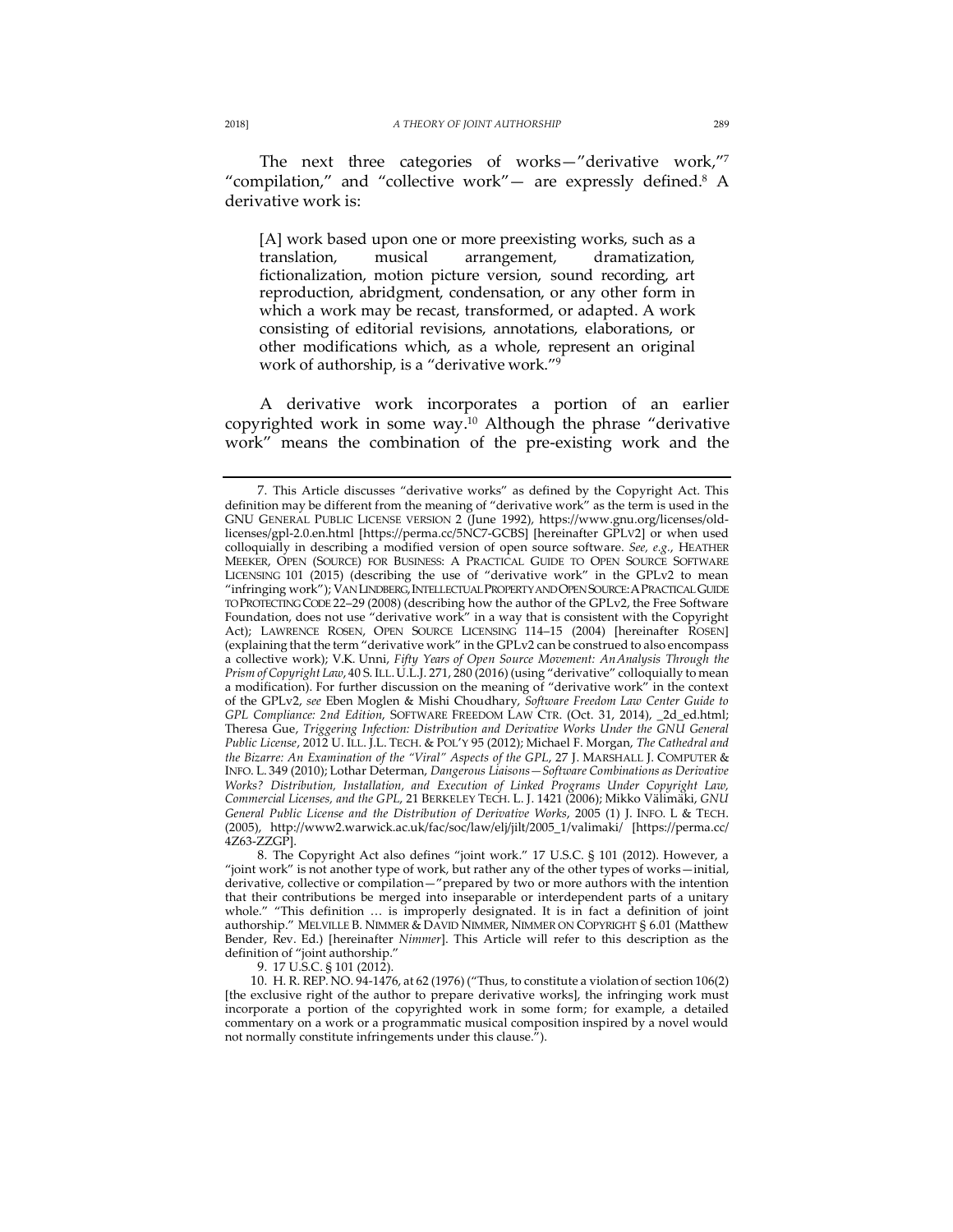modifications,<sup>11</sup> the new author's rights do not extend to any of the pre-existing copyrighted work; the new author's copyright extends only to what is different from the pre-existing work and must itself have sufficient originality to be copyrightable.<sup>12</sup>

A "compilation" is a collection of pre-existing works or data, with the copyright accruing in the selection, coordination, and arrangement of the constituent elements separate and apart from any copyright in the elements themselves.13 A "collective work" is a subset of the compilation, where the underlying elements are themselves separately and independently copyrightable,<sup>14</sup> such as periodicals, anthologies, symposia, and collections of the discrete writings of the same authors.15 To synthesize the concepts of derivative work and compilation, and its subset the collective work:

Between them the terms "compilations" and "derivative works" which are defined in section 101, comprehend every copyrightable work that employs preexisting material or data of any kind. There is necessarily some overlapping between the two, but they basically represent different concepts. A "compilation" results from a process of selecting, bringing together, organizing, and arranging previously existing material of all kinds, regardless of whether the individual items in the material have been or ever could have been subject to copyright. A "derivative work," on the other hand, requires a process of recasting, transforming, or adapting "one or more preexisting works"; the "preexisting work" must come within the general

<sup>11</sup>*. See, e.g.*, Stewart v. Abend, 495 U.S. 207, 223 (1990) (referring to "the aspects of a derivative work added by the derivative author" as distinct from the portion of it that was the pre-existing work); Weissmann v. Freeman, 868 F.2d 1313, 1322 (2d Cir. 1989) (referring to an entire work as a "derivative work" and identifying the parts of it that were new additions and modifications).

<sup>12.</sup> 17 U.S.C. § 103(b)(2012)("The copyright in a compilation or derivative work extends only to the material contributed by the author of such work, as distinguished from the preexisting material employed in the work, and does not imply any exclusive right in the preexisting material. The copyright in such work is independent of, and does not affect or enlarge the scope, duration, ownership, or subsistence of, any copyright protection in the preexisting material."); COMPENDIUM OF U.S. COPYRIGHT OFFICE PRACTICES § 1509.1(C) (2) (3rd ed. 2014) [hereinafter *Compendium*] ("A registration for a derivative computer program covers the new material or revised material that the author contributed to that work, but it does not cover any of the unclaimable material that may appear in theprogram.").

<sup>13.</sup> 17 U.S.C. § 101 (2012) ("A 'compilation' is a work formed by the collection and assembling of preexisting materials or of data that are selected, coordinated, or arranged in such a way that the resulting work as a whole constitutes an original work of authorship. The term 'compilation' includes collective works."); Feist Publ'ns, Inc. v. Rural Tel. Serv. Co., 499 U.S. 340, 341 (1991) ("A compilation is not copyrightable *per se*, but is copyrightable only if its facts have been 'selected, coordinated, or arranged *in such a way* that the resulting work as a whole constitutes an original work of authorship.'").

<sup>14.</sup> 17 U.S.C. § 101 (2012) ("A 'collective work' is a work, such as a periodical issue, anthology, or encyclopedia, in which a number of contributions, constituting separate and independent works in themselves, are assembled into a collective whole."). To distinguish the two, an example of a compilation that is not a collective work is a collection of facts, like a phone book.

<sup>15.</sup> H. R. REP. NO. 94-1476, at 122 (1976).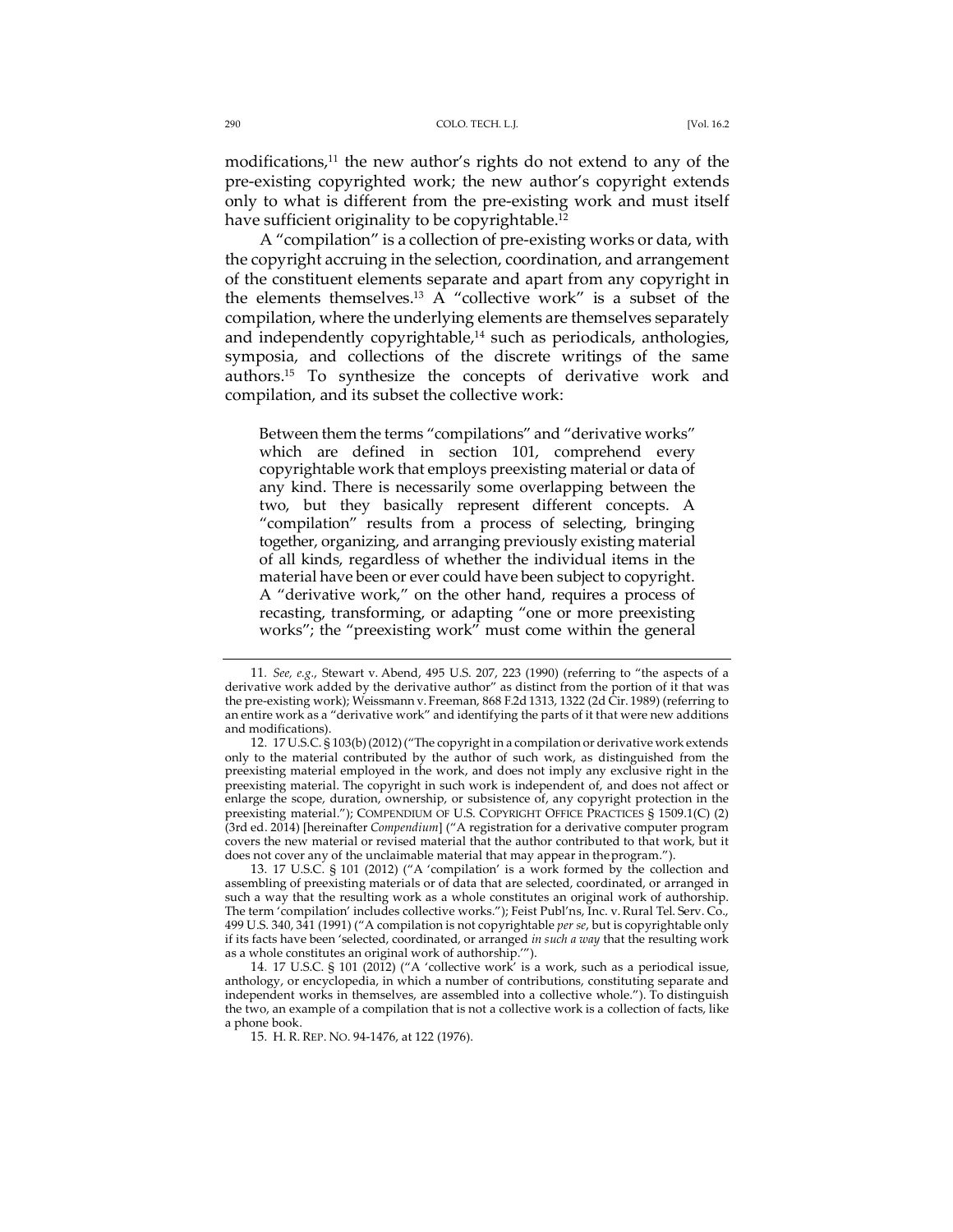subject matter of copyright set forth in section 102, regardless of whether it is or was ever copyrighted.<sup>16</sup>

The last type of work that the Copyright Act refers to, not defined in section 101, is a "revision." The Copyright Act uses the word in the definition of "derivative work," suggesting that some quantum of "editorial revisions" can change a pre-existing work substantially enough that it will create a new derivative work.<sup>17</sup> Therefore, by negative implication, there can be a pre-existing work that has been modified with "editorial revisions" but that is without a separate copyright because the changes do not rise to the level of an "original work of authorship" that creates a derivative work.

Combining all of these concepts of types of authorship and types of works, below are some examples, increasing in complexity, of what one might find in a software distribution. The reader need not

<sup>16.</sup> H. R. REP. NO. 94-1476, at 57 (1976).

<sup>17.</sup> 17 U.S.C. § 101 (2012) ("A work consisting of *editorial revisions*, annotations, elaborations, or other modifications which, as a whole, represent an original work of authorship, is a 'derivative work'," emphasis added); *cf.* Shapiro, Bernstein & Co. v. Jerry Vogel Music Co., 73 F. Supp. 165, 167 (S.D.N.Y. 1947) (holding under the Copyright Act of 1909 that changing a musical work from common time to march time, adding a chorus, making minor changes to the accompaniment and changing the title did not create a new work; these would therefore presumably be revisions).

The Copyright Act also uses the word "revision" in Section 201(c), titled "Ownership of Copyright":

Copyright in each separate contribution to a collective work is distinct from copyright in the collective work as a whole … the owner of copyright in the collective work is presumed to have acquired only the privilege of reproducing and distributing the contribution as part of that particular collective work, any *revision* of that collective work, and any later collective work in the same series.

<sup>17</sup> U.S.C. § 201(c) (2012) (emphasis added). In this context, whether a work is a "revision" depends on its visual loyalty to the original rendition. *See* Faulkner v. Nat'l Geographic Soc'y, 294 F. Supp. 2d 523, 540 (S.D.N.Y. 2003) ("In determining whether the freelancer's work is part of a new collection as distinguished from a revision, the focus is on the manner in which it is presented to, and perceptible by, the user."), *aff'd* Faulkner v. Nat'l Geographic Enters., 409 F.3d 26 (2d Cir. 2005), relying on N.Y. Times Co. v. Tasini, 533 U.S. 483, 499 (2001). In *N.Y. Times Co.*, the Supreme Court had to decide whether electronic databases containing many years' worth of electronic copies of the New York Times, Newsday, and other periodicals originally published in print form were "revisions" of the original newspapers, holding they were not. *N.Y. Times Co.*, 533 U.S. at 488. This meaning of "revision" is therefore not helpful outside the scope of § 201(c). *See* 1-800 Contacts, Inc. v. WhenU.com, 309 F. Supp. 2d 467, 484 n.37 (S.D.N.Y. 2003) ("Although the *Tasini* Court turned to the perceptions of the computer user to determine whether articles had been reproduced and distributed "as part of" a "revision" of collective works for purposes of § 201(c), *Tasini* does not require this Court to 'view Plaintiff's website as would a PC user surfing the web in order to determine whether Defendant modified Plaintiff's copyrighted works' in preparing a derivative work in violation of 17 U.S.C. § 106(2).").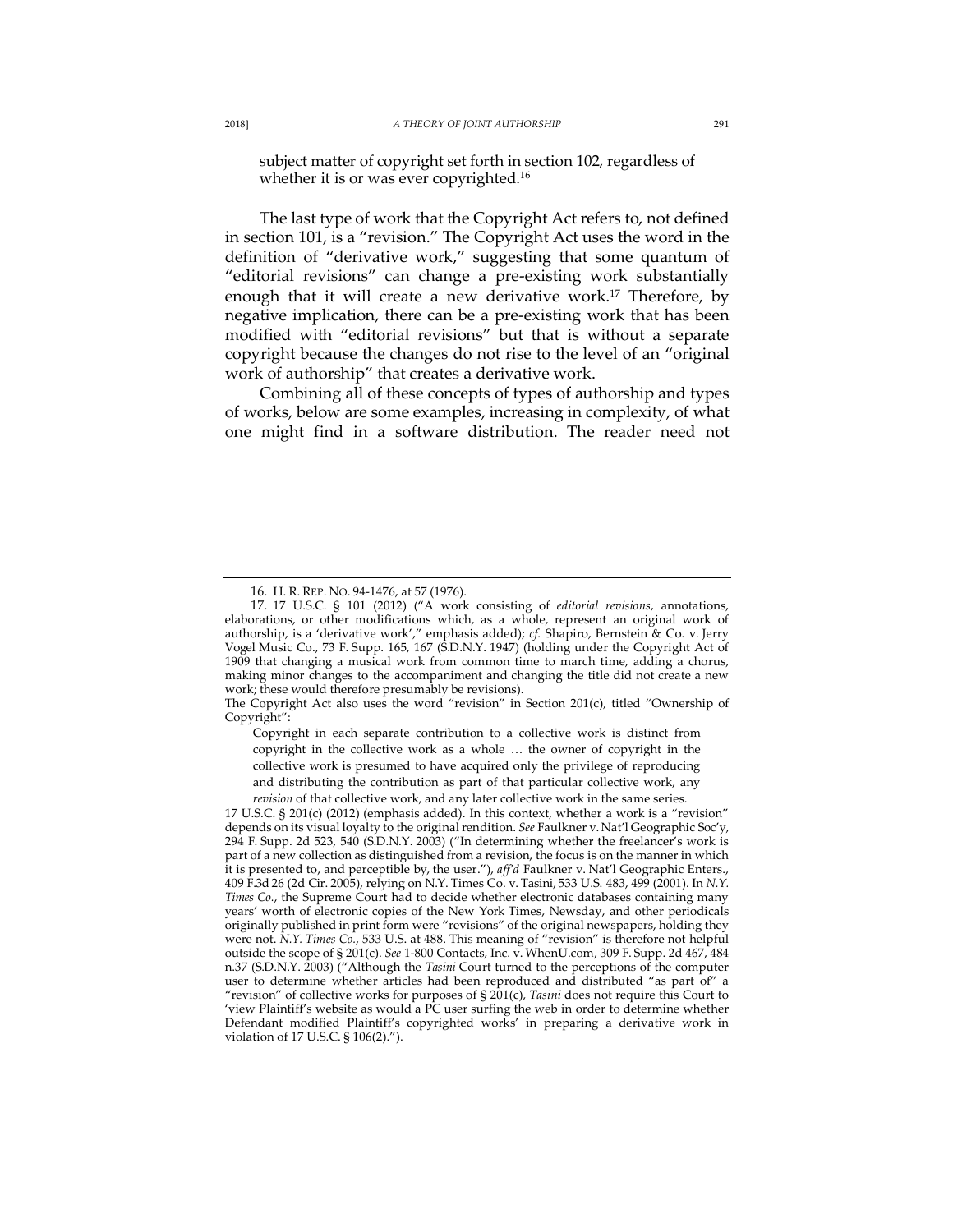understand all the permutations, the purpose is only to illustrate how complicated the question can get in only a few steps.

- An initial work that is authored by a sole or multiple authors;
- Revisions to an initial work made by a sole or multiple authors that change the initial work but that are not significant enough that a derivative work is created (and thus without any new copyright);
- A derivative work authored by a sole or multiple authors that is based on an initial work by a sole or multiple authors;
- A collective work or compilation authored by a sole or multiple authors that includes initial works and derivative works by sole or multiple authors;
- Revisions to the selection, coordination, and arrangement of a collective work made by a sole or multiple authors but that are not significant enough that a derivative work of the collective work is created (and thus without any new copyright);
- A derivative work authored by a sole or multiple authors that is based on a collective work authored by a sole or multiple authors, that is, the new authors have made changes to the selection, coordination and arrangement of the original collective work that are sufficiently original so that the new collective work has its own copyright.

These combinations are not at all far-fetched in the world of software copyright; all of them may exist at the same time in a software distribution.<sup>18</sup>

<sup>18.</sup> Omar Johnny, Marc Miller & Mark Webbink, *Copyright in Open Source Software— Understanding the Boundaries*, 2 INT'L FREE & OPEN SOURCE L. R. 13, 14–16 (2010) (describing software development scenarios); ROSEN, *supra* note 7, at 44 (describing how a software distribution may include many parts by many authors). For non-software examples, *see, e.g.*, Greene v. Ablon, 794 F.3d 133, 153 (1st Cir. 2015) (finding that the plaintiff was the author of the initial work and a joint author of the derivative work that was based on the initial work); Brownstein v. Lindsay, 742 F.3d 55, 59 (3d Cir. 2014) (discussing where one person was the author of a rules set, another was the author of the computer code, and the two were joint authors in the combination of the two parts). For a very confusing collection of various rights in a variety of media, *see* Davis v. E.I. DuPont de Nemours & Co., 240 F. Supp. 612 (S.D.N.Y. 1965) (describing the ownership and various licenses for an underlying novel, two different stage adaptations, a screenplay, and a television production).

This paper assumes for the sake of argument that questions like who the author is and whether a given contribution is copyrightable can be answered. But those questions are themselves incredibly complicated. First, the person whose name is associated with the contribution in the version control system may not be its true author, either because the code originated with someone else or because the code was written in the course of the contributor's employment and thus the employer is the copyright owner. Second, while revision control systems keep track of changes, they don't necessarily show the information that might be relevant to determining copyrightability. Daniel German of the University of Victoria and the Linux Foundation are studying the contributions to the Linux kernel on a very granular level—fascinating work, but that ultimately may not help inform concepts like creativity and originality. *See* Jake Edge, *Token-Based Authorship Information From*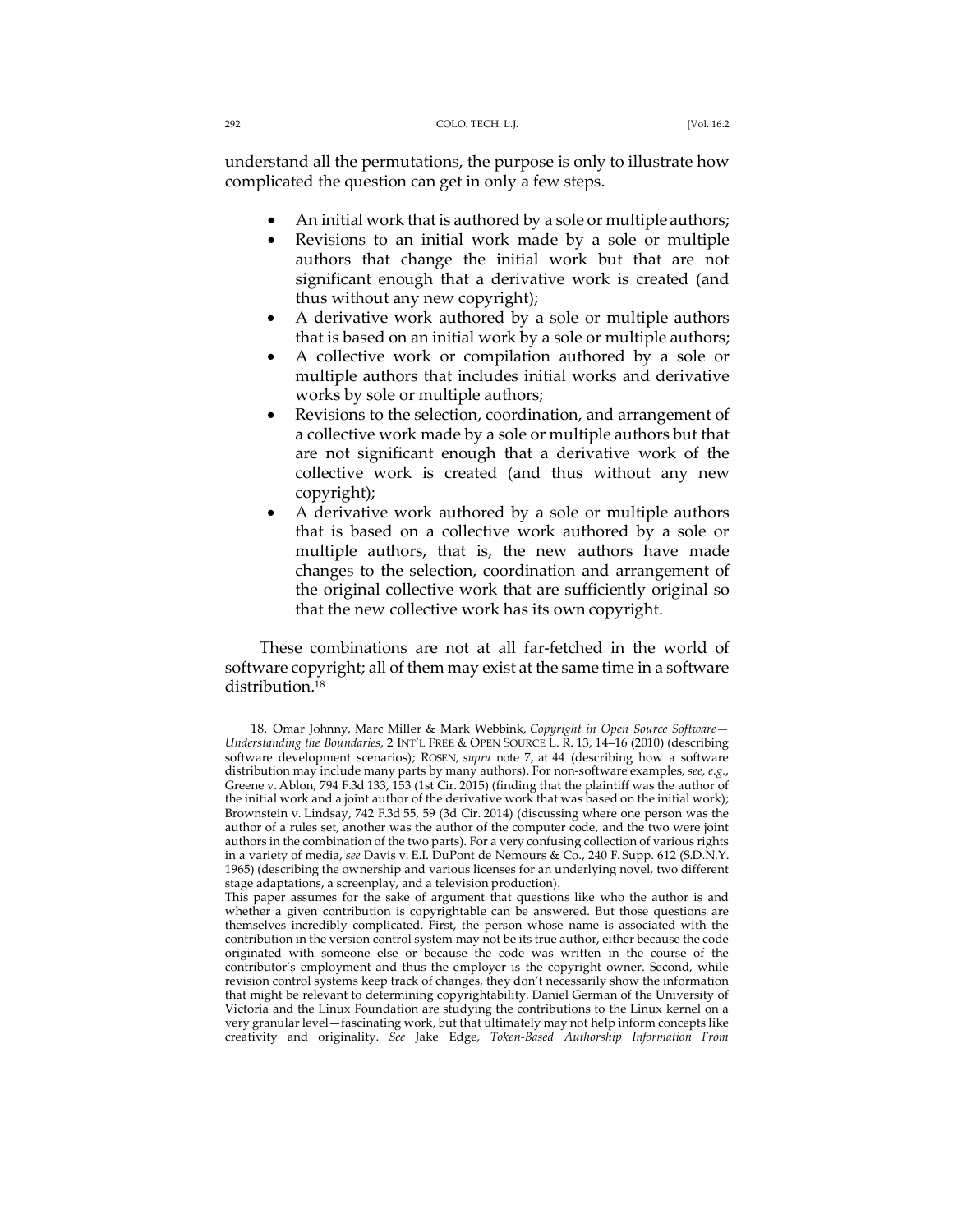#### 2018] *A THEORY OF JOINT AUTHORSHIP* 293

# II. THE OWNERSHIP CONUNDRUM OF FREE AND OPEN SOURCE **SOFTWARE**

Free and open source software is unlike almost<sup>19</sup> any other kind of copyrightable work because there can be a monumental number of authors all contributing to the same body of code.<sup>20</sup> The question becomes how to understand the authorship of a work when a number of different people have modified it over time.

### *A. Work Made for Hire*

The drafters of the Copyright Act of 1976 were aware that some types of works, like films and encyclopedias, had many contributors and so provided that copyright authorship for these certain types of works could be unified in one entity.<sup>21</sup> In this situation, individual contributors would not have any copyright interest in the collaboratively created work as long as they had signed a document agreeing their contribution would be as a work made for hire.<sup>22</sup> This transfer of authorship is only available for nine types of works, specifically a contribution to a collective work, as a part of a motion picture or other audiovisual work, as a translation, as a supplementary work, as a compilation, as an instructional text, as a test, as answer material for a test, or as an atlas.<sup>23</sup>

In theory, the work made for hire definition for collaborative works could apply to some free software projects. Some software distributions, like an operating system, might fall into the statutory category of "compilation," specifically the subcategory of collective work, with the constituent elements "contributions to a collective work." However, for the software collective work and all its components to be considered a work made for hire with a single

*Git,* LWN.NET (Aug. 31, 2016), https://lwn.net/Articles/698425/ [https://perma.cc/NJ7Q-XZY9]; *Contributors to the Linux Kernel*, CREGIT-LINUX, https://cregit.linuxsources.org/ (last visited June 18, 2017) [https://perma.cc/43MK-35ZW].

<sup>19.</sup> Movies also have a significant number of contributors. *See infra* notes 65–93 and accompanying text for how cases on ownership of the copyright in movies may apply to free software projects.

<sup>20.</sup> JONATHAN CORBET & GREG KROAH-HARTMAN, LINUX KERNEL DEVELOPMENT: HOW FAST IT IS GOING, WHO IS DOING IT, WHAT THEY ARE DOING AND WHO IS SPONSORING THE WORK 9 (Linux Foundation ed., 25th ed. 2016) [hereinafter CORBET & KROAH-HARTMAN] (stating that the Linux kernel had over 13,500 contributors from more than 1,300 companies).

<sup>21.</sup> Jessica D. Litman, *Copyright, Compromise and Legislative History*, 72 CORNELL L. REV. 857, 890–91 (1987) (notingthat the types of commissioned works that could be works made for hire were those typically created by multiple authors).

<sup>22.</sup> 17 U.S.C. § 101(2) (2012). Definition (1) under "work made for hire" is a separate type, which is "a work prepared by an employee within the scope of his or her employment," a situation outside of the discussion in this section. Note that significant problems can arise where the person using the contributions of independent authors neglects to get the signed writing. *See, e.g.*, 16 Casa Duse, LLC v. Merkin, 791 F.3d 247 (2d Cir. 2015) (director claiming separate authorship in directorial work); Garcia v. Google, Inc., 786 F.3d 733 (9th Cir. 2015) (actress claiming separate copyright ownership in performance).

<sup>23.</sup> 17 U.S.C. § 101 (2012).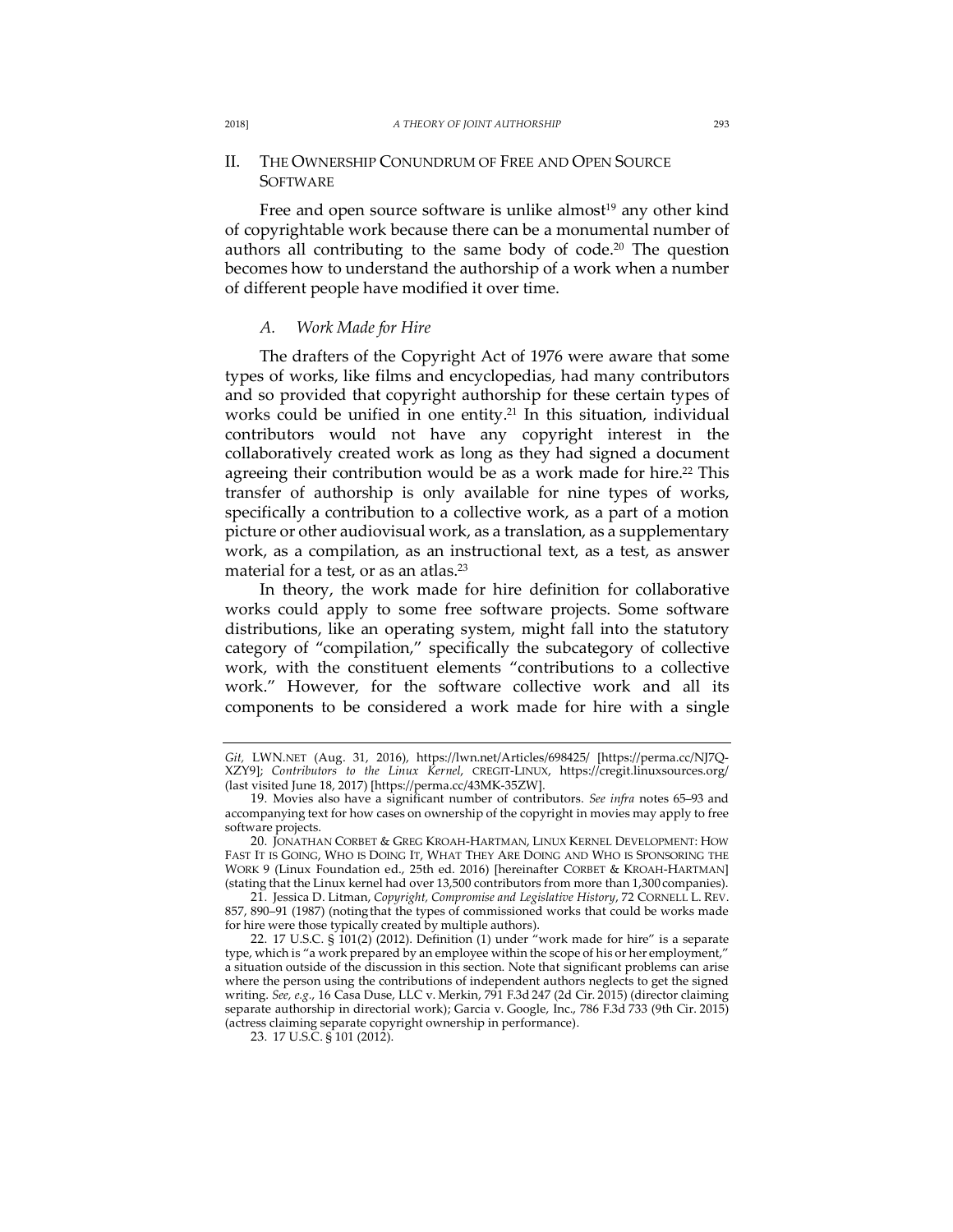author, the constituent pieces of code making up the collective work would have to be specially ordered or commissioned for use in the collective work and there would also have to be a writing signed by the contributors of the software agreeing it was a work made for hire.<sup>24</sup> In free software, however, rarely is there someone who solicits and orchestrates contributions to the larger collective work; instead the compiling author assembles pre-existing underlying works. Nor do the agreements that some software projects have contributors sign contemplate that the contribution will be part of a work made for hire.<sup>25</sup> It is therefore unlikely that the multiple contributors to free software projects have created a work made for hire.

### *B. The Theory That Authorship Is a Sequence of Derivative Works*

Assume that there is a simple piece of software, a single file, created by a sole author. The sole author elects to make the software available under an open source license in a public code repository like GitHub.26 Also assume that the original author plans to accept changes suggested by others but will not be asking for a formal contributor license agreement or an assignment of the contributor's copyright.<sup>27</sup> Another person copies the original source code as allowed by the license, makes changes throughout the file as allowed by the license, and submits a pull request<sup>28</sup> suggesting that the original author modify

<sup>24</sup>*. Id.*

<sup>25</sup>*. See*, *e.g.*, HARMONY INDIVIDUAL CONTRIBUTOR LICENSE AGREEMENT, http:// harmonyagreements.org/docs/ha-cla-i-v1.pdf (last visitedApr. 1, 2017) (granting a license to the contribution and stating "You retain ownership of the Copyright in Your Contribution and have the same rights to use or license the Contribution which You would have had without entering into the Agreement") [https://perma.cc/RF2B-FYNZ]; APACHE INDIVIDUAL CONTRIBUTOR LICENSE AGREEMENT V2.0, https://www.apache.org/licenses/icla.pdf (last visited Apr. 1, 2017) (having the contributor grant a license to the project for their contribution) [https://perma.cc/9Y58-6M28]; ORACLE CONTRIBUTOR AGREEMENT, http://www.oracle.com/technetwork/oca-405177.pdf (last visited Apr. 1, 2017) (creating a joint ownership between Oracle and the contributor) [https://perma.cc/5QJW-6P82]; OWNCLOUD CONTRIBUTOR AGREEMENT, https://owncloud.org/wp-content/uploads/2018/ 01/ownCloud-copyright-assignment-common-1.pdf (last visited Apr. 1, 2017) (stating in the "Grant of License" that "You hereby transfer to own Cloud your entire right, title, and interest (including all your rights under copyright) in the changes and enhancements to the Contribution.") [https://perma.cc/82NY-77N4].

<sup>26.</sup> GitHub is a web-based version control repository and hosting service generally used for management of source code. *See* Klint Finley, *What Exactly is GitHub Anyway?* TECHCRUNCH (July 14, 2012), http://techcrunch.com/2012/07/14/what-exactly-is-githubanyway/ [https://perma.cc/Z5FH-RVCL].

<sup>27</sup>*. See*, *e.g.*, *Why Your Project Doesn't Need a Contributor Licensing Agreement*, SOFTWARE FREEDOM CONSERVANCY (June 9, 2014), https://sfconservancy.org/blog/2014/jun/09/do-notneed-cla/ (opining that open source software projects do not need to have contributors grant formal licenses to their contributions) [https://perma.cc/N3F7-425Y].

<sup>28.</sup> A "pull request" is a notification to a source code repository maintainer that there are changes that can be added to the main repository. *See* Mark Johnson, *What is a Pull Request?,* OSS WATCH (Nov. 8, 2013), http://oss-watch.ac.uk/resources/pullrequest [https://perma.cc/T39A-JUMT]; *About Pull Requests,* GITHUB HELP, https://help.github.com/ articles/about-pull-requests/ (last visited Feb. 18, 2018) [https://perma.cc/59VN-U4HM].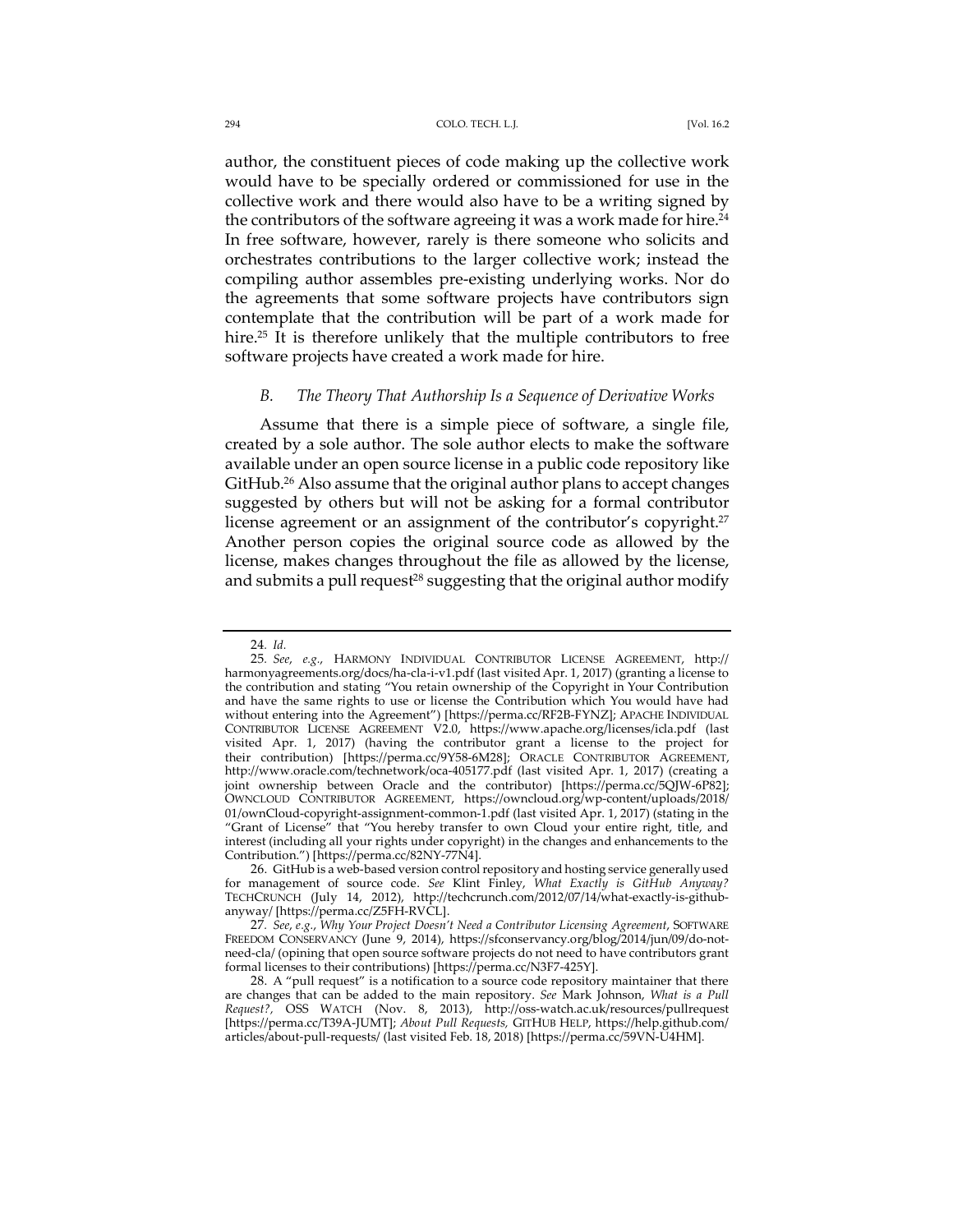the initial work by making the same changes to it. The original author does.

The traditional view is that each person who contributed copyrightable content to the file is the sole copyright owner of their contribution.29 Now recall the types of second generation works that copyright law recognizes—the revision, the derivative work, and the subset of a compilation, the collective work $30$  — and consider how this contribution affects the initial work. The file with the new changes is no longer the initial work because it has been modified. It may be a revision, although that would not create any new copyright.<sup>31</sup> It is not a collective work because, under our hypothetical that this is a single file, the contributions are not "separate and independent works,"32 they have been blended together and are inseparable from the initial work. The only possibility left is that it is a "derivative work" of the initial work—meaning there are now two works, the initial work and the newer derivative work. Definitionally, the term "derivative work" is not just the new portion, but is the combination of it with the initial work.<sup>33</sup> However, the contributor's copyright ownership interest is not for the derivative work as a whole; rather it "is independent of, and does not affect or enlarge the scope, duration, ownership, or subsistence of, any copyright protection in the preexisting material."34

Now consider the next contribution by another author. The result will be the same, an initial work, a subsequent derivative work created by making the first change, and now a second derivative work created by making the second change. Now consider how it looks when there are 13,500 authors and 8 to 9 changes made per hour.<sup>35</sup>

<sup>29</sup>*. See*, *e.g.*, VAN LINDBERG, INTELLECTUAL PROPERTY AND OPEN SOURCE 155 (2008) ("In a typical open source project, each contributor maintains copyright to the code he contributes to the project"); Rowan Wilson, *Open Source Development – An Introduction to Ownership and Licensing Issues,* OSS WATCH (May 9, 2013), http://oss-watch.ac.uk/resources/iprguide ("It is conceivable for every contributor to own the copyright to their contribution") [https://perma.cc/76YS-TYHL]; *Frequently Asked Questions*, OPEN SOURCE INITIATIVE, https://opensource.org/faq (last visited Mar. 7, 2017) ("In a Contributor License Agreement (CLA), the original contributor retains copyright ownership of their contributions, but grants the project a broad set of rights . . . .") [https://perma.cc/H3AC-MT6P]; Ben Adida, *About OpenACS: Licensing*, OPENACS*,* http://openacs.org/about/licensing/open-source-licensing (last visited Mar. 6, 2017) ("In general, copyright is a serious obstacle to creating works in a collaborative fashion, because each author owns the copyright and thus controls the distribution policies on their individualpieces.") [https://perma.cc/D7ZP-YXAS].

<sup>30</sup>*. See supra* notes 4–17 and accompanying text.

<sup>31</sup>*. See supra* note 17 and accompanying text.

<sup>32</sup>*. See supra* notes 14–15 and accompanying text.

<sup>33</sup>*. See supra* note 11 and accompanying text.

<sup>34.</sup> 17 U.S.C. § 103(a) (2012).

<sup>35.</sup> CORBET & KROAH-HARTMAN,*supra* note 20, at 9 (calculating changes per hour in the Linux kernel). Consider also the complexity that the revisions may be more branch-like than linear.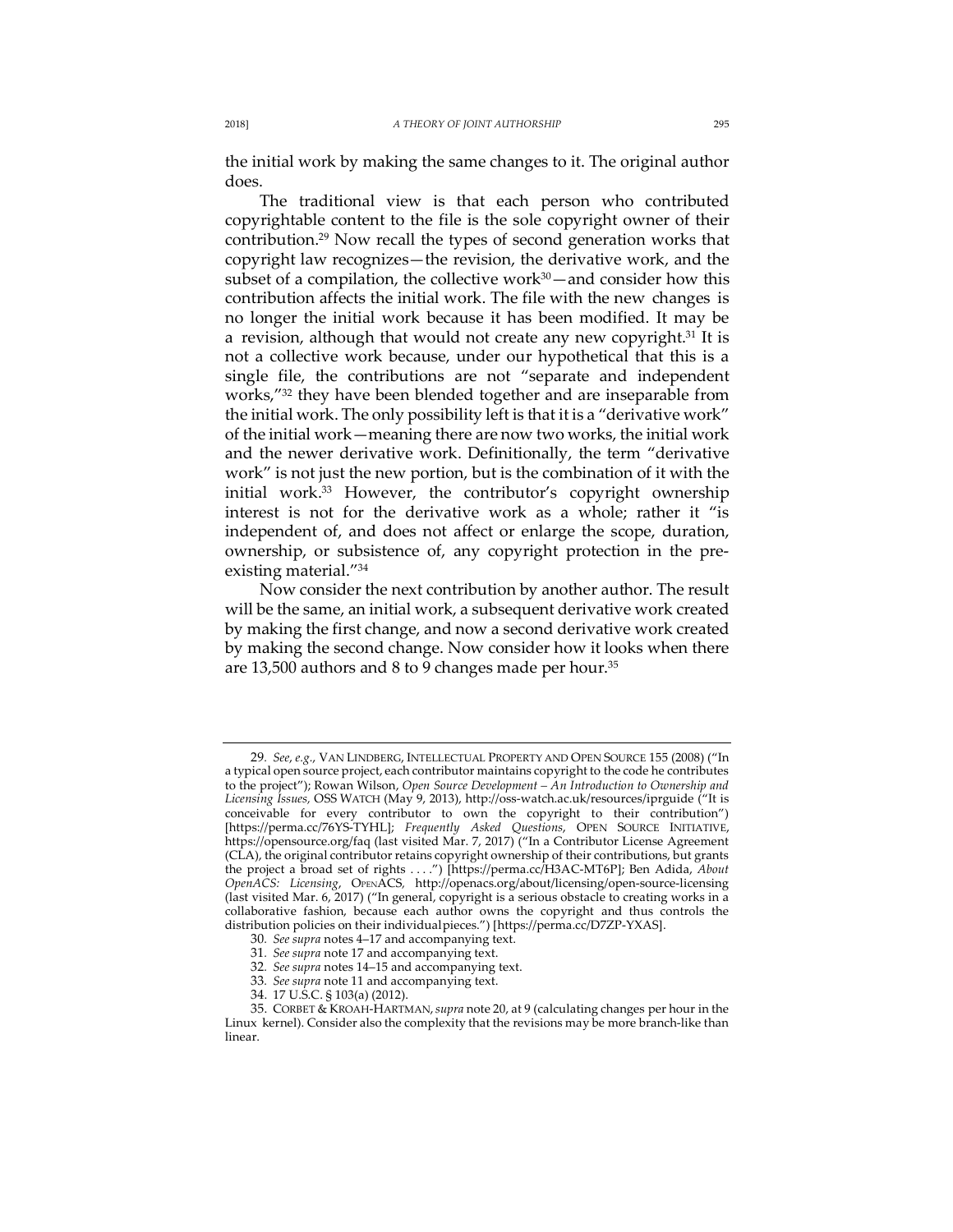## 1. The Limitations and Risks of the Serial Derivative Work Theory

A theory that an open source software project is a sequence of derivative works presents a number of challenges. Most significantly, in projects where contributor license or assignment agreements are not required, many people are adding their solely owned content but they may not have stated expressly anywhere what license they are granting for their copyrightable contributions.36 Other challenges are that license enforcement could be difficult, if not impossible,<sup>37</sup> because the fractured ownership may mean that no one has a good copyright infringement claim to use as leverage.<sup>38</sup> The concept that there can be so many derivative works of one file may be difficult for a court to swallow.39 In the worst case, a court will reject the theory and decide that there is only one author for the work no matter how many people contributed.40

### a. The Licensing Gap

The fact that there are different copyright owners creates some risk for the users. While we can be fairly sure that the original author was granting a license to the software, $41$  the grant by a subsequent contributor may be uncertain. If the initial work was licensed under a copyleft license, the contribution will necessarily be under the same license, $42$  but there are no equivalent assurances for other types of free

<sup>36</sup>*. See infra* notes 41–54 and accompanying text.

<sup>37.</sup> Some may consider this a feature, not a bug.

<sup>38</sup>*. See infra* notes 55–62 and accompanying text. The few cases of enforcement of the copyright in a GPL-licensed work were not significantly litigated. *BusyBox: GPL Lawsuits*, WIKIPEDIA, https://en.wikipedia.org/wiki/BusyBox#GPL\_lawsuits (last visited July 22, 2017) [https://perma.cc/W9HD-UUKU].

<sup>39</sup>*. See infra* notes 63–64 and accompanying text.

<sup>40</sup>*. See infra* notes 65–95 and accompanying text.

<sup>41.</sup> In order to "open source" software, the author adds license information to the source code. It may be a separate file within a hierarchical repository, annotated within the file itself, or both. *See* APACHE SOFTWARE FOUNDATION, http://www.apache.org/dev/applylicense.html#new (last visited Apr. 21, 2017) ("To apply the ALv2 to a new software distribution, include one copy of the license text by copying the file: http://www.apache.org/licenses/LICENSE-2.0.txt into a file called LICENSE in the top directory of your distribution") [https://perma.cc/22W8-6LQ3]; APACHE LICENSE VERSION 2.0 (Jan. 2004), https://www.apache.org/licenses/LICENSE-2.0.html (providing a short form reference to the license to be used in file headers) (last visited Mar. 3, 2018) [https://perma.cc/3VM3-KXLB]; *How to Use GNU Licenses for Your Own Software,* FREE SOFTWARE FOUNDATION (Apr. 12, 2014), https://www.gnu.org/licenses/gpl-howto.html (describing adding a reference to the source code itself as well as in a file called "COPYING") [https://perma.cc/R4LL-R693].

<sup>42</sup>*. See* GPLV2, *supra* note 7, at ¶ 2(b) (stating that modifications must be under the same license); MOZILLA PUBLIC LICENSE VERSION 2.0, § 3.1 (Jan. 2012), https://www.mozilla.org/en-US/MPL/2.0/ [https://perma.cc/SA6N-ZCLB] [hereinafter MPLV2].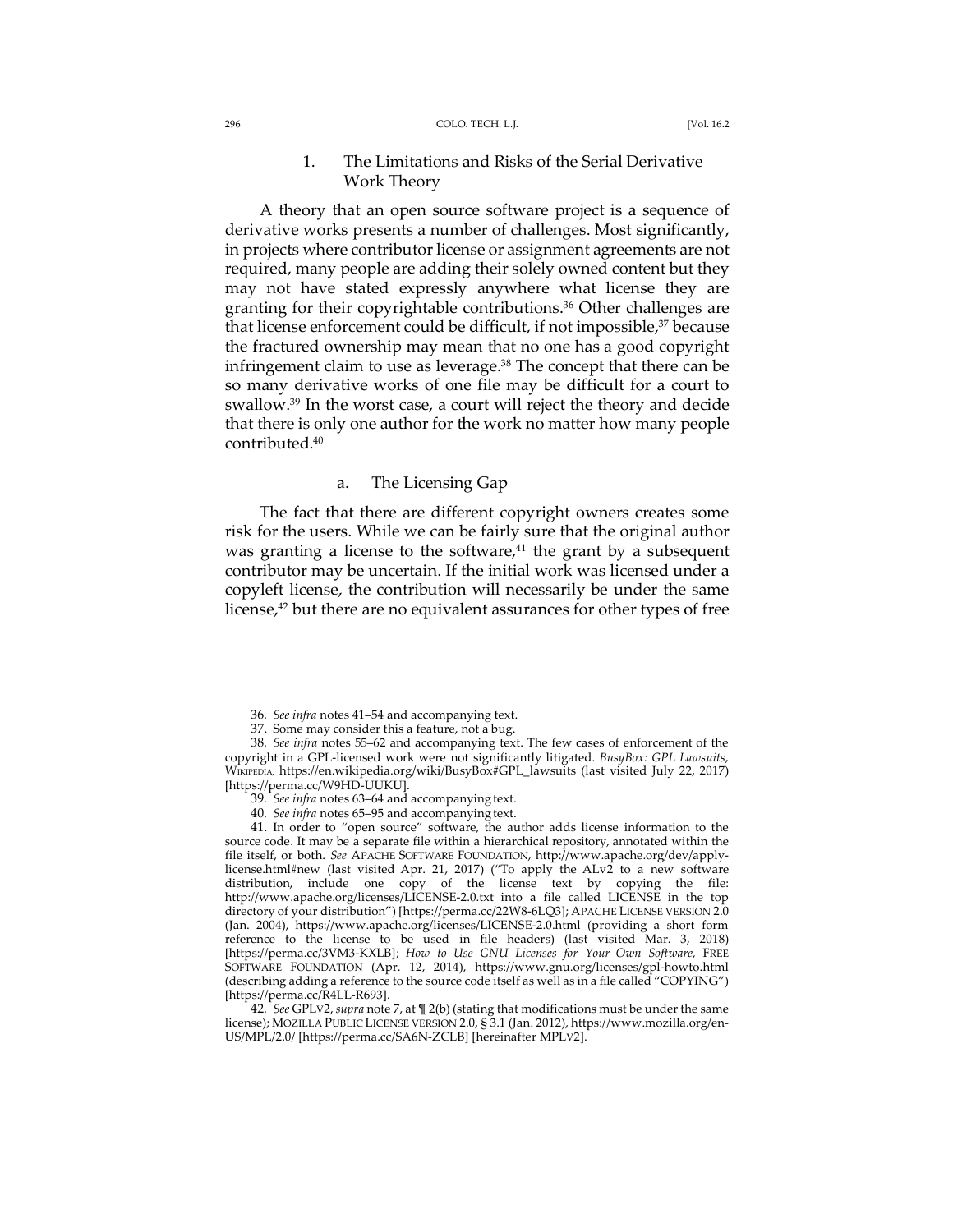and open source software licenses. Some use this uncertainty to advocate that a project should have a contributor license agreement.<sup>43</sup>

In the absence of a contributor license agreement, the commonly accepted understanding is called "inbound = outbound," which is the concept that contributions back to the software corpus are licensed under the outbound project license.<sup>44</sup> It is not entirely clear how this is legally operative, but two approaches might apply: the contributor has

<sup>43</sup>*. See, e.g.*, Ross Gardler & Rowan Wilson, *Contributor License Agreements,* OSSWATCH, http://oss-watch.ac.uk/resources/cla (last updated Aug. 2, 2012) ("A Contributor Licence Agreement (CLA) is strongly recommended when accepting third party contributions to an open development project, such as an open source software project. In order to redistribute contributions, it is necessary to ensure that the project has the necessary rights to do so.") [https://perma.cc/99TN-VSX8]; Julien Ponge, *In Defense of Contributor License Agreements* (Aug. 27, 2013), https://julien.ponge.org/blog/in-defense-of-contributor-license-agreements/ (stating that without a contributor license agreement there is a question about what license governs the contribution) [https://perma.cc/UJ83-4C6Z]; *Frequently Asked Questions*, UBUNTU, https://www.ubuntu.com/legal/contributors/licence-agreement-faq (last visited Apr. 17, 2017) ("Why do you ask contributors to send in the agreement? We need to make sure that we—and the users of our software —are legally entitled to distribute your contributed code, anywhere in the world") [https://perma.cc/YXV3-TFKV]; *What is a CLA and Why Do I Care?*, CLAHUB, https://www.clahub.com/pages/why\_cla (last visited Apr. 17, 2017) (stating that the CLA confirms the author's right to make the contribution, confirms the author's willingness to have it used, and ensures that the grant cannot be withdrawn) [https://perma.cc/XC25-YLC3]; *About the Django Contributor License Agreement*, DJANGO SOFTWARE FOUNDATION, https://www.djangoproject.com/foundation/cla/faq/ (last visited Apr. 17, 2017) [https://perma.cc/4UPV-A4QR]. Another justification is that it allows the project to relicense. ROSEN, *supra* note 7, at 46 (noting that projects may ask for a contributor license so that they have the freedom to change license terms); *What Is Contributoragreements.org?*, CONTRIBUTOR AGREEMENTS, http://contributoragreements.org/ faq.html (last visited Apr. 17, 2017) ("They also become relevant in case a project with a large community of different contributors wants to have more flexibility in terms of the respective outbound licensing model, such as license change, and more possibilities in terms of enforcement") [https://perma.cc/9ANJ-RX8N]. The freedom to relicense may include the ability to use the code in proprietary distributions. *See, e.g.*, *Open Source Completely Underestimates Contributor License Agreements*, JAVA, SQL AND JOOQ (Mar. 31, 2014), https://blog.jooq.org/2014/03/31/open-source-completely-underestimates-contributor-

license-agreements/ ("At Data Geekery, we want to stay in full control of both source code maintenance, but also copyright . . . . This allows us to continue publishing our jOOQ code under the terms of the ASL 2.0 and our more restrictive commercial license.") [https://perma.cc/PMW2-TQGZ].

<sup>44.</sup> Richard Fontana, *The Trouble with Harmony: Part 1*, OPENSOURCE.COM (July 7, 2011), https://opensource.com/law/11/7/trouble-harmony-part-1 [https://perma.cc/QN69- YF9K]; *GitHub Terms of Service*, GITHUB, https://help.github.com/articles/github-terms-ofservice/ (last visited Mar. 9, 2017) ("Whenever you make a contribution to a repository containing notice of a license, you license your contribution under the same terms, and you agree that you have the right to license your contribution under those terms . . . Isn't this just how it works already? Yep. This is widely accepted as the norm in the open-source community; it's commonly referred to by the shorthand 'inbound = outbound'. We're just making it explicit.") [https://perma.cc/L8ER-8DHQ].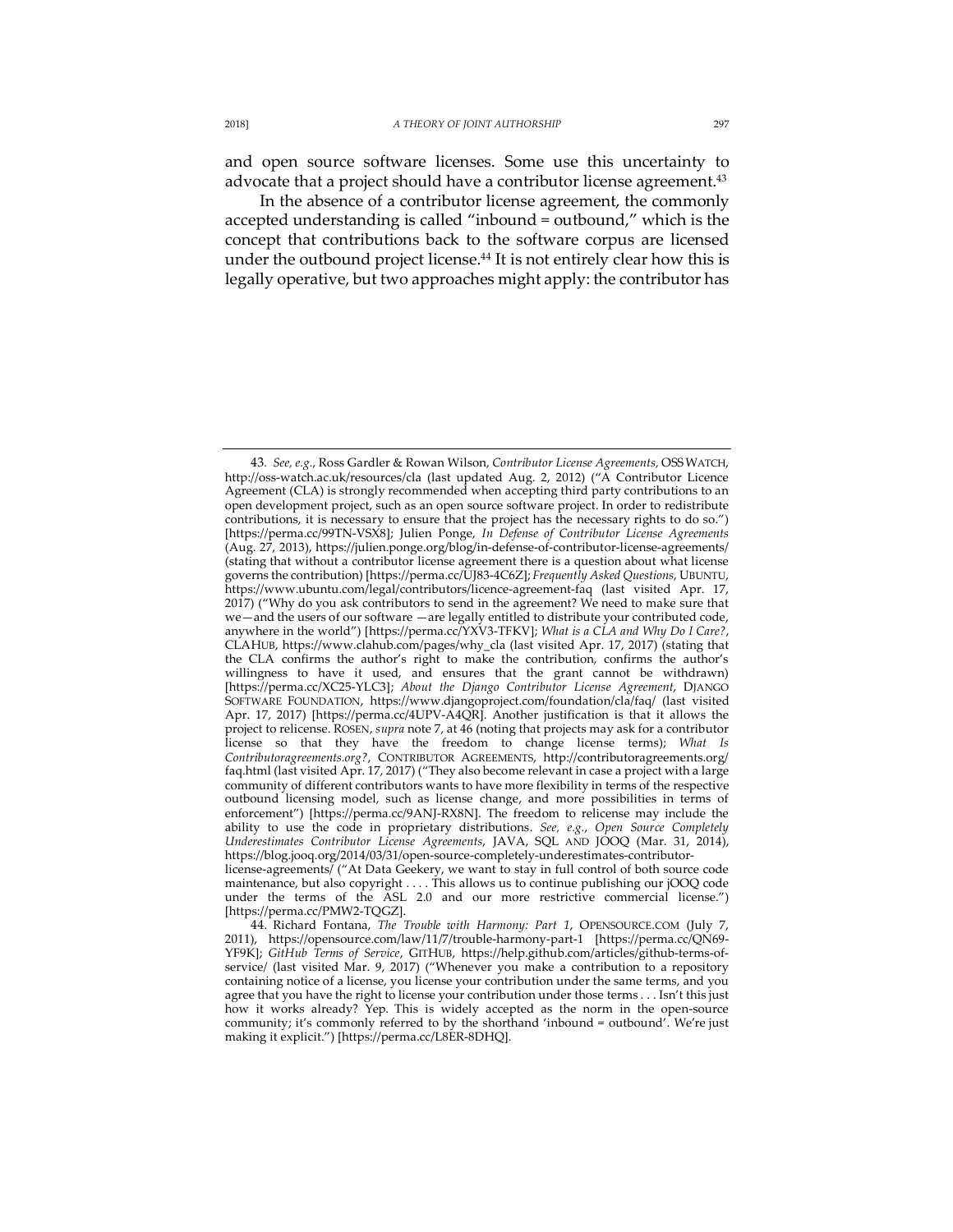granted an express license, i.e., the project license, through conduct,<sup>45</sup> or the contributor's conduct has implied a license.<sup>46</sup>

The challenge of proving there is an express agreement is the uncertainty that comes from relying on conduct as the manifestation of assent,<sup>47</sup> particularly where the theory is that the conduct is the offer of a license rather than its acceptance. An offer is "the manifestation of willingness to enter into a bargain, so made as to justify another person in understanding that his assent to that bargain is invited and will conclude it."48 A licensee relying on the grant therefore will have to prove that the act of making the contribution meant that the contributor was aware of the license and its terms, aware that the project would incorporate the change and make it available to all, and thatthe act manifested the contributor's willingness that an unknown user at some unknown point in the future would be able to accept the offer. It isn't a frivolous theory, but it leaves a great deal of room for denial on the part of the contributor.

The implied license theory, either with a grant of the same scope as the project license or a different one, is also not a comfortable fit with the existing implied license doctrine in U.S. copyright law.<sup>49</sup> This is a typical recitation of the legal standard, originating in a case captioned *Effects Assocs. v. Cohen*: 50

an implied nonexclusive license has been granted when (1) a person (the licensee) requests the creation of a work, (2) the

<sup>45.</sup> RESTATEMENT OF THE LAW 2D, CONTRACTS § 19(1) (1981) ("The manifestation of assent may be made wholly or partly by written or spoken words or by other acts or by failure to act."); Russack-Baker v. Billings P. Learned Mission, No. 566008, 2004 Conn. Super. LEXIS 330, at \*14–15 (Super. Ct. Feb. 5, 2004) (stating that receipt of an employee manual might be an implied agreement that the procedures in the agreement would be followed or else an express contract: "Contracts may be express or implied. These terms, however, do not denote different kinds of contracts, but have reference to the evidence by which the agreement between the parties is shown. If the agreement is shown by the direct words of the parties, spoken or written, the contract is said to be an express one. But if such agreement can only be shown by the acts and conduct of the parties, interpreted in the light of the subject matter and of the surrounding circumstances, then the contract is an implied one . . . Whether this contract is styled express or implied involves no difference in legal effect, but lies merely in the mode of manifesting assent.").

<sup>46.</sup> Latimer v. Roaring Toyz, Inc., 601 F.3d 1224, 1235 (11th Cir. 2010) (distinguishing an express license from an implied license); Johnson v. Jones, 149 F.3d 494, 500 (6th Cir. 1998); Graham v. James, 144 F.3d 229, 235 (2d Cir. 1998); Luar Music Corp. v. Universal Music Grp., Inc., 861 F. Supp. 2d 30, 37 (D.P.R. 2012) ("a non-exclusive license may be granted (1) orally, (2) in writing, or (3) impliedly through conduct where the copyright owner manifests the intent to grant a nonexclusive license.").

<sup>47.</sup> RESTATEMENT OF THE LAW 2D, CONTRACTS § 19(2) (1981) ("The conduct of a party is not effective as a manifestation of his assent unless he intends to engage in the conduct and knows or has reason to know that the other party may infer from his conduct that he assents.")

<sup>48</sup>*. Id.* § 24.

<sup>49.</sup> An implied license can exist where there is also writing, if the use is not described in the writing. *See, e.g.*, I.A.E., Inc. v. Shaver, 74 F.3d 768, 776 (7th Cir. 1996) (deciding scope of implied license when there was also a letter agreement).

<sup>50.</sup> 908 F.2d 555 (9th Cir. 1990), *cert. denied*, 498 U.S. 1103 (1991).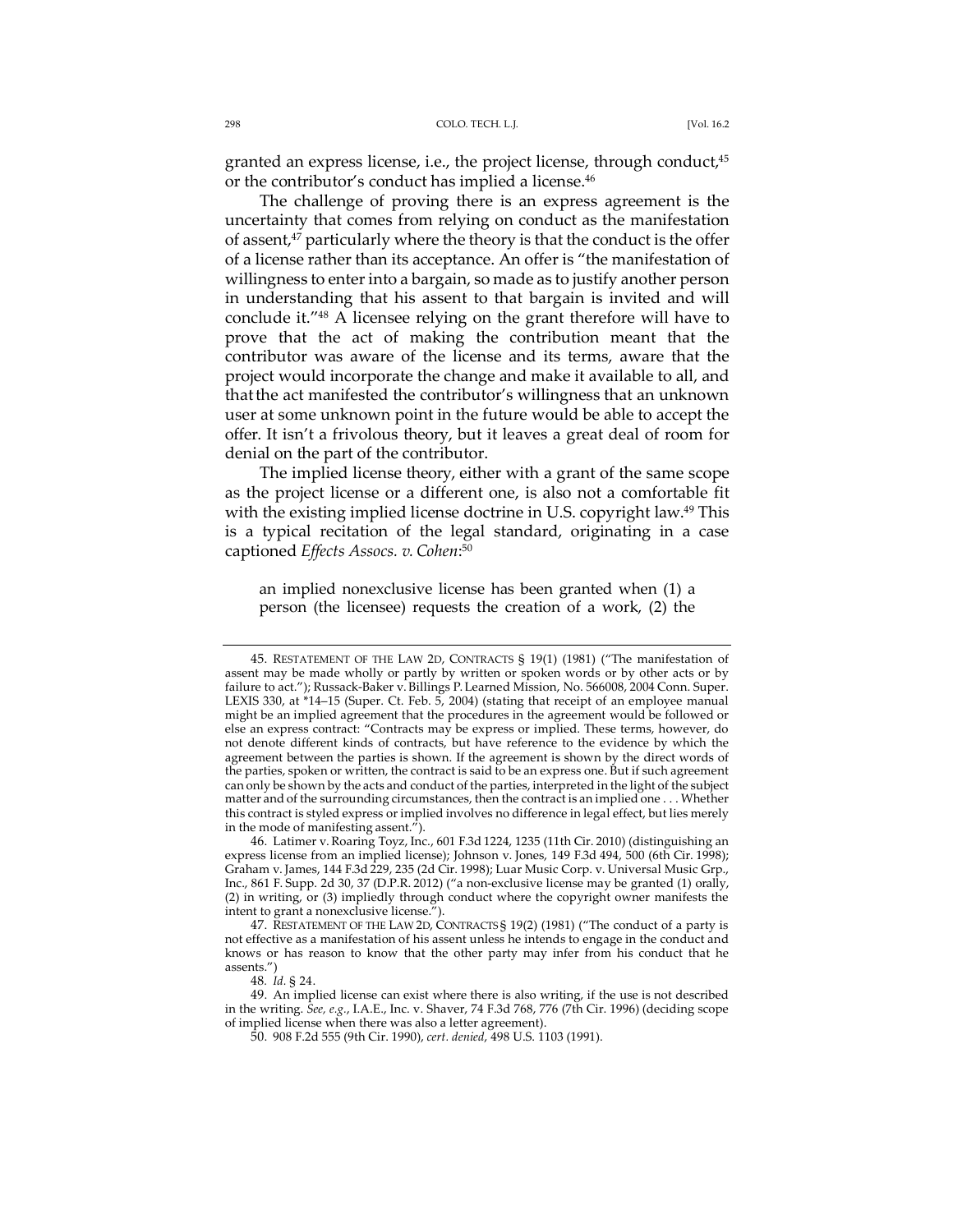creator (the licensor) makes that particular work and delivers it to the licensee who requested it, and (3) the licensor intends that the licensee-requestor copy and distribute his work.<sup>51</sup>

In the case of open source software, the first element may be problematic. It is generally understood to mean whether the work was commissioned,<sup>52</sup> an unlikely scenario in free software. And even if the contribution was not independently motivated but instead someone asked for it, it might be only the requestor who has an implied license to the contribution, not everyone who uses it.<sup>53</sup>

While some courts rely solely on the *Effects Assocs.* test for determining whether there is an implied copyright license, others take a broader view of how one can imply a license. A license may be implied from conduct "from which [the] other [party] may properly

52*. Muhammad-Ali*, 832 F.3d at 762 (referring to the first factor as whether the work was commissioned by the accused infringer); Yates v. Adams, No. 15-cv-04912-JD, 2017 U.S. Dist. LEXIS 29156, at \*2 (N.D. Cal. Mar. 1, 2017) (stating that independent contractor was "hired" to create the work); Gerffert Co. v. William J. Hirten Co., LLC, 815 F. Supp. 2d 521, 526 (D.R.I. 2011) (referring to whether the work was commissioned).

53*. See, e.g.*, *Muhammad-Ali*, 832 F.3d at 762 (no implied license defense where a portrait was commissioned by the sitter, not the newspaper in which it was reprinted).

<sup>51</sup>*. I.A.E., Inc.*, 74 F.3d at 776, citing *Effects Assocs.*, 908 F.2d at 558–59. Understanding the facts in *Effects Assocs.* helps explain how this doctrine developed. Effects Associates created some special effects footage to be used in a film called "The Stuff" but Cohen, the executive producer/director, didn't like the footage and would only pay half of the agreedupon amount. Effects Associates sued for copyright infringement and the court, analogizing to a fact pattern in an earlier case, Oddo v. Ries, 743 F.2d 630 (9th Cir. 1984), concluded that Effects Associates had impliedly licensed the footage to Cohen: "The district court agreed with Cohen, and we agree with the district court: *Oddo* controls here. Like the plaintiff in *Oddo*, Effects created a work at defendant's request and handed it over, intending that defendant copy and distribute it. To hold that Effects did not at the same time convey a license to use the footage in 'The Stuff' would mean that plaintiff's contribution to the film was 'of minimal value,' a conclusion that can't be squared with the fact that Cohen paid Effects almost \$56,000 for this footage. Accordingly, we conclude that Effects impliedly granted nonexclusive licenses to Cohen and his production company to incorporate the special effects footage into 'The Stuff' and to New World Entertainment to distribute the film." *Effects Assocs.*, 908 F.2d at 558–59. This fact pattern has effectively turned into the legal standard for an implied copyright license. *See* SmithKline Beecham Consumer Healthcare, L.P. v. Watson Pharms., Inc., 211 F.3d 21, 25 (2d Cir. 2000) ("courts have found implied licenses only in 'narrow' circumstances where one party 'created a work at [the other's] request and handed it over, intending that [the other] copy and distribute it,'" quoting *Effects Assocs.*, 908 F.2d at 558); Nelson-Salabes, Inc. v. Morningside Dev., 284 F.3d 505, 514 (4th Cir. 2002) ("Although this Court has not heretofore specifically addressed the question of what circumstances might create an implied nonexclusive license, several of our sister circuits have examined the issue. In so doing, they have utilized versions of the three-part test created by the Ninth Circuit in its decision in Effects Associates, Inc. v. Cohen, 908 F.2d 555 (9th Cir. 1990)"); Muhammad-Ali v. Final Call, Inc., 832 F.3d 755, 762 (7th Cir. 2016) (applying *Effects Assocs.* test where copy of a portrait was reprinted in a newspaper); Jacob Maxwell, Inc. v. Veeck, 110 F.3d 749, 753 (11th Cir. 1997) (applying *Effects Assocs.* test to playing a song at a baseball game). Nimmer, though, explains the flaw in this interpretation of *Effects Assocs.*: "Although those three factors, when they exist, may lead to the conclusion that there is a valid implied license, the other tests discussed in this section reveal how questionable it is for other courts to transmute those three factors into the only applicable test—and to hold that there can be no implied license when one of those factors is absent. In other words, the confluence of those three factors may be a sufficient condition to prove an implied licensebut should not be taken as a necessary condition." *Nimmer*, *supra* note 8, at § 10.03.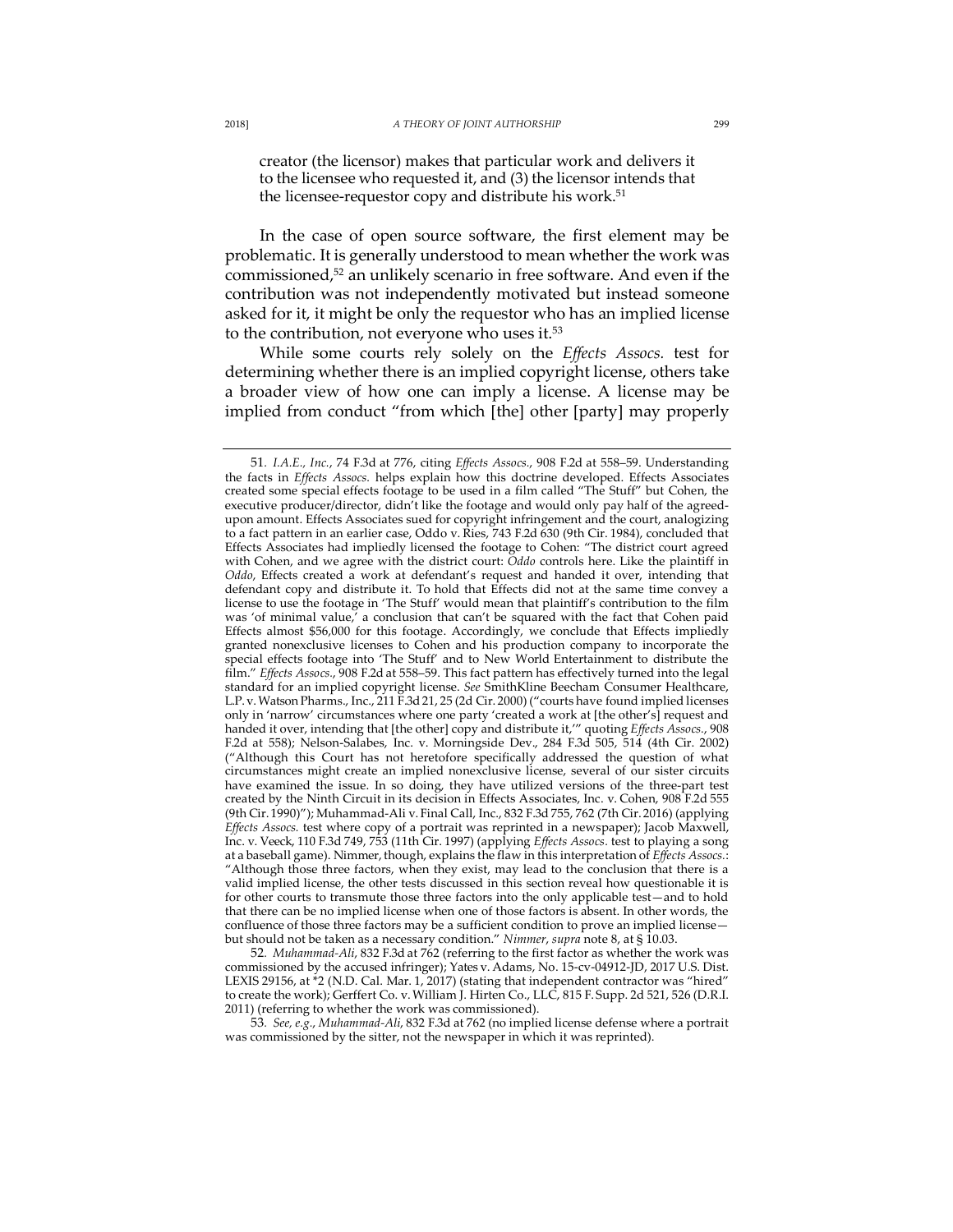infer that the owner consents to his use. Consent to use the copyrighted work need not be manifested verbally and may be inferred based on silence where the copyright holder knows of the use and encourages it."54

This standard is a better fit for the inbound = outbound implied license theory. A developer has proactively offered code to a free software project with the knowledge that the contribution maybe used to modify the original code base. This is a strong basis from which one can infer that those later using the modified code base have a license from the contributor to use the contribution on terms no narrower than those of the project license.

Despite its poor fit with the most common legal standard for an implied license, *Effects Assocs.*, inbound = outbound is nevertheless a strong theory. And, if the sequential derivative work concept is the correct one, it is absolutely necessary for the business model to work. But given the pervasiveness of the *Effects Assocs.* standard in copyright jurisprudence, it may prove challenging to convince a court that there are ways in which one can conclude that a license was granted in the absence of a traditional contract.

### b. The Infringement Claim Will Be Poor

In the U.S., one must register the copyright in a work before one can file a copyright infringement lawsuit<sup>55</sup> and only the author or the author's assignee may register the copyright.<sup>56</sup> Recall that under the sequence of derivative works theory, every change creates a new work. An author's rights at any point in time will extend only as far as that author's contribution, that is, the copyright in the delta between what

<sup>54.</sup> Field v. Google Inc., 412 F. Supp. 2d 1106, 1116 (D. Nev. 2006) (brackets in original; holding that not using a "no archive" metatag on a website gave an implied license to Google to crawl the website); *see also* Estate of Hevia v. Portrio Corp., 602 F.3d 34, 41 (1st Cir. 2010); Hohn G. Danielson, Inc. v. Winchester-Conant Props., Inc., 322 F.3d 26, 40 (1st Cir. 2003); Crestwood Membranes, Inc. v. Constant Servs., No. 3:15-CV-537, 2017 U.S. Dist. LEXIS 18621, at \*22 (M.D. Pa. Feb. 8, 2017) (question of fact on implied licensing where the copyright owner was aware its designs were being printed by a third party); Kennedy v. Gish, Sherwood & Friends, Inc., 143 F. Supp. 3d 898, 909 (E.D. Mo. 2015) (plaintiff's knowledge that defendant had used low-resolution images in the past to create mock-ups for an advertising campaign, and that doing so was an accepted industry practice, meant that there was an implied license); ExperExchange, Inc. v. Doculex, Inc., No. C-08-03875 JCS, 2009 U.S. Dist. LEXIS 112411, at *\**66-67 (N.D. Cal. Nov. 16, 2009) (implied license where (1) defendants provided royalty reports to plaintiff that listed the infringing products and the plaintiff did not notify the defendants that their number exceeded the scope of the license agreement; (2) the plaintiff continued to accept the royalty payments for those products; (3) the plaintiff repeatedly renewed the license agreement; and (4) an executive of the plaintiff encouraged the defendants to incorporate the plaintiff's software into more of their products).

<sup>55.</sup> 17 U.S.C. § 411(a) (2012).

<sup>56</sup>*. Compendium*, *supra* note 12, at § 402 (stating that only the author or an owner of some or all of the exclusive rights may file a copyright application); *cf.* Morris v. Business Concepts, Inc., 259 F.3d 65, 68 (holding that registration of the magazine as a whole as a collective work by an exclusive licensee of the included articles did not operate to register the copyright of the author of an individual article), *modified on reh'g*, 283 F.3d 502 (2d Cir. 2002).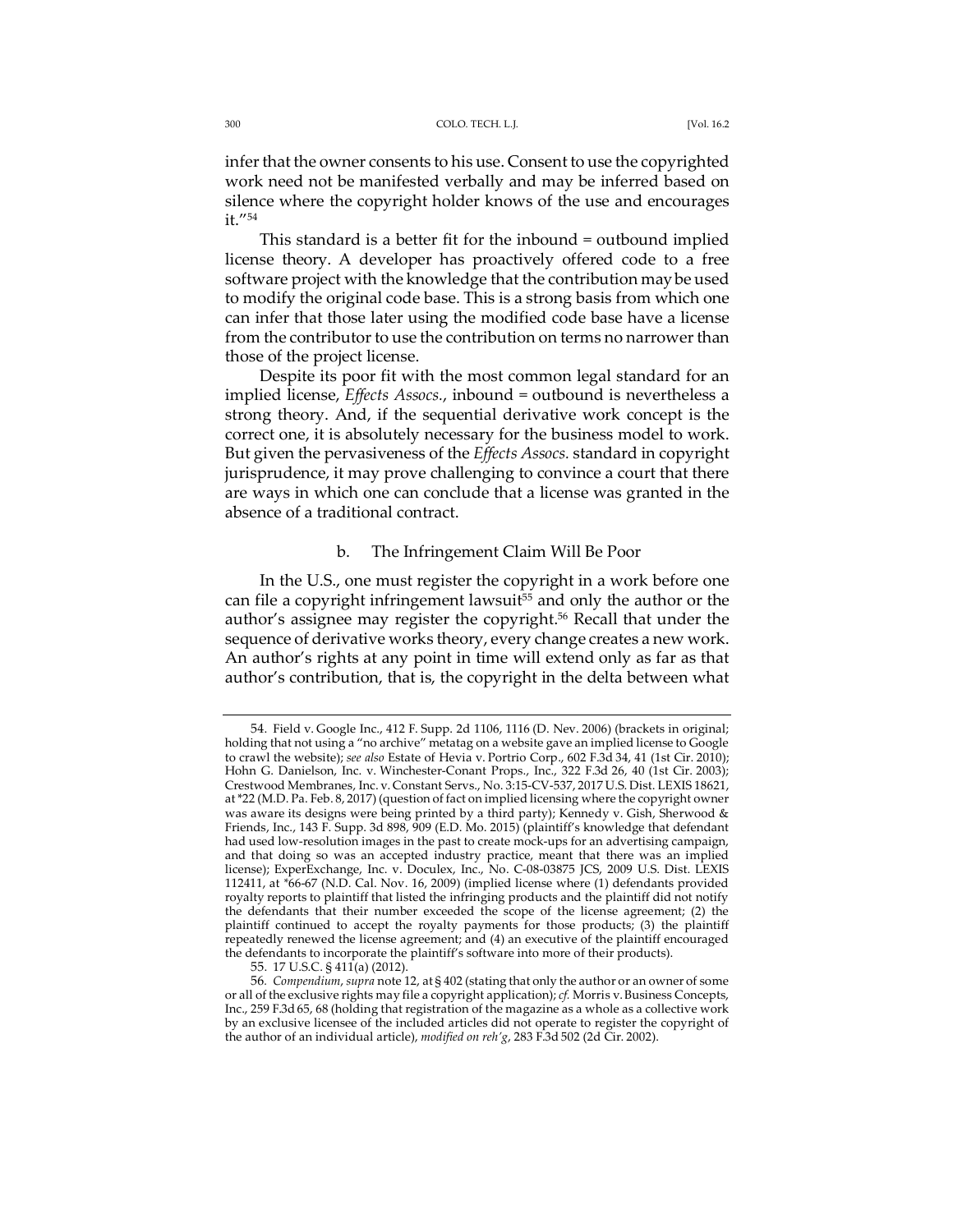the work was before the contribution and what it was after the contribution.57

Thus, the copyright infringement claim will be for only a single author's contributions, which may be piecemeal throughout a file. Even if a number of authors join in one lawsuit, each one's infringement claim will be assessed individually, not by aggregating all the contributions and then comparing them to the accused work.<sup>58</sup>

But let us assume for purposes of argument that the infringement claim is easily proved. Let's also assume that the copyright owner was successful in showing that its particular subset of code was original and creative enough to be entitled to copyright. Still, the remedies awarded will be limited to those afforded that particular author's contribution, not the work as a whole. If, for example, the work is a method in OpenJDK,<sup>59</sup> any injunctive remedy will be limited to ceasing the infringement of that single method, not ceasing use of the entire work.

Ideally, one will also have registered the copyright before the infringement begins, so that the awards of statutory damages and attorneys' fees are available.<sup>60</sup> However, characterizing the software as a series of derivative works makes registration before the infringement occurs a virtual impossibility. In the sequential derivative works theory, the code is constantly changing and a new work is created each time. Assume Author A wrote a routine, which was revised by Author B. Author B registers the copyright.<sup>61</sup> Author C then revises the routine

59. OpenJDK is an open source implementation of the Java SE platform, whose structure was clearly explained by Judge Alsup in Oracle Am., Inc. v. Google Inc., No. C 10- 03561 WHA, 2016 U.S. Dist. LEXIS 74931, at \*16 (N.D. Cal. June 8, 2016).

60. 17 U.S.C. § 412 (2012).

61. The *registration* will be for the totality of the contributions by all authors. *Compendium*, *supra* note 12, at § 507.1 ("Thus, derivative works contain two distinct forms of authorship: The authorship in the preexisting work(s) that has been recast, transformed, or adapted within the derivative work, and the new authorship involved in recasting, transforming, or adapting the preexisting works"). This is not, though, congruent with what the author's *copyright* is. According to the Copyright Office, the registration for the derivative work only covers the new material that the author contributed, not any of the pre-existing work embodied in the work sought to be registered. *Id.* § 507.2. This is yet different from whether the copyright registration satisfies the precondition of having a registration before bringing a lawsuit. Courts have held that a registration for a derivative work can, under certain circumstances, satisfy the registration requirement in 17 U.S.C. § 411 for a claim of infringement of the pre-existing work that the derivative work incorporates. Xoom, Inc. v. Imageline, Inc., 323 F.3d 279, 284 (4th Cir. 2003); Christopher Phelps & Assocs., LLC v. Galloway, 492 F.3d 532, 539 (4th Cir. 2007) ("While Phelps & Associates only registered the Bridgeford Residence design, that registration satisfied the prerequisite for suit under 17 U.S.C. § 411 for the entire design, even though some of it was created earlier in the form of the Bell and Brown Residence design.").

<sup>57</sup>*. Compendium*, *supra* note 12, at § 621.1 (stating that a registration for a work of authorship in a derivative work extends only to the new material that the author contributed to the work).

<sup>58</sup>*. See*, *e.g.*, Grant Heilman Photography, Inc. v. McGraw-Hill Cos., No. 12-2061, 2016 U.S. Dist. LEXIS 20438, at \*2–3 (E.D. Pa. Feb. 19, 2016) (considering the use of a number of photographs by multiple authors in a number of textbooks as more than 2000 separate claims).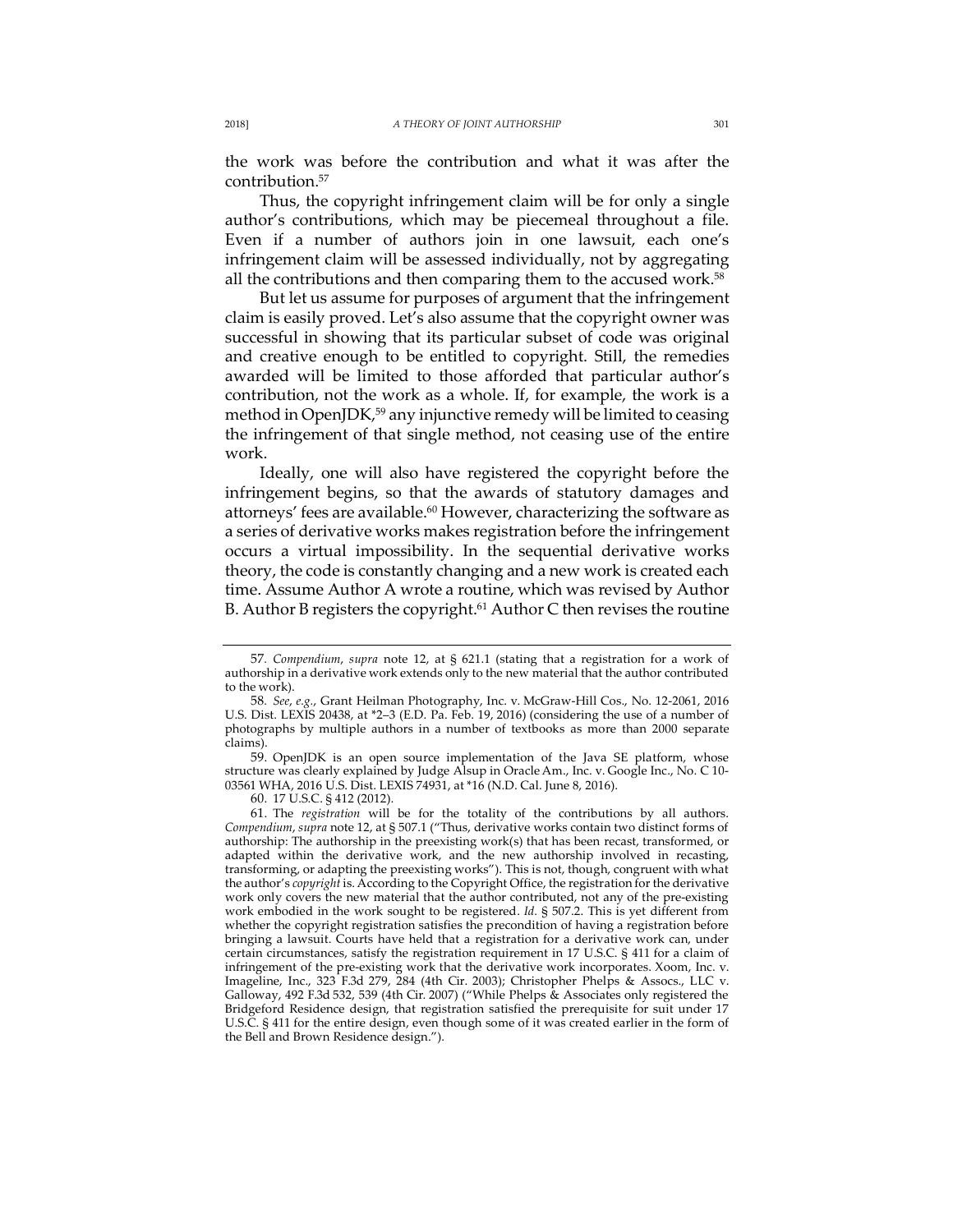and infringer D copies the version after Author C's change. Author B has the infringement claim because that is the registered version, but the infringement claim may be poor, because Author C's modification may have changed Author B's copyright in a substantial enough way that the code Infringer D has copied is no longer similar to what Author B registered. The only sure way to ensure that there is a good infringement claim is to learn at what point in time the infringer copied the work and registered that version, meaning the registration will always be after the infringement occurs.<sup>62</sup>

### c. The Court's Suspension of Disbelief

Suppose one of the copyright claimants for a derivative work wishes to enforce the license against someone out of compliance with the license terms. The court would need to accept that, within a single file:

- Each addition or subtraction from a different contributor creates a new work;
- The original author created the work, then a second one made some changes and created a derivative work, then the first author returned, or perhaps a third author joined, and made some further changes that resulted in a derivative work of the second author's derivative work, and then one of the three authors, or a fourth author, makes some more changes that create a third derivative work, and so on;
- These sequence of changes means that hundreds or thousands of works are created in a month, even though the project packages a new binary version only occasionally;<sup>63</sup>
- The user is getting hundreds of individual licenses from hundreds of individual contributors;
- As a sole owner, every contributor had the latitude to use a different license for their portion of the derivative work, $64$  as

<sup>62.</sup> However, the timing of the registration, and resulting loss of availability of statutory damages and attorneys' fees, may not have too much negative impact on the plaintiff's claim if the main purpose of the lawsuit is, as is generally the goal of open source license enforcement, to force compliance with the terms of the license rather than obtain monetary relief. *See* Free Software Foundation, Inc., Software Freedom Conservancy, Inc., et al., *The Principles of Community-Oriented GPL Enforcement*, (Sep. 30, 2015), https:// fsf.org/licensing/enforcement-principles [https://perma.cc/W4NG-VDEY], also available at https://sfconservancy.org/copyleft-compliance/principles.html (stating "Our primary goal in GPL enforcement is to bring about GPL compliance" and that "pursuing damages to the full extent allowed by copyright law is usually unnecessary, and can in some cases work against the purpose of copyleft") [https://perma.cc/WX4S-EZT9].

<sup>63.</sup> For example, in the Linux kernel, while there are 8-9 changes per hour, there are new releases only about every 9 to 10 weeks. CORBET & KROAH-HARTMAN, *supra* note 20, at 9.

<sup>64</sup>*. But see supra* note 42.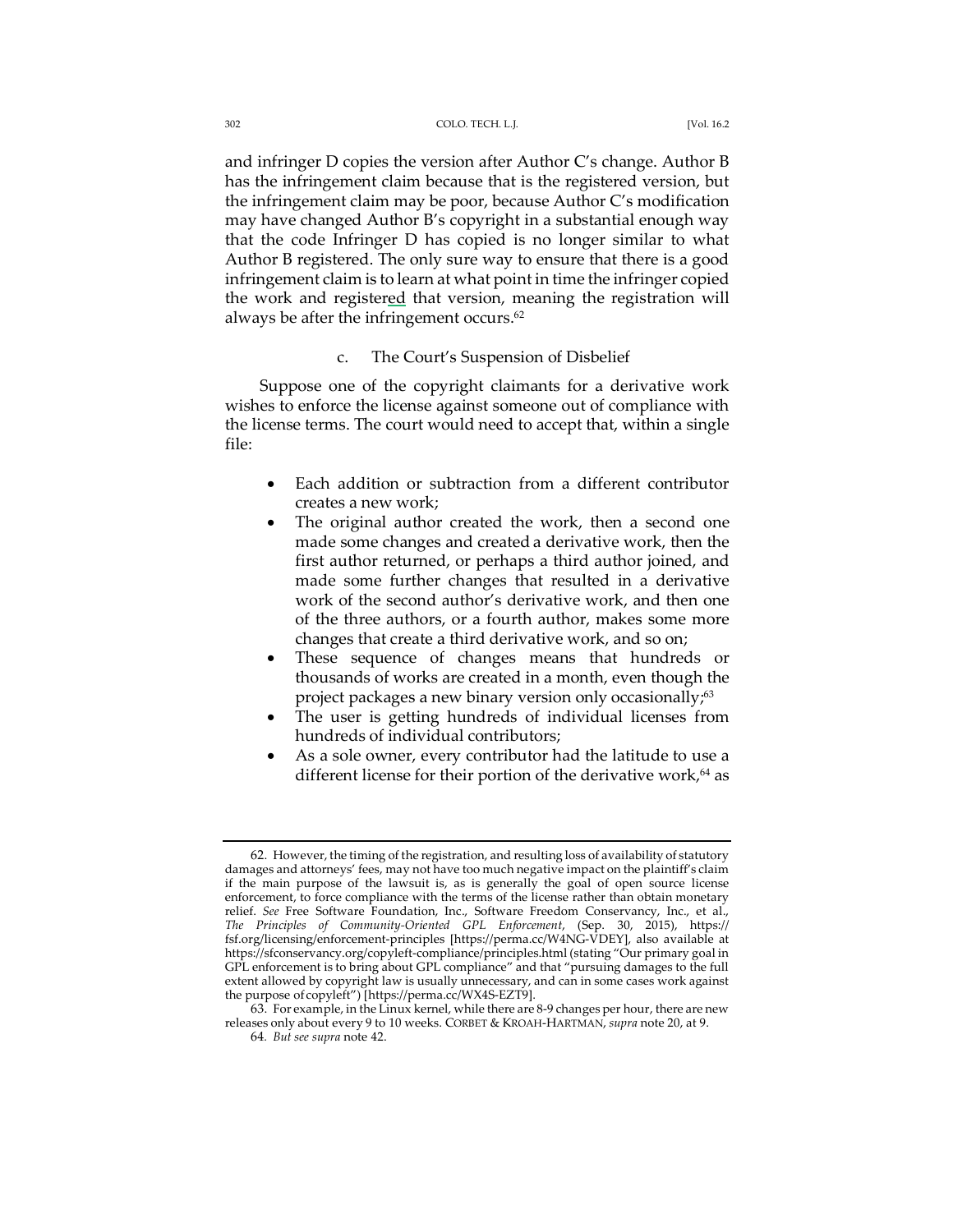long as the contributor's license is no more onerous than the outbound license.

And, after accepting all of that, the one author's contribution may be only a small portion of the entire work.

Copyright law has never seen a case where there are so many authors with incremental, but independent, rights in one work, and it may prove a difficult concept for a court to accept. And if the court does not, the consequences as discussed below could unsettle all the expectations of the free and open source software community.

# d. The Possibility That All But One Author Will be Left With Nothing

Consider a court confronted with a work that claims to be derivative of many, many other authors' works. The court rejects the theory that this is a very lengthy sequence of derivative works. What is left? Someone is the copyright owner, but who?

The court may turn to recent case law where contributors to a larger work tried to claim copyright in their incremental contribution. First, in *Garcia v. Google*<sup>65</sup> the plaintiff, Garcia, had a small acting role in what she thought was an action-adventure film.<sup>66</sup> Instead the film was dubbed, depicting the Prophet Mohammed as a murderer, pedophile and homosexual.<sup>67</sup> After it was translated into Arabic there were violent protests in the Middle East and an Egyptian cleric issued a fatwa against anyone associated with the film.<sup>68</sup> Garcia received multiple death threats.<sup>69</sup> She sued Google for copyright infringement in order to get the film removed from YouTube.70 Garcia claimed that her brief acting performance was a work subject to independent copyright<sup>71</sup> that she owned solely.<sup>72</sup>

In addition to suggesting that an acting performance is not copyrightable, $73$  the court rejected the possibility that a fragment of a larger audiovisual work was independently copyrightable. It had long

72. Claiming joint ownership of the copyright in the entire film would not have achieved Garcia's goal, which was to have the film removed from YouTube. As explained *infra* in note 113, joint authorship would have defeated a successful takedown.

73*. Garcia*, 786 F.3d at 741–42. The court mentions the Copyright Office's rejection of Garcia's copyright application. The Copyright Office's explanation of the reasons for the refusal is available at Exhibit to Appellees' Motion for Judicial Notice, Docket Entry 55, Garcia v. Google, 786 F.3d 733 (9th Cir. 2015) (No. 12-57302), http://www.archive.org/ download/gov.uscourts.ca9.12-57302/gov.uscourts.ca9.12-57302.55.0.pdf [https://perma.cc/ 2U9S-KXVE].

<sup>65.</sup> 786 F.3d 733 (9th Cir. 2015).

<sup>66</sup>*. Id.* at 737.

<sup>67</sup>*. Id.*

<sup>68</sup>*. Id.* at 737–38. 69*. Id.*

<sup>70</sup>*. Id.* 71*. Id.* at 736.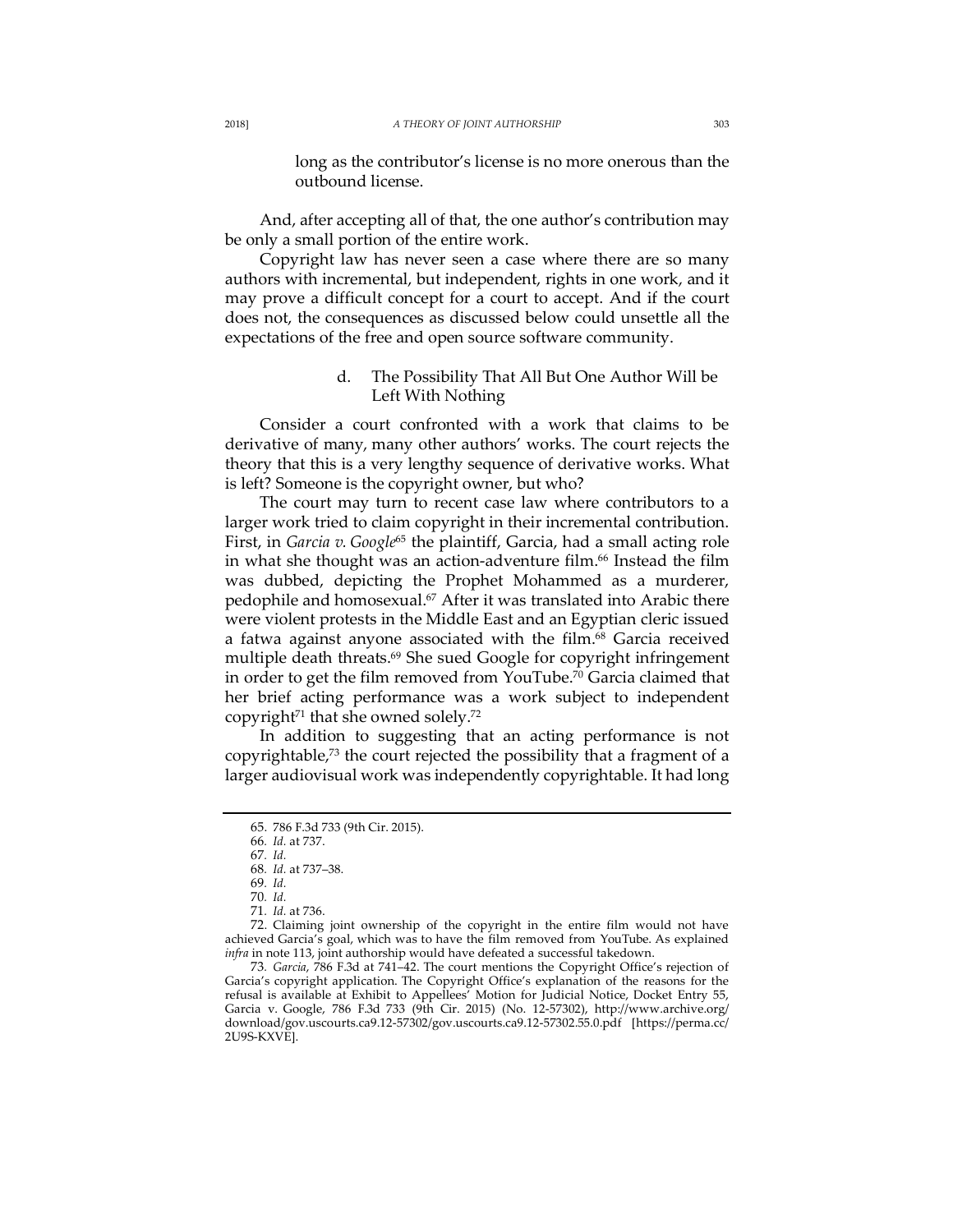been a Copyright Office position that a motion picture is a "single, integrated" work,74 which the *Garcia* court agreed with:

Defining a "work" based upon some minimal level of creativity or originality would be too broad and indeterminate to be useful…. Garcia's theory of copyright law would result in a legal morass … splintering a movie into many different "works" …. Simply put, as Google claimed, it "makes Swiss cheese of copyrights."75

In reaching its conclusion that Garcia had no copyright interest in the work, *Garcia v. Google* referred back to an earlier authorship case, *Aalmuhammed v. Lee*. <sup>76</sup> Jefri Aalmuhammed made significant contributions to the Spike Lee film *Malcolm X*, including writing a Hajj scene for the movie, and claimed to be a joint author. The court rejected the possibility on a theory that, even though Aalmuhammed's contributions were copyrightable, he wasn't an "author" of the work: "We hold that authorship is required under the statutory definition of a joint work, and that authorship is not the same thing as making a valuable and copyrightable contribution."77 Rather, the author of the work was whoever was the "master mind," the one "'originating, making, producing, as the inventive or master mind, the thing which is to be protected'; 'the man who really represents, creates, or gives effect to the idea, fancy, or imagination.<sup>'''78</sup> So while a contributor may have made a contribution that was sufficiently original and creative to be copyrightable, that individual's copyright interest does not survive.<sup>79</sup>

<sup>74</sup>*. See Compendium*, *supra* note 12, at § 808.3(D) ("A motion picture, including its production, direction, cinematography, performances, and editing, is a single, integrated work. Generally, a motion picture must be registered as a whole, with the possible exception of the screenplay and musical score. The individual elements that comprise a motion picture cannot be registered apart from the work as a whole. For example, one actor's performance in a television show may not be registered apart from the rest of the motion picture."); *see also* Exhibit to Appellees' Motion for Judicial Notice, Docket Entry 55 at 4, Garcia v. Google, 786 F.3d 733 (9th Cir. 2015) (No. 12-57302), http://www.archive.org/download/gov.uscourts.ca9.12-57302/gov.uscourts.ca9.12-

<sup>57302.55.0.</sup>pdf (referringto position as "longstanding") [https://perma.cc/2U9S-KXVE]. 75*. Garcia*, 786 F.3d at 742 (ellipses and brackets in originalomitted).

<sup>76.</sup> 202 F.3d 1227 (9th Cir. 2000).

<sup>77</sup>*. Id.* at 1232; *see also* Caffey v. Cook, 409 F. Supp. 2d 484, 501 (S.D.N.Y. 2006) (acknowledging that musical performers had made copyrightable contributions to the stage show but finding that the producer was the sole author).

<sup>78</sup>*. Aalmuhammed*, 202 F.3d at 1233, quoting Burrow-Giles Lithographic Co. v. Sarony, 111 U.S. 53, 61 (1884).

<sup>79.</sup> 16 Casa Duse, LLC v. Merkin, 791 F.3d 247, 257 (2d Cir. 2015) (concluding that nonfreestanding contributions to works of authorship are not themselves works of authorship); Blizzard Entertainment, Inc. v. Lilith Games (Shanghai) Co., NO. 3:15-cv-04084-CRB, 2017 U.S. Dist. LEXIS 74639, at \*7 (N.D. Cal. May 16, 2017) (quoted *infra* at note 93 and accompanying text); Farkas v. Rich Coast Corp., No. 1:14-CV-272, 2017 U.S. Dist. LEXIS 88267, at \*21-22 (M.D. Pa. June 7, 2017) (adopting *16 Casa Duse*). This case is distinguished from the situation where there is a free- standing work that is incorporated into a film, which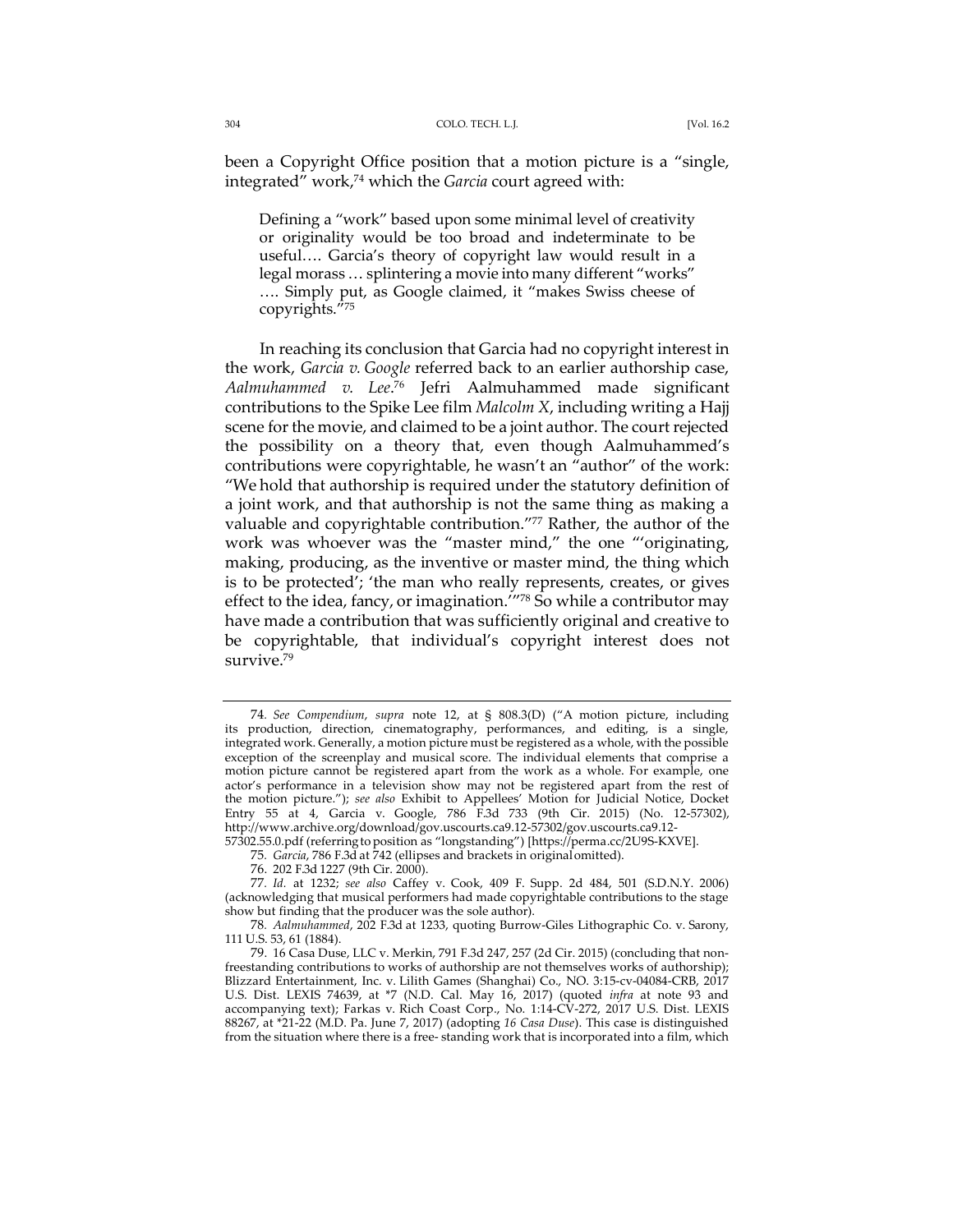While Aalmuhammed only wanted to share authorship, the principle that a contribution could be significant and copyrightable (unlike Garcia's contribution, which was minor), but nevertheless not result in authorship, was the result in *16 Casa Duse v. Merkin.*<sup>80</sup> Here, everyone but the director signed a work made for hire agreement with the producer.81 The director later claimed sole ownership of the copyright in his directorial work separate and apart from the finished film, which the court rejected:

May a contributor to a creative work whose contributions are inseparable from, and integrated into, the work maintain a copyright interest in his or her contributions alone? We conclude that, at least on the facts of the present case, he or she may not.<sup>82</sup>

Instead:

In cases in which none of the multiple-author scenarios specifically identified by the Copyright Act applies, but multiple individuals lay claim to the copyright in a single work, the dispositive inquiry is which of the putative authors is the "dominant author."83

To decide who the "dominant author" is (or what *Burrows-Giles*<sup>84</sup> refers to as the "master mind"), the court will consider (1) decisionmaking authority—the parties' relative control over what changes are made and what is included in a work; (2) the way in which the parties bill or credit themselves; and (3) written agreements with third parties.85

While one might be inclined to dismiss these cases as limited to the unique world of the movie industry, the same reasoning has been applied in a video game case, one having an "open source" aspect at that. In 2002 Blizzard Entertainment released *Warcraft III: Reign of* 

is separately copyrightable. TCA TV Corp. v. McCollum, 839 F.3d 168, 192 (2d Cir. 2016) (holding that the Abbott and Costello "Who's On First" routine, which existed for years before it was incorporated into a film, was separately copyrightable from the later film); Effects Assocs. v. Cohen, 908 F.2d 555 (9th Cir. 1990) (assuming that special effects footage was independently copyrightable).

<sup>80.</sup> 791 F.3d 247 (2d Cir. 2015).

<sup>81</sup>*. Id.* at 260. *See supra* notes 21–23 and accompanying text describing "work made for hire" in this scenario.

<sup>82</sup>*. Id.*; *see also* Farkas v. Rich Coast Corp., No. 1:14-CV-272, 2017 U.S. Dist. LEXIS 88267, at \*21–22 (M.D. Pa. June 7, 2017) ("[W]hile Farkas invites us to compartmentalize this artistic process, and suggests that the writing, acting, filming and editing of a single movie are all separately copyrightable acts, the better weight of authority rejects this notion.").

<sup>83</sup>*. Id.* (emphasis added).

<sup>84.</sup> Burrow-Giles Lithographic Co. v. Sarony, 111 U.S. 53, 61 (1884).

<sup>85</sup>*. 16 Casa Duse*, 791 F.3d at 260, citing Aalmuhammed v. Lee, 202 F.3d 1227 (9th Cir. 2000).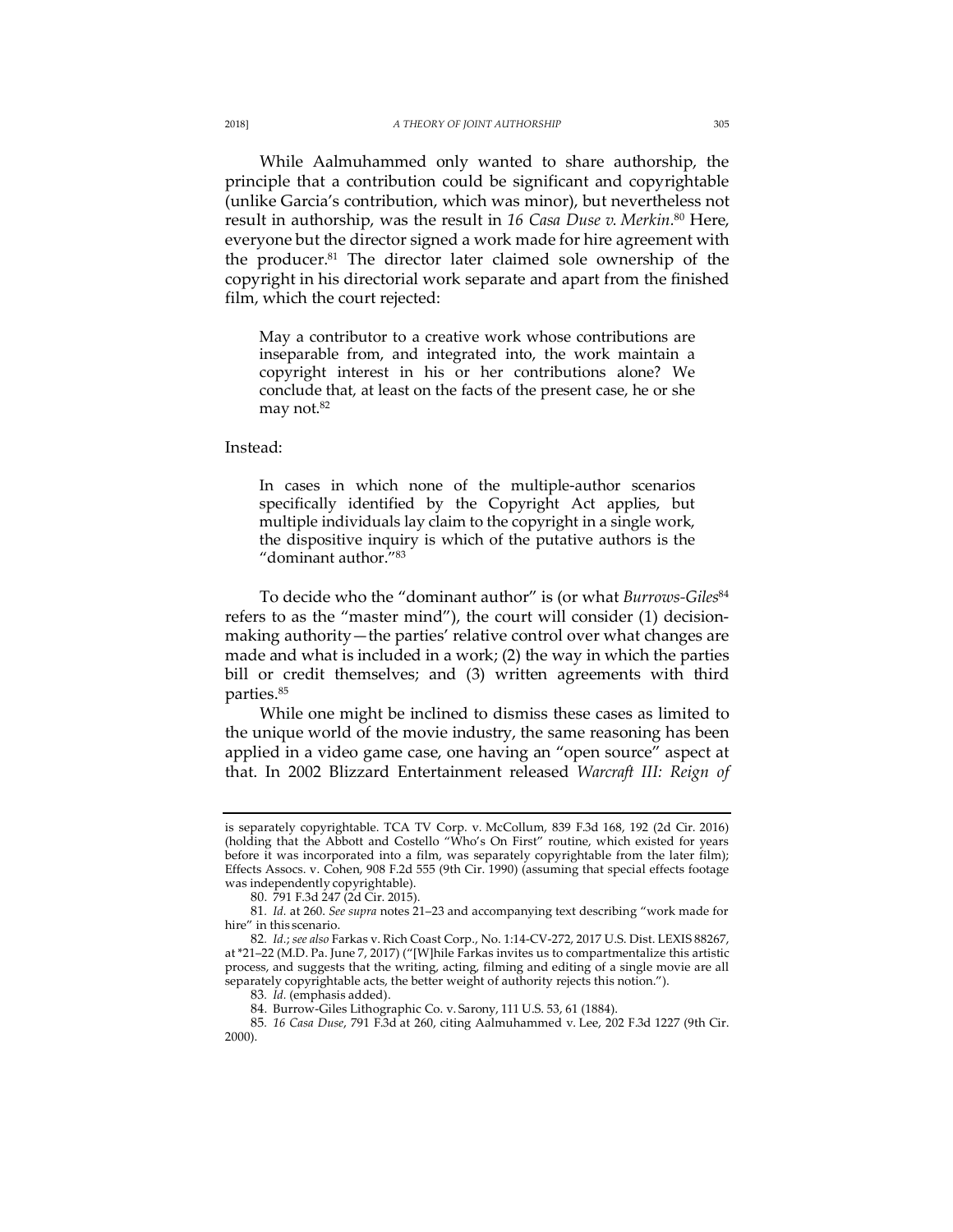*Chaos*, <sup>86</sup> a software gaming platform that allowed players to create new settings, characters, storylines and rules, known as "mods."87 One successful mod was "Defense of the Ancients" (DoTA).<sup>88</sup> Its developmental history was complicated and some of it lost to time, but it included forks of cracked versions, later forks after the original author "open sourced" it, many different contributors, two parallel versions (DoTA and DoTA Allstars), several different lead developers at different points in time, some of the work done while the lead developers were employed by game companies and some not, and the ultimate acquisition of three different lead developers' rights by plaintiffs Blizzard Entertainment and Valve Corp.89—in other words, a typical open source development project.

The defendants challenged the plaintiffs' copyright ownership. The court begins:

With literally hundreds of versions of DotA and DotA Allstars floating around in the ether, the Court confronts quite the copyright conundrum. To sort through things, it must first determine just what, exactly, is the work(s) at issue here. Second, it must determine who is the relevant author(s). Third and finally, the Court will consider just what result(s) flows from the answers to those questions.<sup>90</sup>

The court held that the various versions of DotA and DotA Allstars were "unitary" works, not collective works, $91$  and relied on *Aalmuhammed* for the proposition that the author of a mod was the person who was the "mastermind," disregarding any copyright interest that any other contributors might have had in the mods:

The record contains ample evidence that Eul, Guinsoo, and Icefrog were the masterminds behind their respective versions of DotA and DotA Allstars. uCool concedes as much with respect to Eul, admitting that he "created the [mod], the characters, their abilities and themes, the rules, and named the game." Guinsoo and Icefrog are no different, legally speaking. They, like Spike Lee, took suggestions from others—some elaborate, some less so—and decided which ones made the cut. So just as Spike Lee was the author of the work at issue in Aalmuhammed, a reasonable jury could (and perhaps must)

<sup>86</sup>*. Warcraft III: Reign of Chaos*, BLIZZARD ENTM'T, http://us.blizzard.com/enus/games/war3/ (last visited Mar. 28, 2018) [https://perma.cc/AZ6N-G22Q].

<sup>87.</sup> Blizzard Entm't, Inc. v. Lilith Games (Shanghai) Co., No. 3:15-cv-04084-CRB, 2017 U.S. Dist. LEXIS 74639, at \*7 (N.D. Cal. May 16, 2017).

<sup>88</sup>*. Id.* at \*8–9.

<sup>89</sup>*. Id.* at \*9–16.

<sup>90</sup>*. Id.* at \*18.

<sup>91</sup>*. Id.* at \*19–21; *see supra* notes 13–16 and accompanying text for the definition of a "collective" work.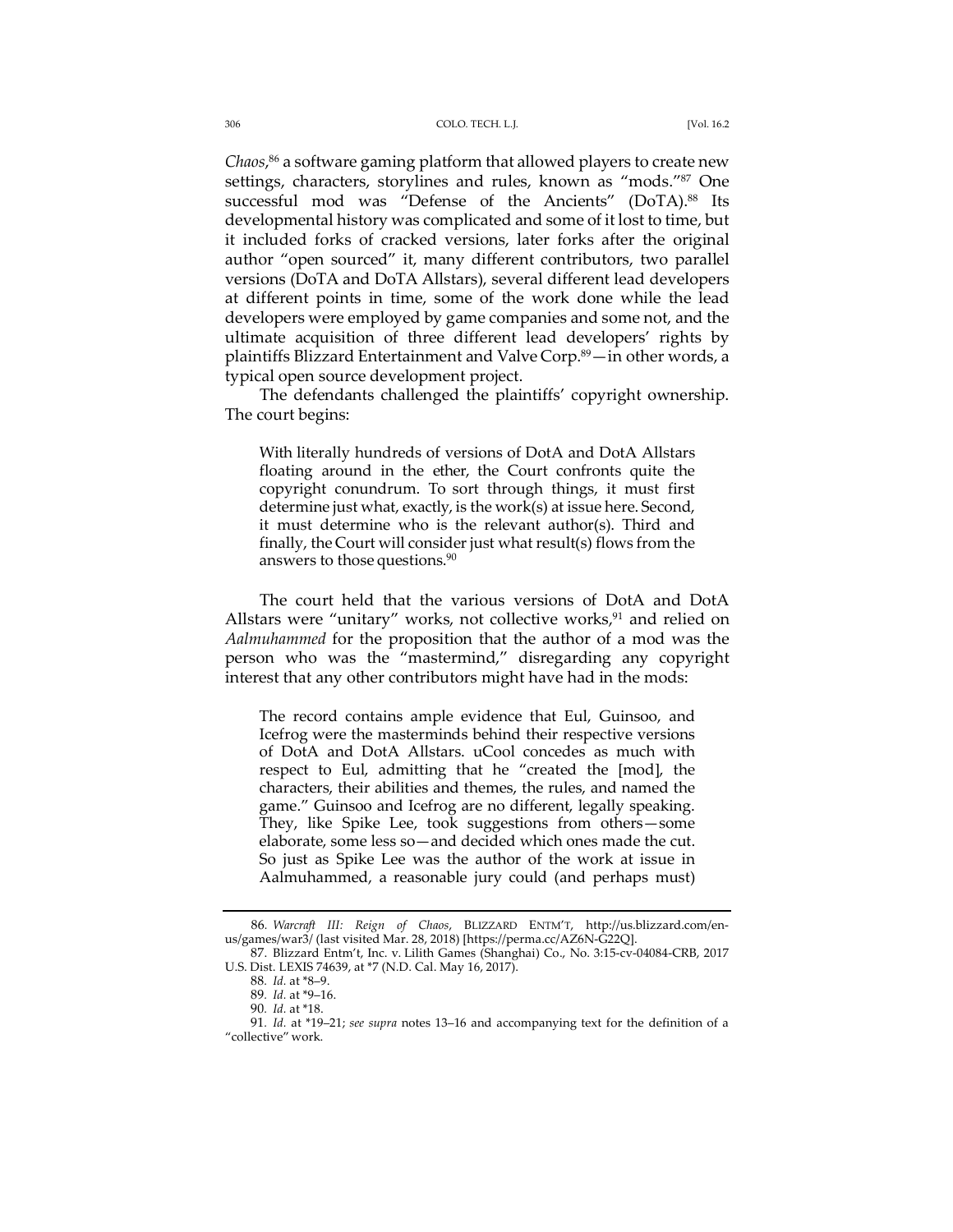conclude that Eul, Guinsoo, and Icefrog are the authors of the various works at issue here.<sup>92</sup>

The court goes further, holding that the contributions not created by the lead developers were nevertheless owned by them (and thereafter by the plaintiffs by assignment):

Consider a twist on Aalmuhammed:

Spike Lee assigns his copyright in Malcolm X to, let's say, Warner Brothers. Disney comes along and makes a cartoon version of the movie called Malcolm ABC. Warner Brothers sues, claiming Malcolm ABC infringes its copyright in Malcolm X. Disney responds that Aalmuhammed, not Spike Lee, wrote the scene chronicling the protagonist's Hajj pilgrimage, which appears in both Malcolm X and Malcolm ABC. And under Aalmuhammed and Effects Associates, Inc. v. Cohen Aalmuhammed owned a copyright in that scene. Warner Brothers, the argument goes, does not own the Hajj scene, and so cannot recover for Disney's copying of that piece of Malcolm X (nor for its copying of any scene, character, or other cinematic element dreamed up by anyone not named Spike Lee).

Winning argument?

No, and it was a loser even before Garcia v. Google suggested that Aalmuhammed's script of the Hajj scene was not independently copyrightable after all. The whole point of Aalmuhammed's contributions was to integrate them into Malcolm X, and so they must be understood as parts of the movie to protect copyright in the movie. Copyright in movies, comic books, and video games would be worthlessotherwise.

Our imagined case is this case in every way that matters, at least when it comes to heroes (and other game elements) dreamed up by third parties and then given to Guinsoo or Icefrog to integrate into DotA Allstars. Valve and Blizzard are alleging infringement of their games, so heroes must be understood as part of those games. Nothing changes for even the most hyper-detailed hero designs: Aalmuhammed's Hajj-scene contribution was hyperdetailed—he wrote the script.<sup>93</sup>

Consider the outcome if this standard was applied to a free and open source software project. A court could find that one person, and

<sup>92</sup>*.* Blizzard Entm't, Inc., No. 3:15-cv-04084-CRB at \*22–23 (brackets added) (internal citationsomitted).

<sup>93</sup>*. Id.* at \*24–26.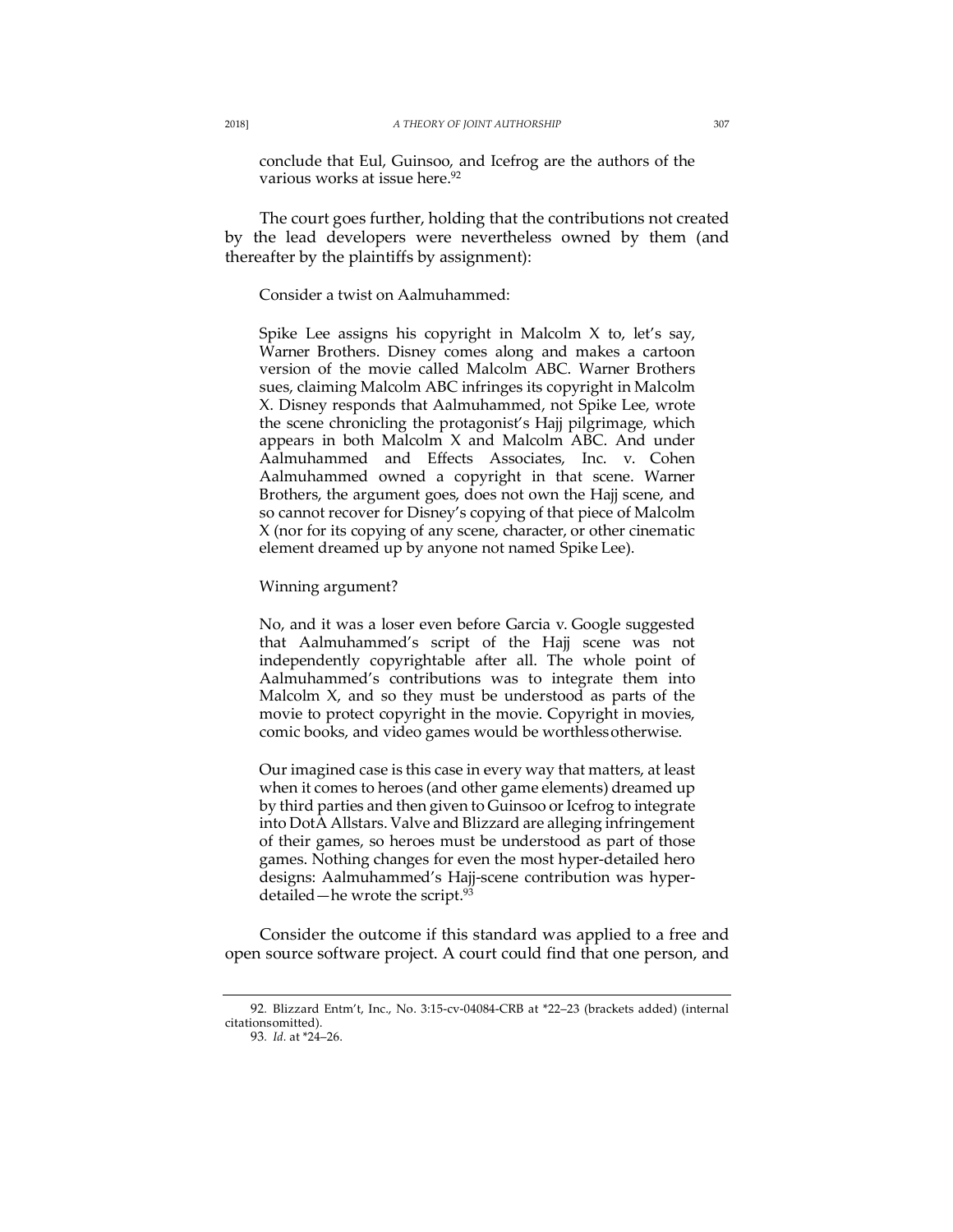one person only, owns the copyright in the project, a complete upheaval of the settled expectations in the open source software realm. Many view the number of authors in a free software project as a strength: it keeps the software free<sup>94</sup> and adds to the vibrancy of the community around the software project.<sup>95</sup> Instead, there will be no brakes on the anointed single owner's power to do whatever the owner pleases with the software, whether granting proprietary licenses or selling the code to the highest bidder.

To summarize, in the case of a work with multiple authors, there are three options:

- An author of a *derivative work* owns copyright in only the material contributed by the author of such work. If this claim is accepted, at best the author can enforce the license in the author's own slice.
- The court rejects the sequential derivative works theory and holds instead that there is a *dominant author* who owns all the copyright. In this case, the continuation of the project as an open source one will be at the whim of the identified author, because as sole author that person or company can change the license, at least going forward, at any time.
- The work is one of *joint authorship*. This Article takes the position that identifying the work as a joint work by joint authors can be a viable option.

<sup>94.</sup> Richard Stallman, *When a Company Asks for Your Copyright*, FREE SOFTWARE FOUNDATION (Sep. 29, 2010, 4:14 PM), https://www.fsf.org/blogs/rms/assigning-copyright (discouraging contributors from assigning their copyright to a project because it allows the owner to sell proprietary licenses) [https://perma.cc/2F96-KMQ9]; *see also GNOME Foundation Guidelines on Copyright Assignment*, GNOME FOUNDATION, https://wiki.gnome.org/FoundationBoard/Resources/CopyrightAssignment/Guidelines (last updated Dec. 4, 2013) (describing the pitfalls of assigning copyright to one owner) [https://perma.cc/SCW7-38F9].

<sup>95.</sup> Michael Meeks, *Some Thoughts on Copyright Assignment*, STUFF MICHAEL MEEKS IS DOING, https://people.gnome.org/~michael/blog/copyright-assignment.html (last visited Apr. 1, 2017) ("I am not aware of a single project that mandates copyright assignment to a corporation that has a diverse, and thriving developer community. If there was even one, the business model of "communitising" a code-base, then firing all your developers, sitting back, and collecting an effort-free rent might become attractive. In contrast I am aware of many diverse and thriving communities that have eclectic ownership, and also some less thriving ones that are dominated by single entities.") [https:// perma.cc/4SQD-GPK8]; *see also Samba Copyright Policy*, SAMBA, https://www.samba.org/ samba/devel/copyright-policy.html (last visited Apr. 1, 2017) ("Samba is a project with distributed copyright ownership, which means we prefer the copyright on parts of Samba to be held by individuals rather than corporations if possible. There are historical legal reasons for this, but one of the best ways to explain it is that it's much easier to work with individuals who have ownership than corporate legal departments if we ever need to make reasonable compromises with people using and working with Samba.") [https://perma.cc/92QW-6DJ6].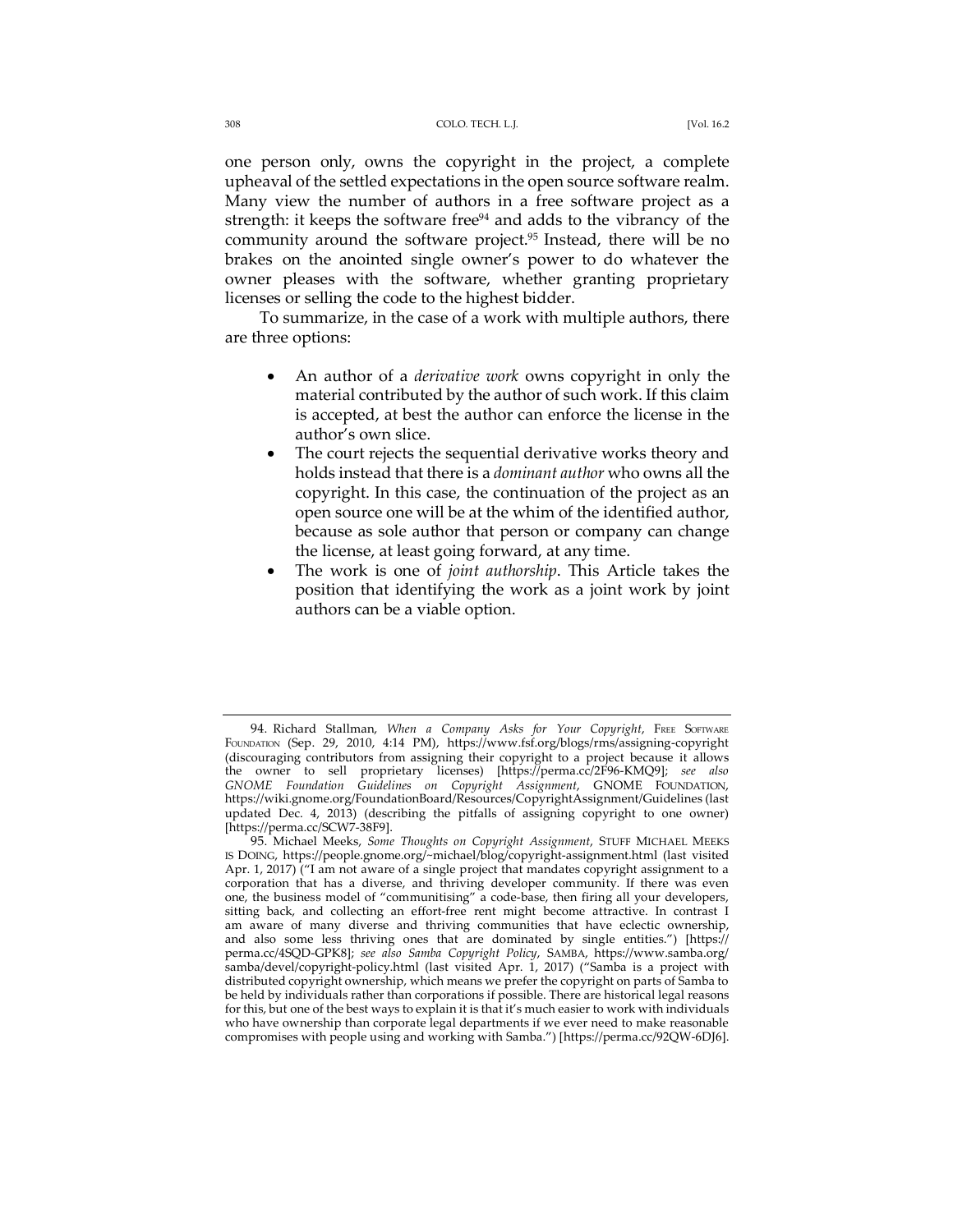# *C. The Theory of Joint Authorship*

For there to be joint authorship, the authorship contributed by the two or more participants is either "inseparable" or "interdependent."96 "Inseparable" means that the works cannot be separately identified, for example, the collaboration of two playwrights on one play. $97$ "Interdependent" means that, while the contributions may be separately identifiable, they are written pursuant to an express or implied agreement that the product will be regarded as an indivisible whole, such as the words and music of a song.<sup>98</sup> An example of the first in software is the single file with revisions by different authors, and an example of the second is a collection of files that creates one functioning software program.

For a work of joint authorship, all authors have to intend that their contributions be merged into a single whole.<sup>99</sup> The meaning of "intent" is whether they intend to be co-authors, not what their understanding is of the consequences of the legal relationship.<sup>100</sup> For example, a ghostwriter may not get credit for authorship of a book, but that does not mean that the ghostwriter was not a joint author.101 But, the joint authors do not have to work in physical proximity,<sup>102</sup> they do not have to all contribute at the same time, $103$  they do not have to know who the

101. Brod v. Gen. Publ'g Grp., Inc., 32 F. App'x 231, 235 (9th Cir. 2002) (finding that the author's contributions to the photographer's photographs made them joint authors, even though the photographer was the only one credited).

<sup>96.</sup> 17 U.S.C. § 101 (2012).

<sup>97.</sup> Childress v. Taylor, 945 F.2d 500, 505 (2d Cir. 1991) ("Parts of a unitary whole are 'inseparable' when they have little or no independent meaning standing alone. That would often be true of a work of written text, such as the play that is the subject of the pending litigation.").

<sup>98.</sup> Id. ("By contrast, parts of a unitary whole are "interdependent" when they have some meaning standing alone but achieve their primary significance because of their combined effect, as in the case of the words and music of a song.").

<sup>99</sup>*. Id.* at 505–06, followed by Greene v. Ablon, 794 F.3d 133, 151 (1st Cir. 2015); 16 Casa Duse, LLC v. Merkin, 791 F.3d 247, 256 (2d Cir. 2015); Thomson v. Larson, 147 F.3d 195, 201 (2d Cir. 1998); Erickson v. Trinity Theatre, Inc., 13 F.3d 1061, 1068 (7th Cir. 1994).

<sup>100.</sup> Janky v. Lake Cty. Convention & Visitors Bureau, 576 F.3d 356, 362 (7th Cir. 2009) ("With respect to the first element, we explained that the intent prong does not have to do with the collaborators' intent to recognize each other as coauthors for purposes of copyright law; the focus is on the parties' intent to work together in the creation of a single product, not on the legal consequences of that collaboration.").

<sup>102.</sup> Edward B. Marks Music Corp. v. Jerry Vogel Music Co., 42 F. Supp. 859, 864 (S.D.N.Y. 1942), *aff'd*, 140 F.2d 266 (2d Cir. 1944) ("The 'collaboration that produced the harmony of the two, the words and the music, made the song a musical composition, which was the result of a joint effort. Physical propinquity of the authors and consultations while this was being done, were not essential.").

<sup>103.</sup> Shapiro, Bernstein & Co. v. Jerry Vogel Music Co., 161 F.2d 406, 409 (2d Cir. 1947) (music combined with new lyrics that replaced original lyrics was work of joint authorship); *Edward B. Marks Music Corp.*, 42 F. Supp. at 864 (music lead sheets written first and lyrics written later). There is some authority that the intent to create a joint work must exist at the time of creation. *Nimmer*, *supra* note 8, at § 6.03 ("The preconcerted common design, or, in the words of the Copyright Act, 'the intention that their contributions be merged,' must exist at the moment in time when the work is created, not at some later date," citing H.R. REP. NO. 94-1476 at 122 (1976)). There is also some suggestion in the case law that one can decide after the work's original creation that additional contributions are desired, and thus it can become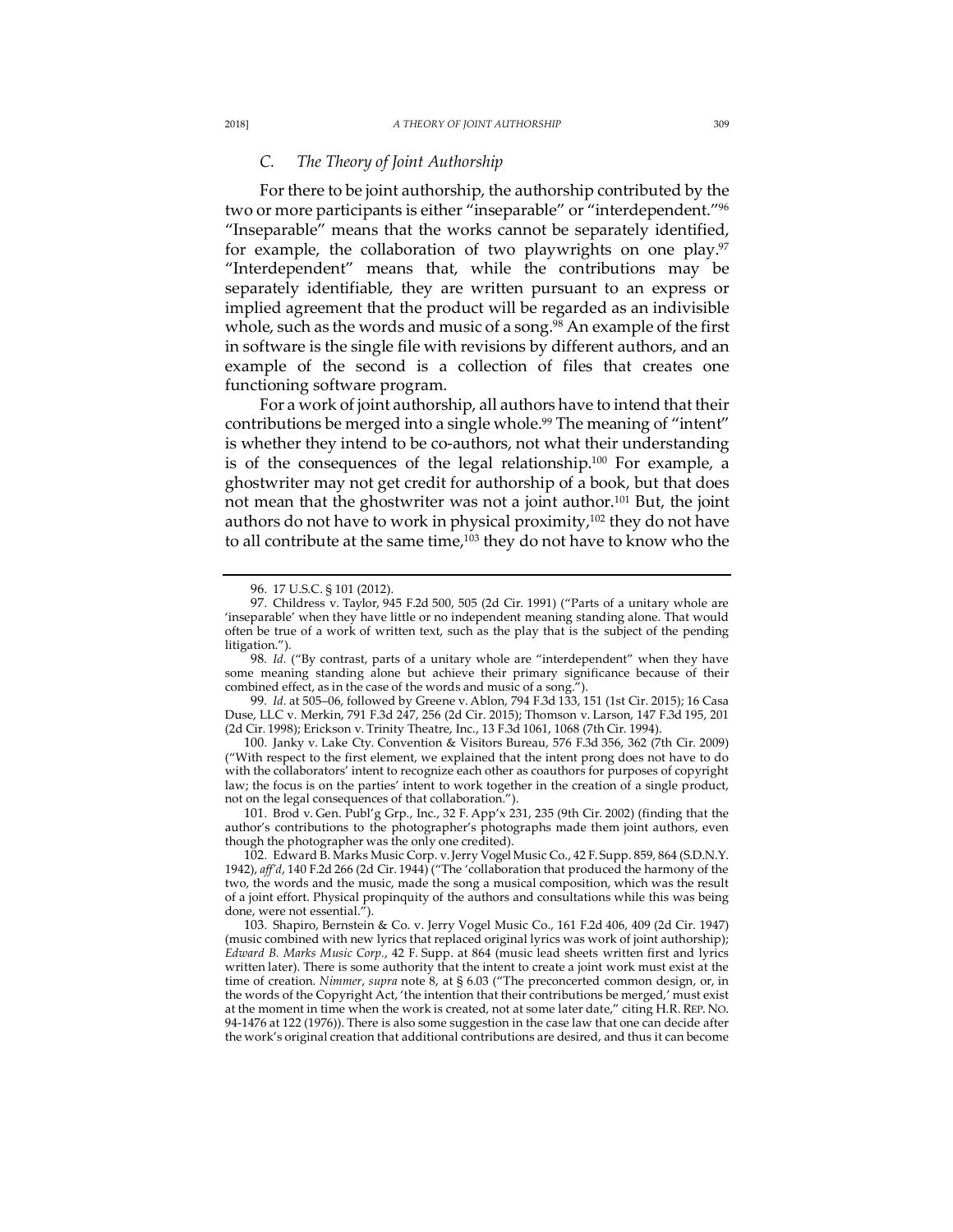future contributors will be, $104$  and they do not have to contribute in equal share.105

In the case of free software, proof of the intent $106$  to create a joint work is not a problem; it is almost the sine qua non of the open source software project. The word "collaboration" is used so often to describe open source code development that it is almost a trope.107 The licenses

105. Greene v. Ablon, 794 F.3d 133, 151 (1st Cir. 2015); Baker v. Robert I. Lappin Charitable Found., 415 F. Supp. 2d 473, 487 (S.D.N.Y. 2006) ("Although Baker apparently did the vast majority of the work, equality in quantity of contribution is not required, and a reasonable jury could only find that Lappin and Coltin were 'true collaborators in the creative process.'"). Whether a contributor's contribution must rise to the level of copyrightable in order to be considered a joint author is beyond the scope of this article. *See Nimmer, supra*  note 8, at § 6.07 (explaining the circuit split on the issue).

106. Note that both the inbound = outbound implied license theory and joint authorship involve determining the contributor's intent. Therefore, the legal conclusion may simply be a question of how the same set of facts is framed.

107*. See, e.g.*, *Community and Collaboration*, OPEN SOURCE INITIATIVE, https://open source.org/community (last visited Mar. 12, 2017) (touting benefits of collaboration when creating open source software) [https://perma.cc/W8LE-FLVA]; *The Open Source Way, Connected Curiosity*, RED HAT, https://www.redhat.com/en/open-source (last visited Mar. 12, 2017) ("At Red Hat, when we talk about 'open source,' we're talking about a proven way of collaborating to create technology. The freedom to see the code, to learn from it, to ask questions and offer improvements: This is the open source way.") [https://

a joint work at that point in time. Shapiro, Bernstein & Co. v. Jerry Vogel Music Co., 221 F.2d 569 (2d Cir. 1955), *modified on reh'g*, 223 F.2d 252 (2d Cir. 1955). Nevertheless, it likely does not matter for purposes of software under an open source license. Open source software is created when a copyright author (or authors) decides to put software under a written license. If a software author creates a work and decides later in time to "open source" the software and adds a license, in the worst case the first modification accepted by another author will create a derivative work of the initial work, and that derivative work is then the one that becomes the work of joint authorship. *See, e.g.*, *Janky*, 576 F.3d at 359–60 (plaintiff was author of initial work, but later changes made in collaboration with another band member to about 10% of the lyrics created a joint work); *Nimmer*, *supra* note 8, at § 6.05 (stating that where intent only occurs after the work has been written, the merger of the inseparable or interdependent parts creates a jointly authored derivative work).

*Nimmer* states that the reason intent must be formed before any contributions is because "where the common design for a joint work was not agreed upon by the several contributors until after one of the contributions was already created, what justification is there for inferring that the parties intend a joint authorship?" *Nimmer*, *supra* note 8, at § 6.02. In the case of open source software, which only exists because an author added an express license allowing for modification of the work and thereafter accepted a contribution, the "inference" that the parties intended a joint authorship seems abundantly clear. There is also no risk that the original author can withdraw their permission to use the initial work as the basis for the derivative work, since the original author licensed the initial work in perpetuity under the open source license.

<sup>104.</sup> Edward B. Marks Music Corp. v. Jerry Vogel Music Co., 140 F.2d 266, 267 (2d Cir. 1944) (holding a work was a joint work where a lyricist, Marks, sold his lyrics to a music publisher and the music publisher hired a songwriter, Loraine; "Marks and Loraine never met until years later, and had not therefore worked in conjunction, except that Marks intended the words to be set to music which someone else should compose, and that Loraine understood that he was composing music for those particular words," stating "it makes no difference whether the authors work in concert, or even whether they know each other; it is enough that they mean their contributions to be complementary in the sense that they are to be embodied in a single work to be performed as such."), *quoted by* Siegel v. Time Warner Inc., 496 F. Supp. 2d 1111, 1145 (C.D. Cal. 2007). *See also* Edward B. Marks Music Corp. v. Jerry Vogel Music Co., 47 F. Supp. 490, 491 (S.D.N.Y. 1942) ("Two men producing a musical composition jointly are nonetheless coauthors and owners though they labor at different times, without conference or consultation, and though they may remain strangers to each other.").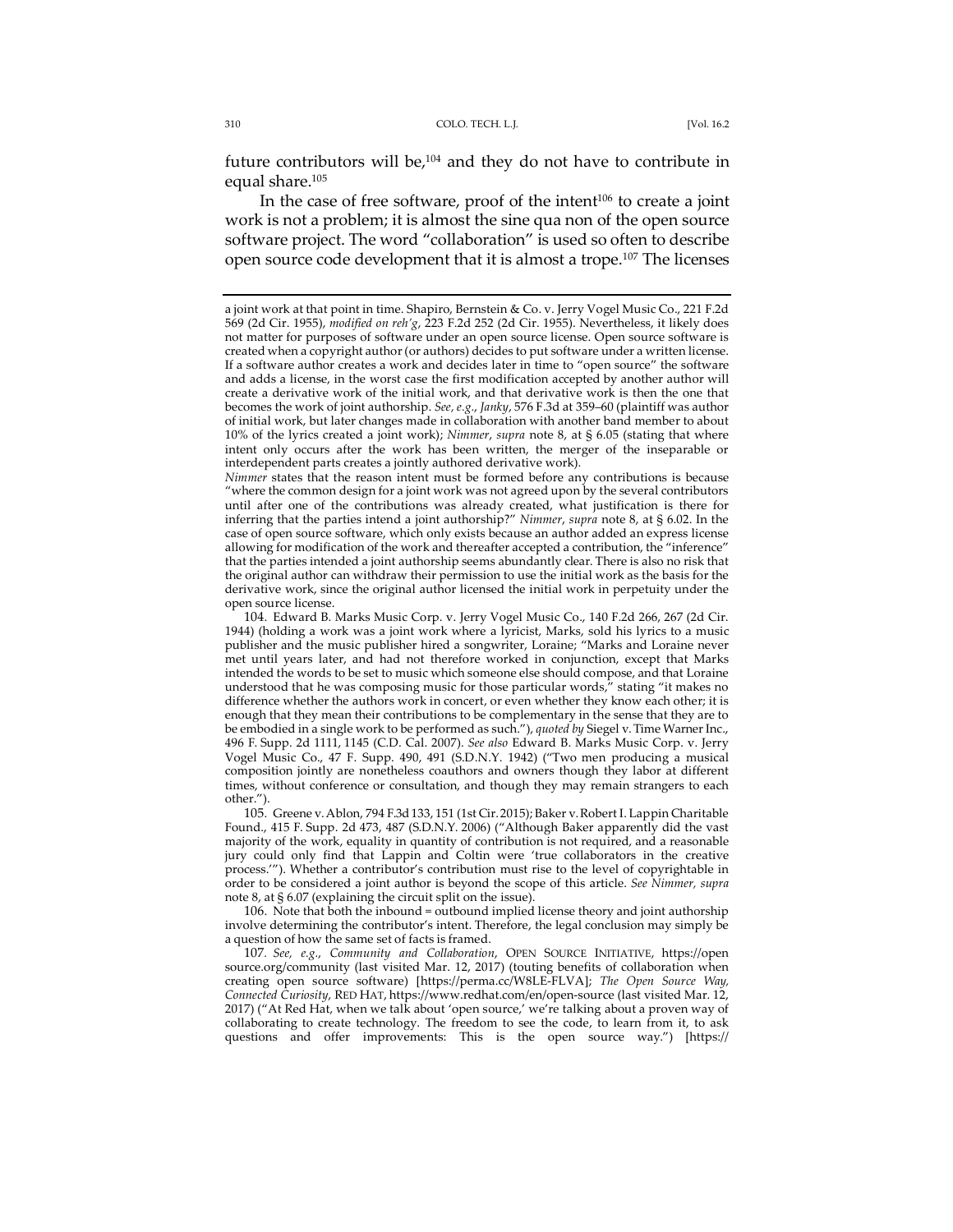themselves sometimes reflect a joint development ethos. For example, the Mozilla Public License version 2.0 defines "Contributor" as "each individual or legal entity that creates, contributes to the creation of, or owns Covered Software,"108 suggesting that many authors are contributing to the same work. The terminology used in open source software, "contributing upstream,"<sup>109</sup> "inbound" and "outbound," suggests a common pool of code shared by all. Nevertheless, it is perceived as a legal status to be avoided.<sup>110</sup>

In any given case there may not be intent to be joint authors. To decide if there is intent, courts will consider:

(1) whether the putative author controls the work and is "the inventive or master mind who creates, or gives effect to the idea"; (2) whether the "putative coauthors make objective manifestations of a shared intent to be coauthors"; and (3) whether "the audience appeal of the work turns on both contributions and the share of each in its success cannot be appraised."111

As an example, projects with contributor license agreements, which describe a licensing relationship among authors, weigh against the alternative possibility that the work is one of joint authorship.

1. The Perceived Risks of a Joint Ownership Theory

There are two reasons given for avoiding a theory of joint authorship in a free software project: (1) that a party that does not want

108. MPLV2, *supra* note 42, at § 1.1. Compare this to the GNU General Public License version 3, which does not blur the relationship, making a distinction between a "Program" and a "work based on the Program." GNU GENERAL PUBLIC LICENSE VERSION 3.0 (2007), https://www.gnu.org/licenses/gpl-3.0.en.html [https://perma.cc/62TQ-DZCE].

perma.cc/4FPZ-BZM2]; *What is Open Source*, OPENSOURCE.COM, https://opensource.com/ resources/what-open-source (last visited Mar. 12, 2017) ("By design, open source software licenses promote collaboration and sharing because they permit other people to make modifications to source code and incorporate those changes into their own projects.") [https://perma.cc/GV32-8XWD]; Thomas Goetz, *Open Source Everywhere*, WIRED (Nov. 1, 2003, 12:00 PM), https://www.wired.com/2003/11/opensource/ ("It's called that because the collaboration is open to all and the source code is freely shared. Open source harnesses the distributive powers of the Internet, parcels the work out to thousands, and uses their piecework to build a better whole.") [https://perma.cc/9G24-B34R].

<sup>109</sup>*. See, e.g.*, Brian Warner, *Contribute Upstream to Manage Technical Debt*, SAMSUNG OPEN SOURCE GROUP (Feb. 17, 2016), https://blogs.s-osg.org/contribute-upstream-to-managetechnical-debt/ [https://perma.cc/ZL2Q-EJJH]; Ryota Mibu et al., *How to Work Upstream with OpenStack*, OPENSTACK, https://www.openstack.org/videos/video/how-to-work-upstreamwith-openstack (last visited Jan. 29, 2018) [https://perma.cc/5W5N-GBWQ].

<sup>110.</sup> "Joint ownership is a lurking issue in open source development…. [O]pen source projects are collaborative efforts. The messaging and rhetoric regarding open source development often emphasizes open source's collaborative nature, and this is ripe fodder for an argument that open source projects are actually joint works." HEATHER MEEKER, OPEN SOURCE FOR BUSINESS 211–12 (Paula Fleming & Doug McNair eds., 2015).

<sup>111.</sup> Brod v. Gen. Publ'g Grp., Inc., 32 F. App'x 231, 234-35 (9th Cir. 2002) (quoting Aalmuhammed v. Lee, 202 F.3d 1227, 1234 (9th Cir. 2000)).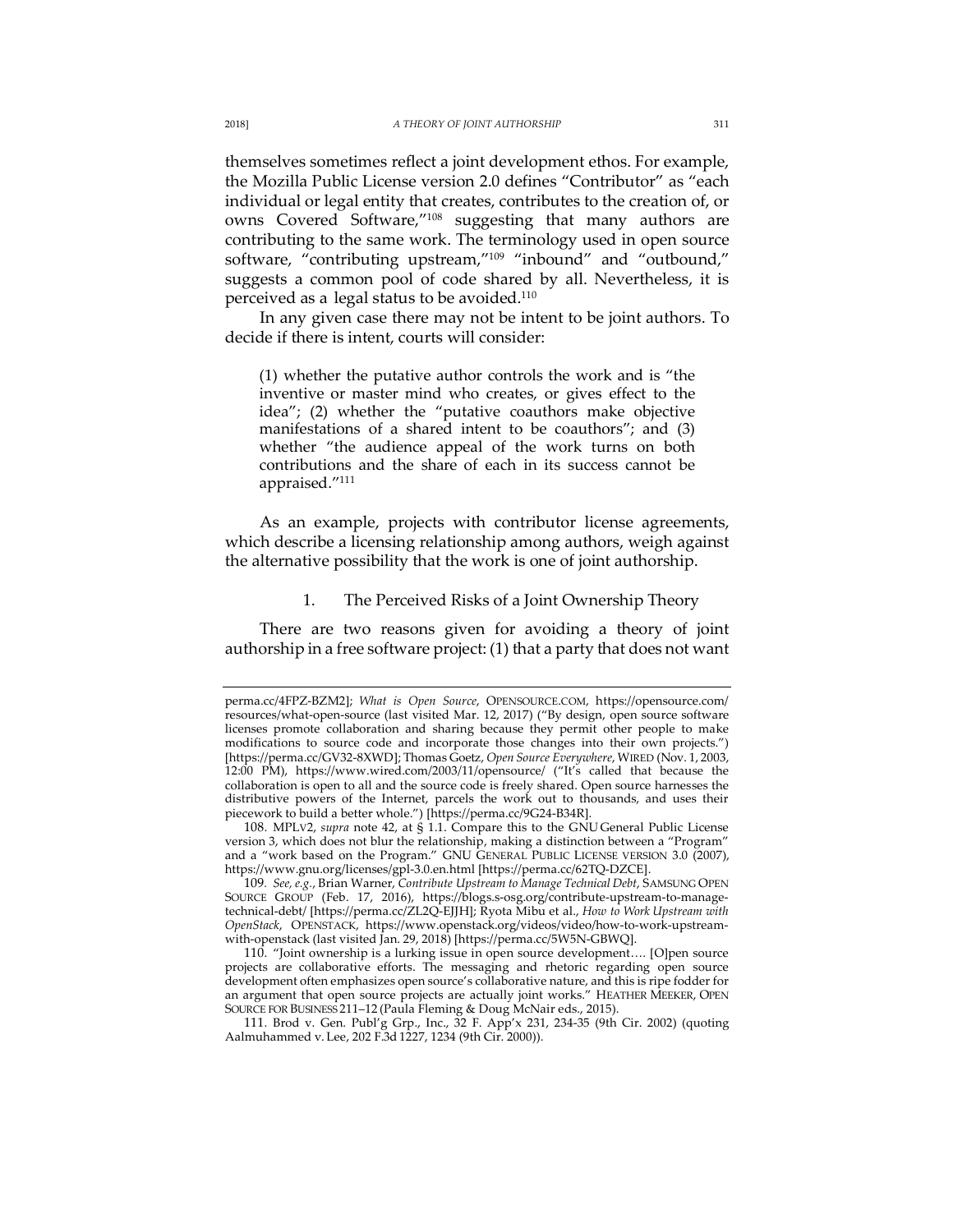to comply with the terms of an open source license will be able to obtain a more favorable license from one of the co-owners, and (2) that all copyright owners would have to be joined in any lawsuit, in practical effect meaning there could never be a lawsuit.<sup>112</sup> This article takes the position that neither of these fears is real.

### a. Obtaining an Alternative License

It is a common generalization that a joint author may exploit a joint work without the consent of the other joint owners.113 However, this is only true in the absence of an agreement to the contrary—joint owners may alter any of the default rules of joint ownership with an agreement.<sup>114</sup> Indeed, joint owners may agree by contract that none of them shall independently license a work, <sup>115</sup> and a licensee with knowledge of the agreement takes its license subject to that agreement.<sup>116</sup>

<sup>112.</sup> MEEKER, *supra* note 110, at 211–12. *See also* Eban Moglen, *Why the FSF Gets Copyright Assignments From Contributors*, GNU OPERATING SYSTEM, https://www.gnu.org/licenses/ why-assign.en.html (last visited Jan. 29, 2018) ("If there are multiple authors of a copyrighted work, successful enforcement depends on having the cooperation of all authors.") [https://perma.cc/QJ8C-BCU7].

<sup>113</sup>*. Nimmer*, *supra* note 8, at § 6.10[A][1][a] ("One joint owner cannot be liable for copyright infringement to another joint owner, given the baseline proposition that one cannot infringe his own copyright. It follows that a joint owner may exploit the work himself, without obtaining the consent of the other joint owners."), citing Oddo v. Ries, 743 F.2d 630 (9th Cir. 1984); *see also* Martin v. Cuny, 887 F. Supp. 1390, 1394 (D. Colo. 1995); Weinstein v. University of Ill., 811 F.2d 1091, 1095 (7th Cir. 1987).

<sup>114</sup>*. See, e.g.*, *Nimmer*, *supra* note 8, at § 6.02 (stating "For example, although the words and music of a song are separately identifiable, the lyricist and composer, in jointly undertaking the task of creating a song, *in the absence of express agreement to the contrary,* may be presumed to have intended that each shall own an undivided interest in the combined product of their respective efforts," emphasis added); Sweet Music, Inc. v. Melrose Music Corp., 189 F. Supp. 655, 658 (S.D. Cal. 1960) (holding that, even though the widow of a joint owner was not bound by the terms of the publishing agreement because her husband's death extinguished it, the other joint owner was); *see, e.g.*, Cal. Civ. Code § 981 (Deering 2016) (state law on joint ownership of copyright defining the terms of the relationship "unless otherwise agreed").

<sup>115.</sup> Corbello v. DeVito, 832 F. Supp. 2d 1231, 1244 (D. Nev. 2011) ("it is now the law in this Circuit[,] [j]oint owners may agree by contract that none of them shall independently license a work"), citing 1 MELVILLE B. NIMMER & DAVID NIMMER, NIMMER ON COPYRIGHT § 6.10[C] (Matthew Bender & Co., Inc. 2011); Maurel v. Smith, 271 F. 211, 215 (2d Cir. 1921) (enforcing an agreement between one joint author and the theatrical managers: the agreement defined how the author was to be credited, stated that the joint author was not granting any publishing rights, and stated that the theatrical managers agreed that there would be no changes, interpolations, additions, or eliminations without the author's consent in writing); Meredith v. Smith, 145 F.2d 620 (9th Cir. 1944) ("It is not questioned that Fricke as co-owner of the copyright would have had the right to give permission to Smith to publish the book. The contention is that Fricke had given up that right by the contract and that Smith, having notice thereof, could receive from Fricke no valid permit to use the copyright. [¶] Upon the trial the District Court found that there was an agreement between appellant and Fricke that neither of the copyright owners would give a permit to a third person to use the copyright without the permission of the other, but that it had terminated prior to the alleged infringing publication of the book by Smith.").

<sup>116</sup>*. Maurel*, 271 F. at 215 (holding that licensees of the jointly authored work were bound by the terms of an agreement of one of the authors); *Nimmer*, *supra* note 8, at § 6.10[C].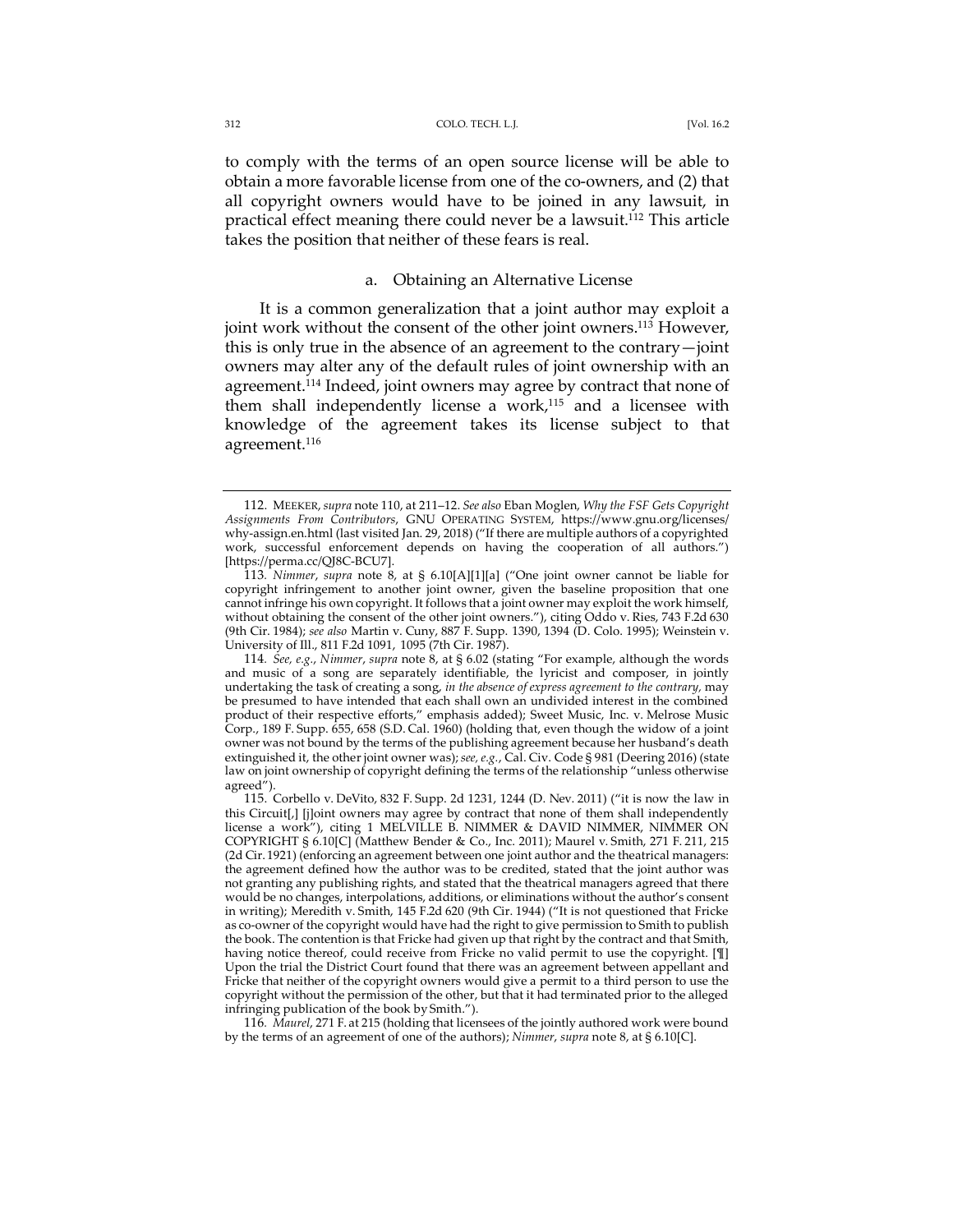This Article proposes that in the case of free software projects there is, in fact, a writing that precludes any joint author from licensing the software on different, more favorable terms to anyone—the license agreement itself. No writing is required for there to be joint authorship, $117$  but the open source software license agreement is an expression of the parties' understanding about the mutual obligations the authors have to each other.

In other words, the license agreement does double duty. For noncontributors, it is simply a copyright license. For contributors, the joint authors, it is the description of the terms on which they have agreed the work could be distributed. The result is the same for both groups of users: there are some conditions on the use, distribution and modification of the software and non- compliance is breach of that agreement.118 It is simply that the parties' legal relationship to the document differs, a license in one case and a joint authorship agreement in the other. As an example, a non-contributor that purports to license the software in a way contrary to the project license, for example by excusing the duty to provide source  $code^{119}$  will have breached the condition of the license and therefore no longer has a license defense to a claim of copyright infringement.<sup>120</sup> Where instead it was a joint author who failed to provide the source code, the joint author will have breached its contractual obligation to the other joint authors.121

Assume there is evidence supporting the notion that the intent of the contributors was to create a joint work.122 Certainly the contributors must also believe that everyone, contributor or not, has to use the code on the same terms, for if one of them could grant a different license it would defeat the fundamental purpose underlying

<sup>117.</sup> Thomson v. Larson, 147 F.3d 195, 200 (2d Cir. 1998) (evaluating whether there was a co-authorship where there was no writing); *cf.* Papa's-June Music, Inc. v. McLean, 921 F. Supp. 1154, 1158 (S.D.N.Y. 1996) (holding that there needs to be a writing to alter the ordinary pro rata share of authorship).

<sup>118.</sup> The result of the breach of a copyright license is generally copyright infringement; however, that will not be the case with a breach of the author's agreement. *See supra* note 113 for the proposition that co-authors are not liable to each other for copyright infringement.

<sup>119</sup>*. See, e.g.*, GPLV2, *supra* note 7, at ¶ 3; MPLV2, *supra* note 42, at § 3.2.

<sup>120</sup>*. See* Eben Moglen, *Enforcing the GNU GPL*, GNU OPERATING SYSTEM (Sept. 10, 2001), https://www.gnu.org/philosophy/enforcing-gpl.html (describing the GPLv2 as a copyright grant with conditions, where failure to meet the conditions is a copyright infringement) [https://perma.cc/E8E9-KGHL].

<sup>121.</sup> The obligation to provide source code is a deliberate example. While the legal claims against contributors and non-contributors may be different—copyright infringement versus breach of contract—in some cases the claim against the non-contributor might also be only for breach of contract. MDY Indus., LLC v. Blizzard Entm't, Inc., 629 F.3d 928, 941 (9th Cir. 2010) (holding that, for the breach of a contract to constitute copyright infringement, there must be a nexus between the condition and the licensor's exclusive rights in copyright). Copyright law only provides an author with the right to exclude others from making reproductions, not an affirmative duty to provide anything. A court may not agree that the obligation to provide source code is a condition of the copyright license but instead decide it is a contractual covenant, the failure of which leads only to a breach of contract claim.

<sup>122</sup>*. See supra* notes 99–101 and accompanying text.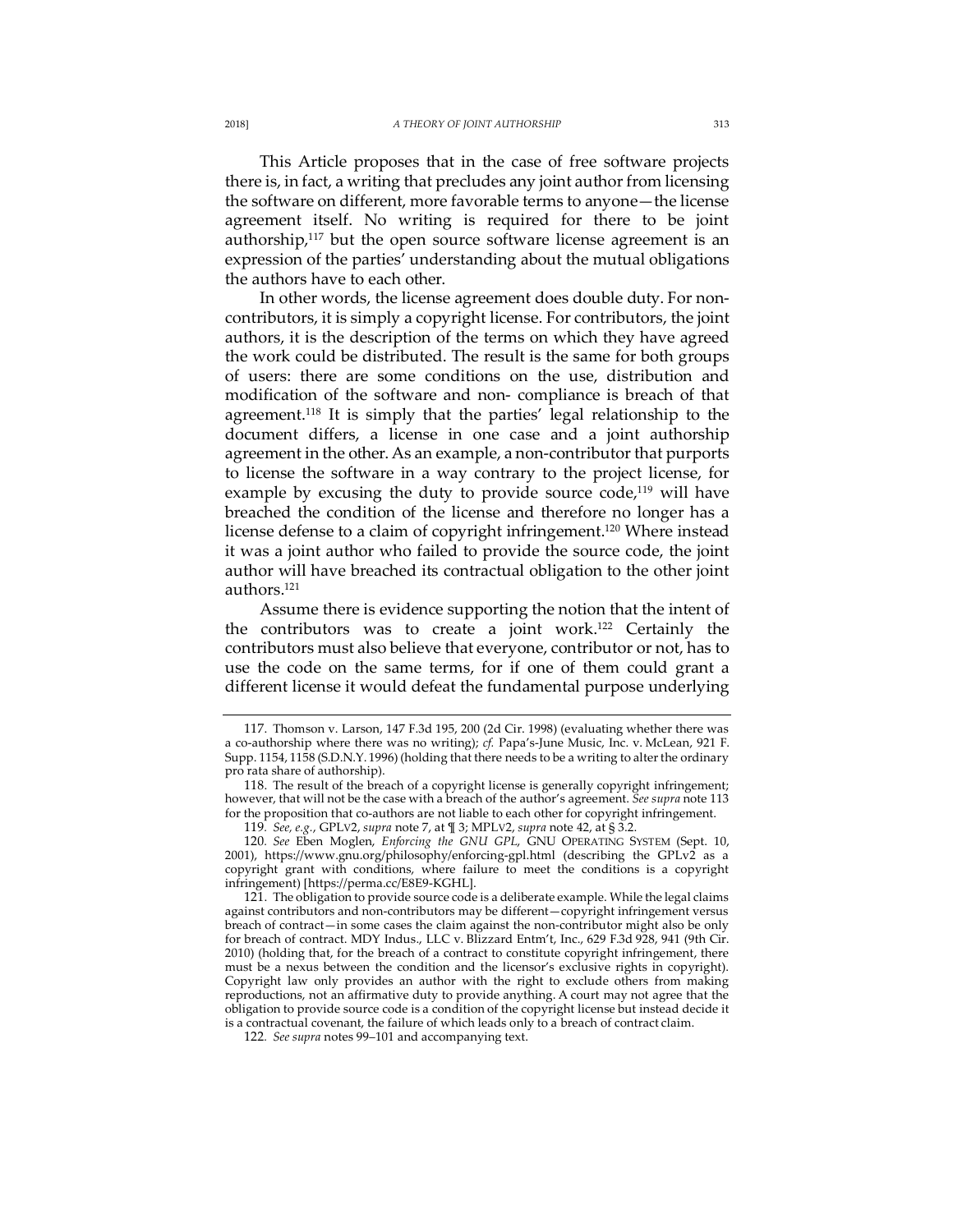the choice of a free and open source license and their election to contribute. What they must expect is that the software would be used by everyone on equal footing, and the free software license is the expression of exactly what those terms are.

Like the inbound = outbound license theory, $123$  the legal conclusion drawn depends on ascribing meaning to conduct because there is no formal execution. And similar to inbound = outbound, the argument is that the contributor voluntarily, with knowledge of the agreement, provided code with the desire and understanding that it would be added to the larger work.<sup>124</sup> The inbound = outbound theory relies on the grant of a license by conduct, with the scope of the grant from a written document. The joint authorship theory implies something similar, assent based on conduct to be bound to a common agreement describing the terms on which the copyright may be exercised.<sup>125</sup> But where there is joint authorship, the downstream licensee has only to prove that contributors intended that their contribution be added to the work, <sup>126</sup> while for inbound = outbound the downstream licensee will have to prove the more complicated proposition that the act of making the contribution was an offer of license to someone other than to whom the contribution was given.<sup>127</sup> Further simplifying matters, if the project is only one work, then a licensee only has to be concerned with one license grant,<sup>128</sup> to the work as a whole, not hundreds or thousands of grants.

Some additional principles will further discourage a joint owner from offering such a license. First is the liability that a breaching joint author will have to the other authors. At a minimum the breaching joint author will have to share any monies received in exchange for the improper grant.129 Since the breaching co-author may have to share the largesse, there will be less financial incentive to make the extra grant. Further, because the grant of the alternative license will also have

<sup>123</sup>*. See supra* note 44 and accompanying text.

<sup>124</sup>*. See supra* notes 47–48 and accompanying text.

<sup>125.</sup> While an assignment must be in writing, 17 U.S.C. § 204(a) (2012), here there is no transfer of any rights. Instead, the free software license is in the role of a document that describes the metes and bounds of a joint owner's right to make grants to others.

<sup>126</sup>*. See supra* notes 99–100 and accompanying text.

<sup>127</sup>*. See supra* notes 47–48 and accompanying text.

<sup>128.</sup> Note that even the initial grant is by conduct, adding the license to the source code, not by executing an agreement. Figuring out what license actually applies to any open source software is often challenging. *See, e.g.*, *What is Open Compliance?*, LINUX FOUNDATION, (last visited Mar. 3, 2018) (listing standards and tools for open source license compliance). For an example of a case where the licensing itself is perplexing, *see History and License*, PYTHON SOFTWARE FOUNDATION, https://docs.python.org/3/license.html (last visited June 30, 2017) [https://perma.cc/7UTB-4WK7].

<sup>129.</sup> Brownstein v. Lindsay, 742 F.3d 55, 68 (3d Cir. 2014) ("the licensing author must account to his co-author for his fair share of profits from any non-exclusive license"); Goodman v. Lee, 78 F.3d 1007, 1012 (5th Cir. 1996) (determining availability of accounting as a matter of state law); Oddo v. Ries, 743 F.2d 630, 633 (9th Cir. 1984) ("A co-owner of a copyright must account to other co-owners for any profits he earns from licensing or use of thecopyright").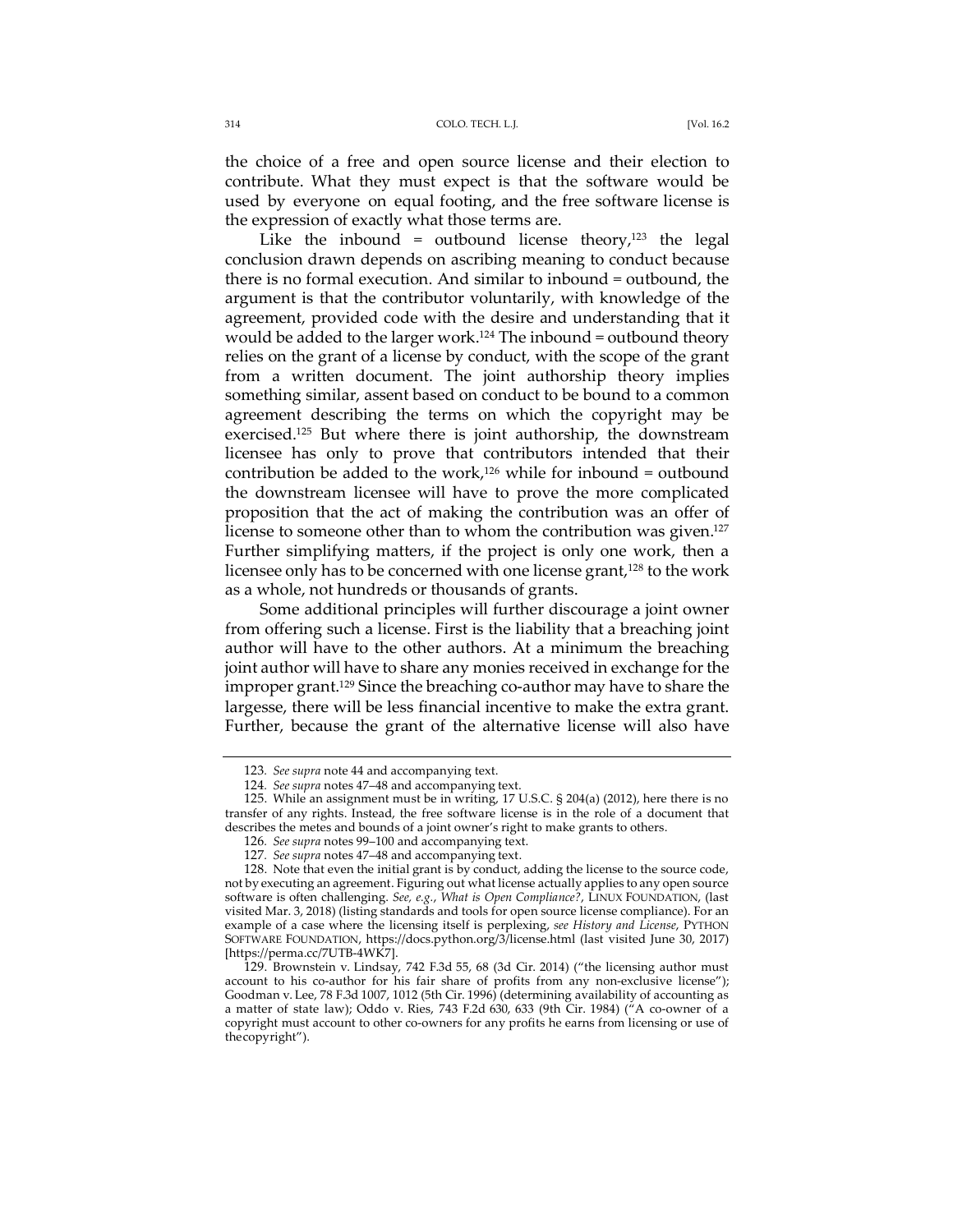subverted the purpose and goals of the original license agreement, even if the breaching joint author was not paid for the license, the granting joint author may nevertheless be liable to the co-authors for harm caused by the use of the copyright.<sup>130</sup>

The recipient of the license grant from the unfaithful joint author may not get off without penalty either. To the extent the licensee solicited the special terms, the licensee may itself be liable in tort for intentional interference with contract.<sup>131</sup> Even if the licensee did not solicit the special license, but was aware that the project had an open source license with conditions on how the software could be used, the improper license will be invalid<sup>132</sup> and the licensee liable to the other co-authors for restitution.<sup>133</sup> And even where the licensee may have been unaware it had an improper license, the software license may be void due to the licensor's absence of authority to make the grant,<sup>134</sup>

131. These elements of the tort are: (1) an economic relationship between the plaintiff and some third party, with the probability of future economic benefit to the plaintiff; (2) the defendant's knowledge of the relationship; (3) intentional acts on the part of the defendant designed to disrupt the relationship;  $(4)$  actual disruption of the relationship; and (5) economic harm to the plaintiff proximately caused by the acts of the defendant. Korea Supply Co. v. Lockheed Martin Corp., 63 P.3d 937, 950 (Cal. 2003).

132. Maurel v. Smith, 271 F. 211, 215 (2d Cir. 1921) (holding that a work could only be used under the conditions described in an agreement between a joint author and the publishers).

<sup>130.</sup> Szekely v. Eagle Lion Films, 242 F.2d 266, 268 (2d Cir. 1957) (stating that the market for the plaintiff's screenplay had been destroyed by the distribution of the film, for which the plaintiff deserved compensation); Shapiro, Bernstein & Co. v. Jerry Vogel Music Co., 73 F. Supp. 165, 168 (S.D.N.Y. 1947) ("It has been said that copyright, being an incorporeal right, cannot be destroyed. But its broad use by an active publisher can so far exhaust the popularity of a song, or any other musical composition, as to destroy its value after that use has ended. And the destruction of value of a copyright is, in effect, a destruction of the copyright."); Crosney v. Edward Small Prods., 52 F. Supp. 559, 561 (S.D.N.Y. 1942) ("Defendant as a cotenant has so used the res, i. e. the motion picture rights of the play, that the value of the use of such rights by the plaintiff has been destroyed. It presents a clear case for an accounting."). *But see* Herbert v. Fields, 152 N.Y.S. 487, 490 (1915) (acknowledging the concept that co-tenants could destroy an article but expressing skepticism that the concept could be applied outside of physical goods) *cf.* Greene v. Ablon, 794 F.3d 133, 156 (1st Cir. 2015) (holding that the duty of accounting is only for lost profits, not lost value).

<sup>133.</sup> RESTATEMENT OF THE LAW 3D, RESTITUTION AND UNJUST ENRICHMENT § 17 ("A transfer by an agent, trustee, or other fiduciary outside the scope of the transferor's authority, or otherwise in breach of the transferor's duty to the principal or beneficiary, is subject to rescission and restitution. *The transferee is liable in restitution to the principal or beneficiary as necessary to avoid unjust enrichment.*" Emphasis added.); *see* Cambridge Literary Props., Ltd. v. W. Goebel Porzellanfabrik G.m.b.H. & Co. Kg., 510 F.3d 77, 102 (1st Cir. 2007) (Cyr, J. dissenting) (characterizing the relationship between copyright co-owners as fiduciary); Johnson v. Berry, 171 F. Supp. 2d 985, 991 (E.D. Mo. 2001) (citing cases both ways and describing the proposition as unsettled); *but see* Willis v. Scorpio Music (Black Scorpio) S.A., No. 15cv1078 BTM(RBB), 2016 U.S. Dist. LEXIS 6179, at \*10 (S.D. Cal. Jan. 19, 2016) (rejecting theory, citing two district court opinions for the proposition that "courts have rejected the proposition that a duty to account to a co- owner is tantamount to owing a fiduciary duty

<sup>134.</sup> "[A] grantor may not convey greater rights than it owns." Gilliam v. ABC, 538 F.2d 14, 21 (2d Cir. 1976); Photographic Illustrators Corp. v. Orgill, Inc., 118 F. Supp. 3d 398, 403 (D. Mass. 2015). In *Gilliam*, the British Broadcasting Corporation granted the American Broadcasting Company a license to edit Monty Python's Flying Circus episodes, but the Monty Python's screenwriters' agreement highly controlled the editing the group would allow. ABC was enjoined from broadcasting the edited episodes: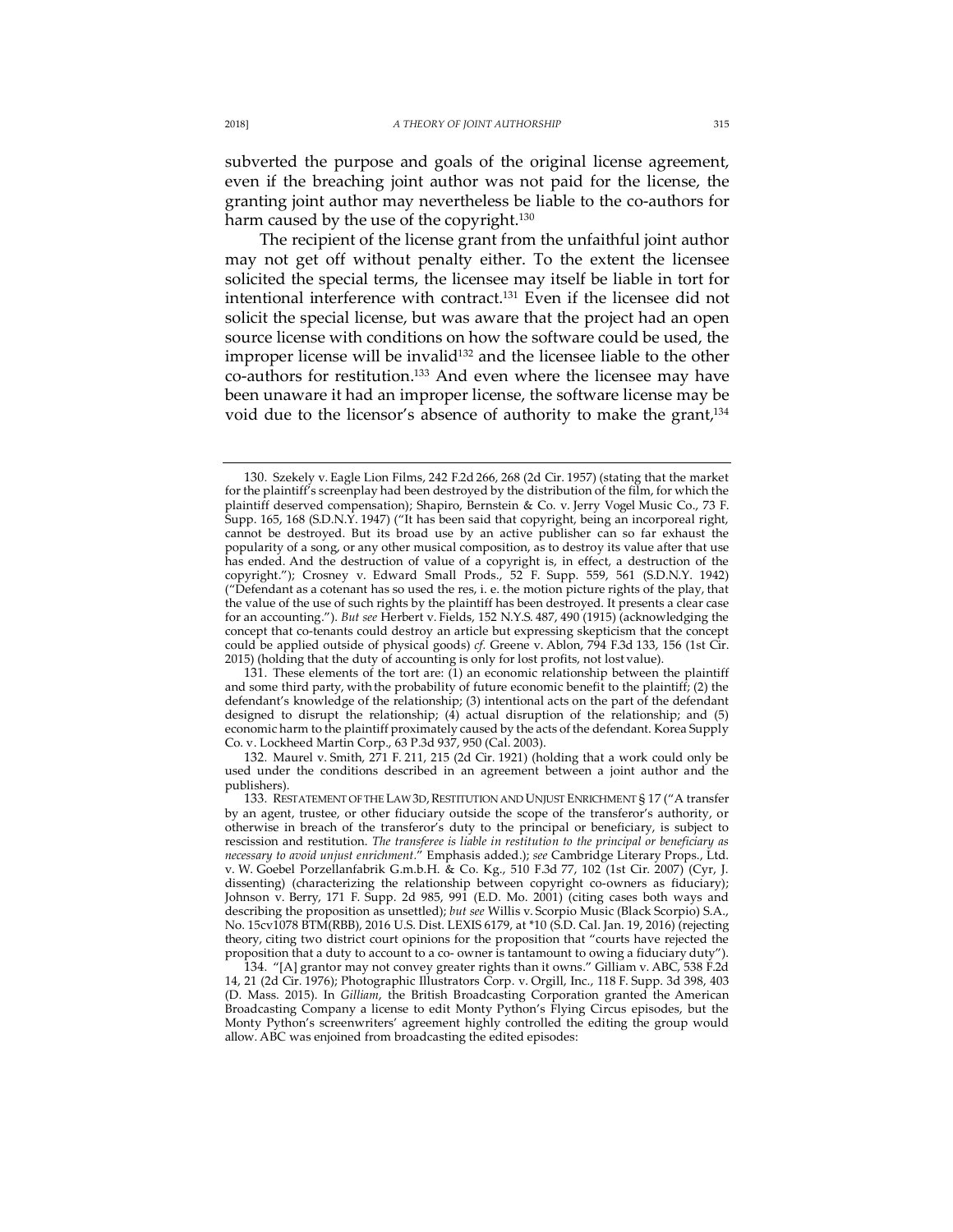preventing the licensee from further distribution of the software out of compliance with the open source license.135 And if the licensee was not aware of the nature of the software it received, and is only a user of the software, the open source license will often still allow the user to continue to use the software, $136$  meaning there is no harm to the innocent recipient of the improper license.

Thus, the likelihood that a co-owner would be able to successfully grant a different license, or would be willing to take the legal risk of doing so, is quite low.137

### b. Joinder of All Co-Owners

It is well-settled that a joint owner does not have to join the other co-owners in an action for infringement.138 Joinder may be desirable where the validity of the copyright is challenged, because the outcome

135. Of course since open source licenses are available to all, the licensee could simply revert to the project's open source license. And, it would be a private matter between the wrongdoing joint author and its licensee whether their private contract with the impermissible license grant was, as a whole, voidable or simply reformed without the improper grant.

136*. See, e.g.*, GPLV2, *supra* note 7,at ¶ 4; GNU AFFERO PUBLIC LICENSE VERSION 3, ¶ 8 (Nov. 19, 2007), https://www.gnu.org/licenses/agpl.html [https://perma.cc/GA25-FZQR]; MPLV2, *supra* note 42, at § 5.3.

137*. See also* F. Jay Dougherty, *Not a Spike Lee Joint? Issues in the Authorship of Motion Pictures Under U.S. Copyright Law*, 49 UCLA L. REV. 225, 326 (suggesting that courts should re-examine the judge-made rules relating to the right to exploit a work and to a pro rata share in the proceeds).

If the broadcast of an edited version of the Monty Python program infringed the group's copyright in the script, ABC may obtain no solace from the fact that editing was permitted in the agreements between BBC and Time-Life or Time-Life and ABC. BBC was not entitled to make unilateral changes in the script and was not specifically empowered to alter the recordings once made; Monty Python, moreover, had reserved to itself any rights not granted to BBC. Since a grantor may not convey greater rights than it owns, BBC's permission to allow Time-Life, and hence ABC, to edit appears to have been a nullity.

Id. Although the issue generally arises in the context of a licensee grant to a sublicensee, there is no reason that the same principle would not hold true where it is a joint owner as licensor making the grant contrary to the terms of the agreement with the other co-owners. *Cf.*  Richards v. Platz, 920 F. Supp. 2d 1316, 1345 (N.D. Ga. 2013) (two of four co-authors' ability to exploit the work was limited by the scope of the work in which they were co-owners).

<sup>138.</sup> Davis v. Blige, 505 F.3d 90, 99 (2d Cir. 2007) citing 17 U.S.C. § 501(b) (noting that a court "may require" an owner of a copyright to serve notice on a person who is shown "to have or claim an interest in the copyright" and "may require the joinder  $\ldots$  of any person having or claiming an interest in the copyright"); Broad. Music, Inc. v. Evie's Tavern Ellenton, Inc., 772 F.3d 1254, 1258 n.2 (11th Cir. 2014) ("Previously, the Eleventh Circuit has not explicitly adopted the rule set forth by the Second Circuit in Davis v. Blige, 505 F.3d 90, 99 (2d Cir. 2007), that a copyright co-owner may maintain and recover in a copyright infringement action without joining other co-owners. We do so now."); Edward B. Marks Music Corp. v. Jerry Vogel Music Co., 140 F.2d 266, 269 (2d Cir. 1944) ("It was early decided that the holder of the legal title to a copyright might sue without joining others who had an equitable interest in the copyright."); Copyright.net Music Publ'g LLC v. MP3.com, 256 F. Supp. 2d 214, 218 (S.D.N.Y. 2003) (holding that copyright infringement plaintiffs were not obligated to join alleged co-owners of compositions at issue). The author of this article could find no case where one author was seeking relief for infringement and a joint author was held to be a necessary party,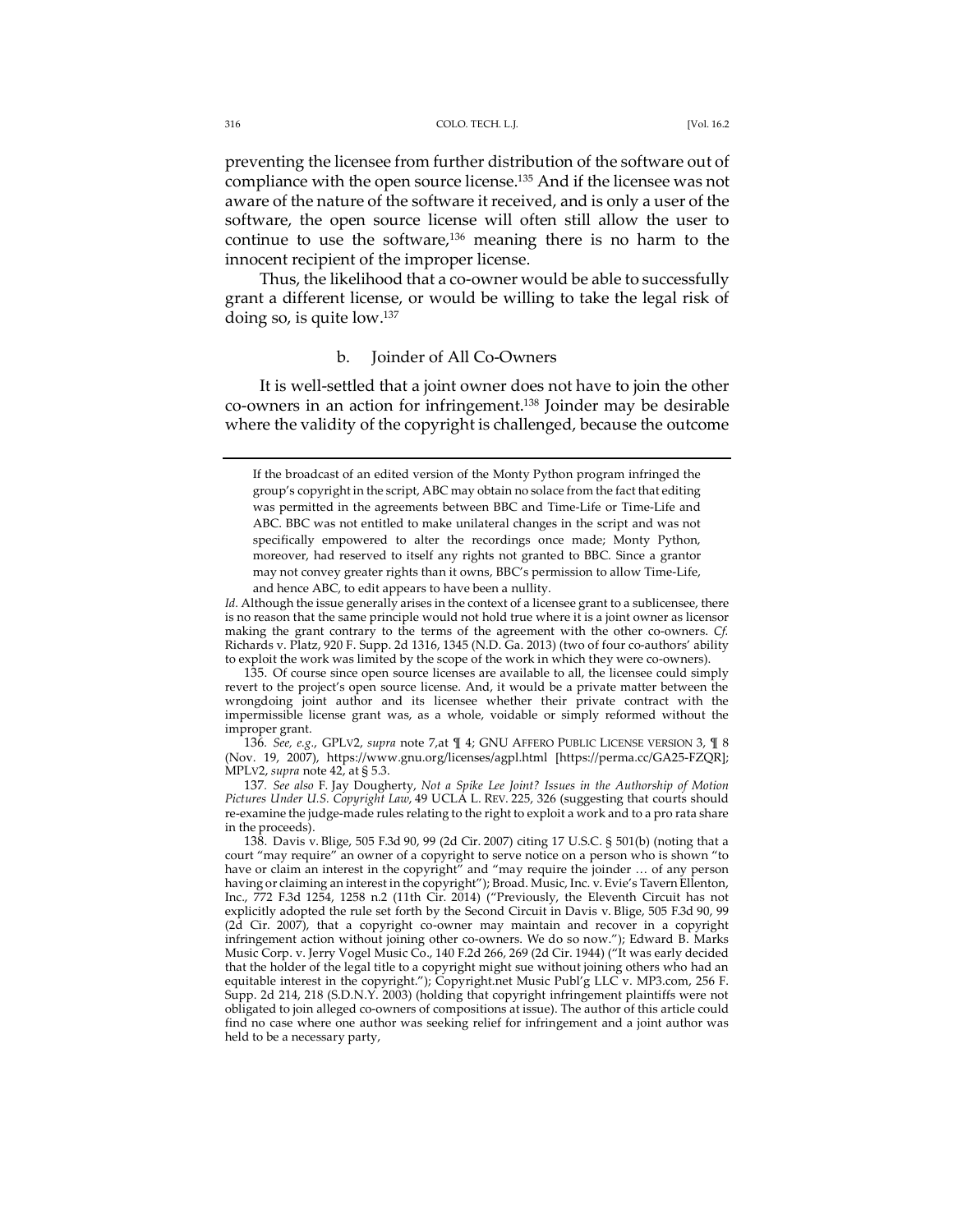of the litigation may permanently affect the rights of the other coowners, but is not needed where infringement alone is alleged.139

There are, though, no cases involving so many authors. When confronted with the possibility of hundreds of co-authors, a court may be skeptical that a single author should or could represent the interests of all of them. The court may therefore consider joinder. Joinder is required, when: (1) relief cannot be accorded in the person's absence, or (2) "th[e] person claims an interest relating to the subject of the action and is so situated that the disposition in the person's absence may (i) as a practical matter impair or impede the person's ability to protect that interest or (ii) leave any of the persons already parties subject to a substantial risk of incurring double, multiple, or otherwise inconsistent obligations by reasons of the claimed interest."140 If an indispensable party cannot be joined, then the suit might be dismissed.141

Joinder, or a dismissal for lack of joinder, is nevertheless unlikely because the lawsuit over open source software will generally be limited in scope. It may be that the suit involves only a question of law interpreting the unorthodox license language, in order to decide whether the licensee is in compliance. In that case, whether there is one owner as plaintiff and 49 absent ones, or 50 plaintiffs, the same legal conclusion will be reached.142 Or, the suit may involve understanding how the accused software is functionally related to copyleft-licensed software, but these facts will be the same no matter who or how many

140. FED. R. CIV. P. 19(a).

<sup>139.</sup> Shady Records, Inc. v. Source Enters., No. 03 Civ. 9944 (GEL), 2004 U.S. Dist. LEXIS 26143, at 53-54 (S.D.N.Y. Dec. 30, 2004) (denying joinder: "the Source Parties assert that the suit must be dismissed because Shady has failed to join all the co-owners of the Works. But the Source Parties misunderstand the law, which merely permits courts to require joinder of co-owners where desirable. Generally speaking, joinder will be desirable where the validity of the copyright is challenged such that the outcome of the litigation may permanently affect the rights of the co-owner, but not where infringement alone is alleged. This action does not call into question the underlying validity of Shady's copyright," citations omitted); Gaines v. Fusari, No. 11-4433 (WJM), 2012 U.S. Dist. LEXIS 102654, at \*16 (D.N.J. July 24, 2012) (noting in dicta that a co-owner would likely be an indispensable party where a claim might affect her ownership share of a copyright); Cogniplex, Inc. v. Hubbard Ross, L.L.C., Nos. 00 C 7463, 00 C 7933, 2001 U.S. Dist. LEXIS 11113, at \*12 (N.D. Ill. Apr. 26, 2001) (holding that possible co-owners did not need to be joined to decide rights under a license); Wales Indus. v. Hasbro Bradley, Inc., 612 F. Supp. 510, 517 (S.D.N.Y. 1985) ("The recently enacted Copyright Act vests discretion in the Court to 'require the joinder … of any person having or claiming an interest in the copyright.' Absent special circumstances joinder should be required in cases challenging the validity of the copyright upon which rest the rights of the person to be joined and should not be required if the only issue is whether the defendant engaged in unlawful copying" and holding this was the special circumstance that required joinder).

<sup>141.</sup> FED. R. CIV. P. 19(b) ("If a person who is required to be joined if feasible cannot be joined, the court must determine whether, in equity and good conscience, the action should proceed among the existing parties or should be dismissed," then providing factors to consider).

<sup>142</sup>*. See* Parsons v. Bristol Dev. Co., 402 P.2d 839, 842 (1965) (stating that interpretation of a written instrument is a judicial function); Bethlehem Steel Co. v. Turner Constr. Co., 2 N.Y.2d 456, 460 (1957) (stating that where the intention of the parties may be gathered from the four corners of the instrument, the interpretation of a contract is a question oflaw).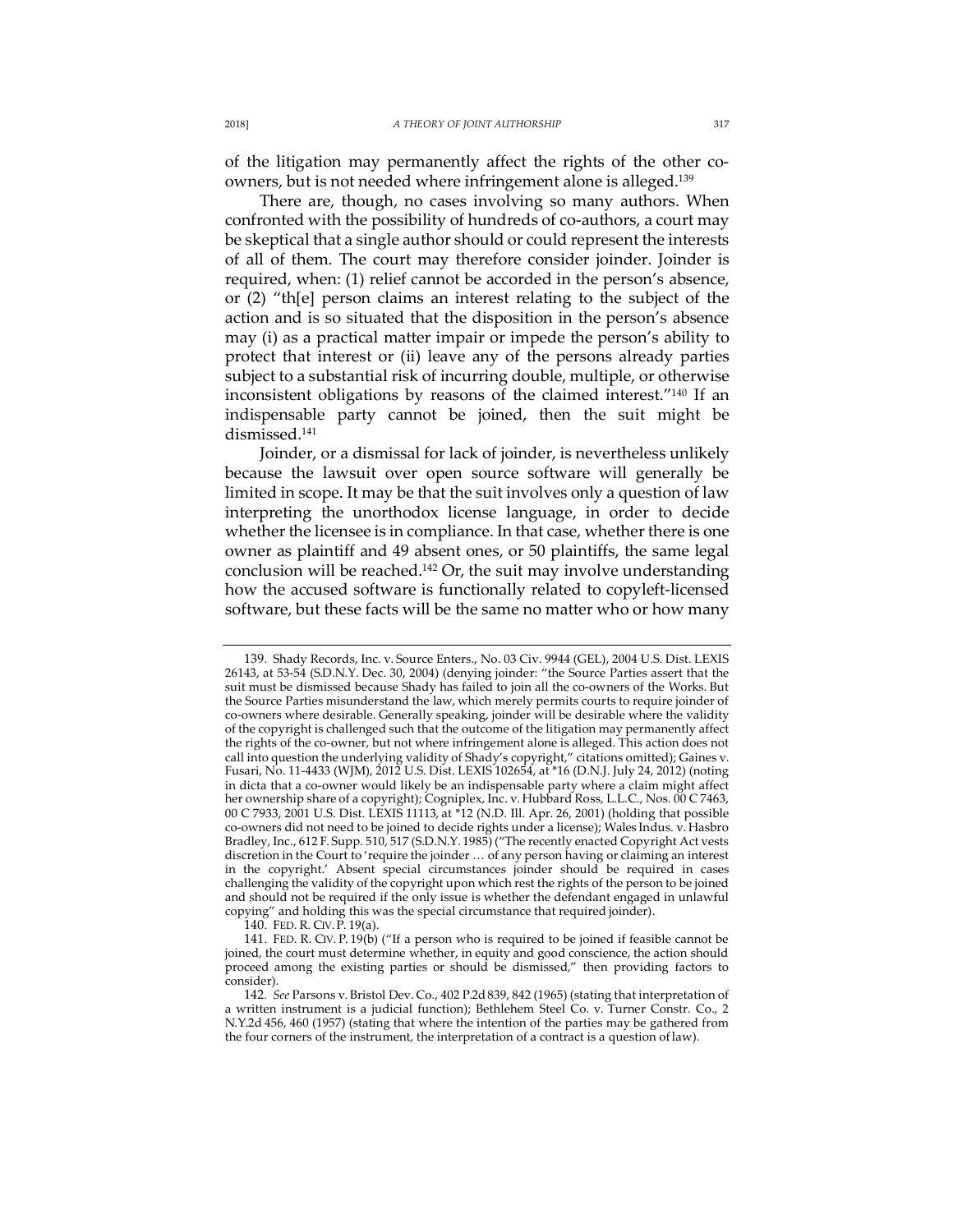plaintiffs there are.143 Whether the plaintiff made a copyrightable contribution and is therefore a joint author with standing to bring the suit may be challenged, but that challenge will be specific to that author; it is unlikely that a defendant could make a colorable validity attack on the entire project by claiming that it is not copyrightable at all. Even the possibility of a financial award does not require joinder since the duty of accounting doesn't involve the defendant: "[if] the money was not divided among co-owners of the compositions, then the proper suit would be between these co-owners, not the co-owners against defendant."<sup>144</sup> So while allowing one author to assert the rights of all joint authors may seem counterintuitive, there is no principled reason why it cannot be done.<sup>145</sup>

The sequential derivative works theory has the opposite risk, an inability to have enough plaintiffs for a lawsuit. Where there are so many owners of incremental copyrights, it may be necessary to join a number of contributors as plaintiffs in order to state a colorable claim for infringement. If an infringer has copied the code comprehensively, but not literally,146 it may mean that a significant number of plaintiffs have to be joined to make out the infringement claim.

The prospect that all joint authors will have to be joined is not a realistic one and thus, not a reason to avoid a claim that the free software project is the work of joint authors. The sequential derivative works theory is actually the one with a greater likelihood that more plaintiffs must be joined.

# 2. Joint Authorship May Have Advantages

As noted,<sup>147</sup> the concept that an open source software project is the work of copyright joint authors is so apt that its simple availability as a viable ownership theory commends it. However, it may also have some advantages over the serial derivative work ownership theory.

<sup>143</sup>*. Seeinfra* note 154 and accompanying text noting disagreement over whetherlicenses should be enforced. However, the advisability of using legal process to enforce licenses does not change the reasoning a factfinder will use to reach its conclusion.

<sup>144.</sup> Copyright.net Music Publ'g LLC v. MP3.com, 256 F. Supp. 2d 214, 218 (S.D.N.Y. 2003).

<sup>145</sup>*. See infra* note 152 and accompanying text regarding procedural safeguards that will also protect the absent owners.

<sup>146</sup>*. See Nimmer*, *supra* note 8, at § 13.03[A] for explanation of "comprehensive nonliteral similarity" and "fragmented literal similarity." Another similar theory used specifically for software is copying of the "structure, sequence and organization" of the software, Whelan Assocs. v. Jaslow Dental Lab., Inc., 797 F.2d 1222, 1248 (3d Cir. 1986), *cert. denied*, 479 U.S. 1031 (1987) ("We hold that copyright protection of computer programs may extend beyond the programs' literal code to their structure, sequence, and organization"), approved in Oracle Am., Inc. v. Google Inc., 872 F. Supp. 2d 974 (N.D. Cal. 2012), *rev'd and remanded by*  Oracle Am., Inc. v. Google Inc., 750 F.3d 1339 (Fed. Cir. 2014).

<sup>147</sup>*. See supra* notes 107–109 and accompanying text.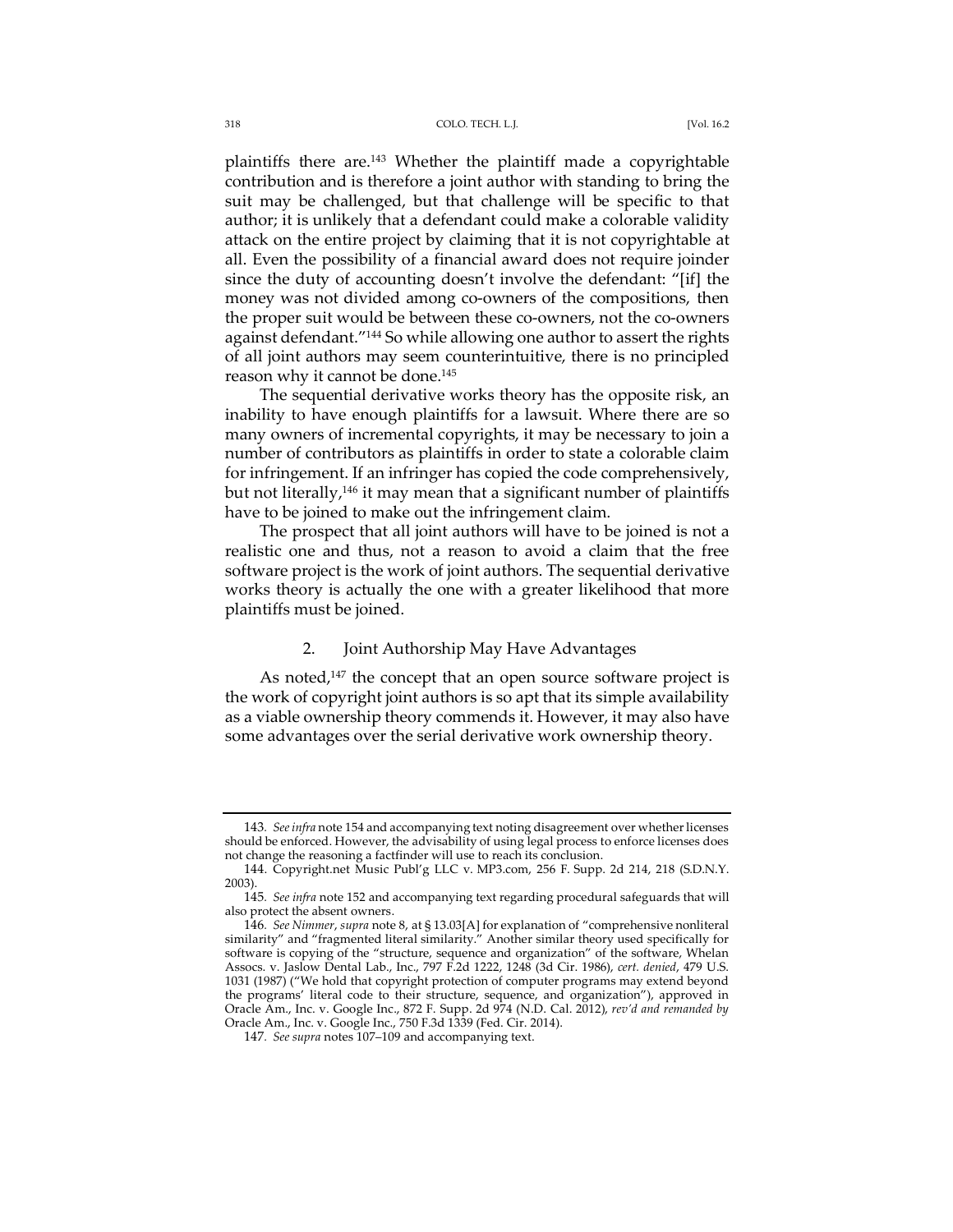#### 2018] *A THEORY OF JOINT AUTHORSHIP* 319

## a. Joint Authorship Discourages FOSS Trolling

It is already the case that at least one contributor to a free software project is exploiting his ownership to extract money from companies that breach open source licenses.<sup>148</sup> This is viewed as highly harmful to the free software movement.<sup>149</sup> A theory that the work is one of joint authorship will put negative pressure on this practice.

Copyright co-owners have a duty of accounting to the other coowners.<sup>150</sup> In the absence of an agreement, the revenue will be shared equally by all joint owners regardless of the amount of their contribution.151 This limits the appeal an author may see in pursuing a compliance suit for monetary gain: the more authors there are, the smaller the share that the renegade plaintiff will be able to keep.

There is also procedural discouragement. A court may require that a copyright plaintiff serve written notice of the action to any person that has an interest in the copyright.<sup>152</sup> Given the large number of joint authors not involved in the suit, a court may be highly inclined to order the notice to ensure that the plaintiff is representative of the group interest. With current version control systems and established channels of communication for projects, it will be quite easy to identify other joint authors and provide them with notice. Joint authors who believe that the plaintiff's demands are harmful can intervene in the lawsuit and try to correct its course.<sup>153</sup>

149. Kuhn & Sandler, *supra* note 148.

152. 17 U.S.C. § 501(b) (2012).

<sup>148.</sup> Richard Fontana, *Seven Notable Legal Developments in Open Source in 2016*, 8 INT'L FREE & OPEN SOURCE L.R. 59, 60–61 (2016) (describing Patrick McHardy case); Bradley M. Kuhn & Karen M. Sandler, *The Importance of Following Community-Oriented Principles in GPL Enforcement Work*, SOFTWARE FREEDOM CONSERVANCY (July 19, 2016), https://sfcon servancy.org/blog/2016/jul/19/patrick-mchardy-gpl-enforcement/ [https://perma.cc/8NGM-4PCX]; Mark Radcliffe, *Free and Open Source Software Litigation in 2016*, 3-4 (Dec. 21, 2016), https://www.slideshare.net/markradcliffe/free-and-open-source-software-litigation-in-2016 [https://perma.cc/U78M-U88D].

<sup>150.</sup> Corbello v. DeVito, 777 F.3d 1058, 1062 (9th Cir. 2015) (duty to account for licensing income); Brownstein v. Lindsay, 742 F.3d 55, 68 (3d Cir. 2014); Oddo v. Ries, 743 F.2d 630, 633 (9th Cir. 1984), citing Shapiro, Bernstein & Co. v. Jerry Vogel Music Co., 221 F.2d 569 (2d Cir. 1955), *modified on reh'g*, 223 F.2d 252 (2d Cir. 1955); Jerry Vogel Music Co. v. Miller Music, Inc., 272 A.D. 571, 575 (App. Div. 1947), *aff'd*, 299 N.Y. 782 (1949) (duty to account for licensing income). The rule was the same under the previous Copyright Act. *See* H.R. REP. NO. 94-1476 at 121 (1976) ("There is also no need for a specific statutory provision concerning the rights and duties of the coowners of a work; court-made law on this point is left undisturbed. Under the bill, as under the present law, coowners of a copyright would be treated generally as tenants in common, with each coowner having an independent right to use of license the use of a work, subject to a duty of accounting to the other coowners for any profits.").

<sup>151.</sup> Sweet Music, Inc. v. Melrose Music Corp., 189 F. Supp. 655, 658 (S.D. Cal. 1960) (holding that, since the agreement was silent, the royalty share was divided equally even though the relative contributions to the joint work were 3/4 and 1/4).

<sup>153</sup>*. Id.* (stating "The court … *shall permit* the intervention, of any person having or claiming an interest in the copyright," emphasis added).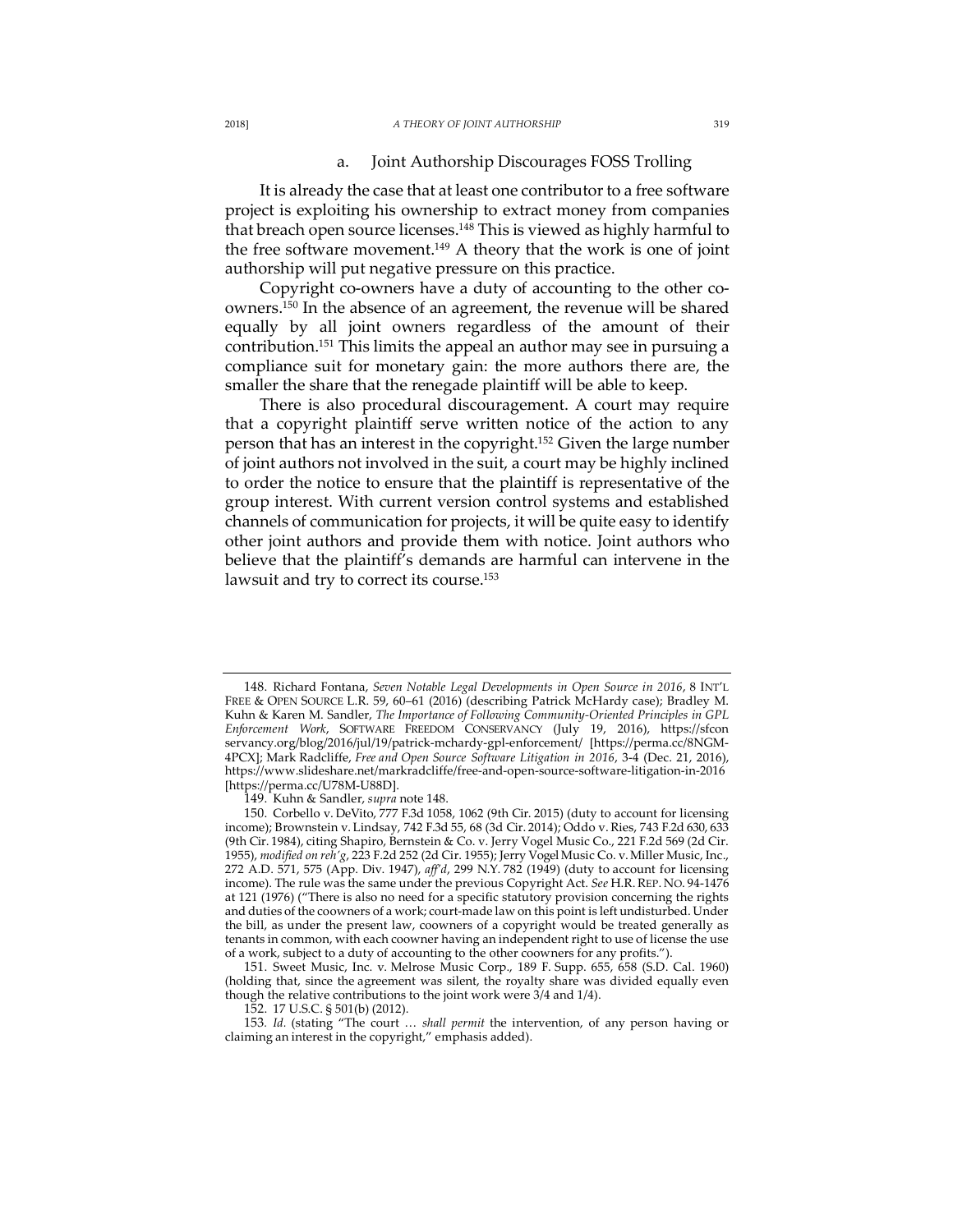# b. License Compliance Work Will Be Easier

Consider now a claim for injunctive relief. The suit for injunctive relief is only asking that the defendant abide by the same rules that every other user of the software must follow, rules that are defined in a document that everyone has agreed controls. While there are many who disagree with copyright litigation as a means for encouraging license compliance,154 and many disagree over what the words of the licenses actually mean,<sup>155</sup> unlike with FOSS trolling, where currently the benefits accrue to the successful troll only, a suit for injunctive relief benefits the community as a whole by ensuring there is a level playing field.

The weakness of license compliance work based on the sequential derivative works theory is that the author can claim infringement of only the author's contribution. That contribution may be only a small portion of the work, allowing the defendant to more easily claim that the fragment is not sufficiently creative to be copyrightable. Where, instead, the infringement claim is of the entire work—which the joint author has the right to enforce—attacks on the validity of the copyright will be much easier to defeat.

### c. No Author Can Hold-up the Project

On rare occasions, a contributor to an open source software project will try to revoke the license in the contribution.156 Under the inbound = outbound theory, the contributor has granted an implied license; however, a license for which there has been no consideration is revocable.<sup>157</sup> Consider the effect of a contributor revoking the license

<sup>154</sup>*. See* Jonathan Corbet, *The Kernel Community Confronts GPL Enforcement*, LWN.NET (Aug. 31, 2016), https://lwn.net/Articles/698452/ [https://perma.cc/KDQ7-FSYY].

<sup>155</sup>*. Compare* ROSEN, *supra* note 7, at 120 ("the legal analysis of what constitutes a derivative work simply doesn't depend upon the style or mechanism of inter-program linking") *with Frequently Asked Questions About the GNU Licenses*, GNU OPERATING SYSTEM, https://www.gnu.org/licenses/gpl-faq.html#GPLStaticVsDynamic (last updated Jan. 1, 2018) ("Linking a GPL covered work statically or dynamically with other modules is making a combined work based on the GPL covered work. Thus, the terms and conditions of the GNU General Public License cover the whole combination") [https://perma.cc/V529-6Q4Z].

<sup>156</sup>*. Cf.* Rupert Godwins, *Another Test for the GPL*, ZDNET (Jan. 27, 2008), http://www.zdnet.com/article/another-test-for-the-gpl/ (describing developer who was "withdrawing two packages from the GPL") [https://perma.cc/L8XY-T4KA]; *Kik, Leftpad and NPM*, NPM (Mar. 23, 2016), http://blog.npmjs.org/post/141577284765/kik-left-padand-npm (describing where a developer unpublished a software package resulting in the failure of thousands of websites and its restoration over the objection of the developer) [https://perma.cc/YA9C-KXWH] .

<sup>157.</sup> Ortiz v. Guitian Music Bros., No. 07 Civ. 3897, 2009 U.S. Dist. LEXIS 65191, at \*8 (S.D.N.Y. July 22, 2009) ("Indeed, absent consideration, nonexclusive licenses are revocable."); Johnson v. Jones, 885 F. Supp. 1008, 1012 n.6 (E.D. Mich. 1995). However, justifiable and detrimental reliance on the grant can be a substitute for consideration and the agreement enforced on a promissory estoppel theory. Signal Hill Aviation Co. v. Stroppe, 96 Cal.App. 3d 627, 640, 158 Cal. Rptr. 178, 185 (1979); Kaye v. Grossman, 202 F.3d 611, 615 (2d Cir. 2000) ("A cause of action for promissory estoppel under New York law requires the plaintiff to prove three elements: 1) a clear and unambiguous promise; 2) reasonable and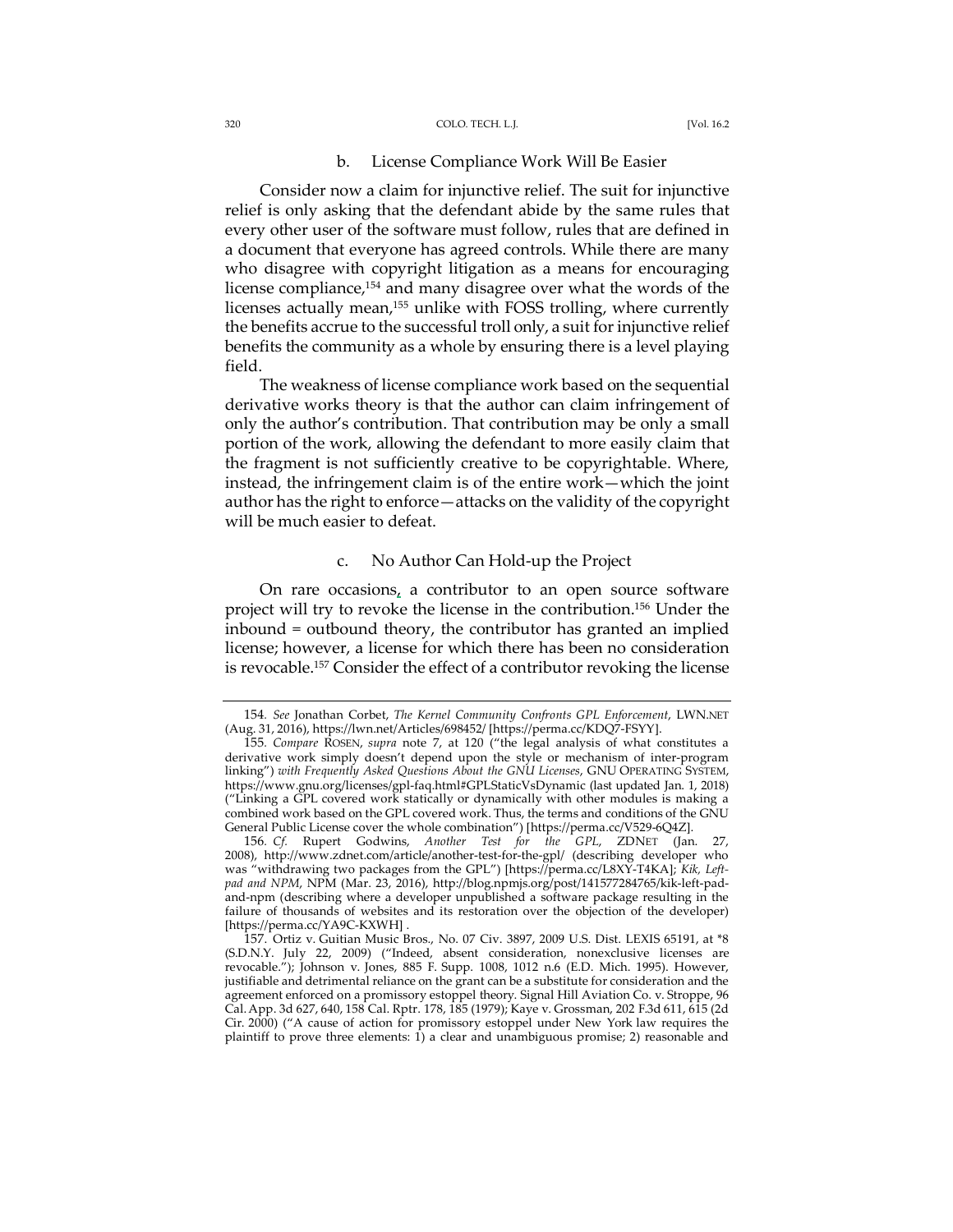in a heavily integrated contribution: it may be exceptionally difficult to disentangle. But joint authorship relies on the intent of the authors at the time the work was created, $158$  which is a matter of the objective manifestation of their intent at the time of the contribution and thus not subject to post hoc turnabout.159 A joint author will not be able to hold up a project by claiming that the contribution has to be removed after a later change of heart.

# d. Copyright Registration Is More Likely to be Timely

Registering the copyright in the work before the infringement begins<sup>160</sup> is considerably easier. Rather than a sequence of small, incremental works, the "work" will be a portion of code that will more naturally be considered complete—a file, a collection of files that perform a function, a module. A series of subsequent modifications will probably often be revisions,<sup>161</sup> not the creation of a new work. Packaging a new release would be an appropriate point in time for a new registration, but even without a new registration, a copyright claimant can still bring suit against the copyist of a newer release with the older registration.162

Given what may be a large number of authors for a given work, registration will still be challenging. A copyright registration for a work of joint authorship must name all the authors.<sup>163</sup> However, with version control systems we can identify the contributors (albeit, who are not necessarily the authors $164$ ) at least by nickname, and one may

163*. Compendium*, *supra* note 12, at § 613.5 ("If the work submitted for registration is a joint work the applicant should provide the name of each author who contributed copyrightable authorship to the work that the applicant intends toregister.").

164*. See supra* note 18 discussing difficulty of ascertaining authorship. Further, version control systems also do not keep track of whether a contributor's change remains in the distribution—it may have been removed by a later modification.

foreseeable reliance on that promise; and 3) injury to the relying party as a result of the reliance.").

<sup>158</sup>*. See supra* notes 99–100 and accompanying text.

<sup>159.</sup> Aalmuhammed v. Lee, 202 F.3d 1227, 1234 (9th Cir. 2000) (stating that determining whether there is joint ownership is based on part on the objective manifestations of a shared intent to be co-authors; "We say objective manifestations because, were the mutual intent to be determined by subjective intent, it could become an instrument of fraud.")

<sup>160</sup>*. See supra* note 60 and accompanying text on value of early registration.

<sup>161</sup>*. See supra* note 17 and accompanying text discussing "revision."

<sup>162.</sup> One can generally enforce the copyright in an underlying work against a copy of a derivative work. Montgomery v. Noga, 168 F.3d 1282, 1293 (11th Cir. 1999); SimplexGrinnell, LP v. Integrated Sys. & Power, Inc., 642 F. Supp. 2d 206, 213 (S.D.N.Y. 2009); *but cf.* Well-Made Toy Mfg. Corp. v. Goffa Int'l Corp., 354 F.3d 112, 117 (2d Cir. 2003) (copyright registration for 20" doll was not a registration of a 48" derivative work because of changes made in proportion for aesthetic reasons). Note that this theory will not be of much use in claiming infringement of sequential derivative works. It has not been tested where the claimant does not own the entire copyright in all versions of the work, that is, where the copyright claimant is asserting infringement of only portions created at different times. And the claim will still be limited to only that particular author's copyrighted content.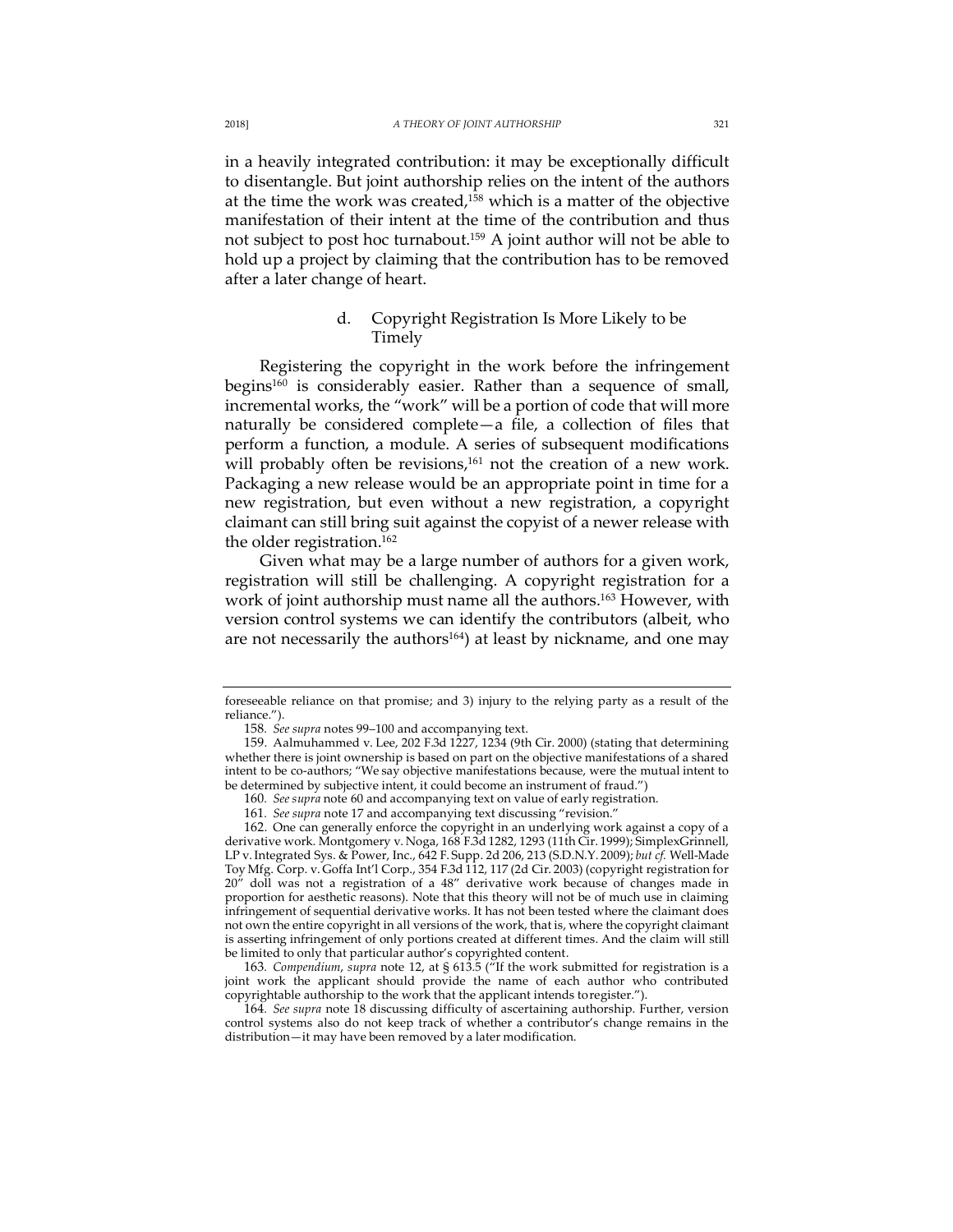use a pseudonym for an author's name.<sup>165</sup> No matter what the burden though, it will be less than all the same authors registering each of their contributions individually.166

# e. Contributor License Agreements are Less Important

One commonly held belief, at least by lawyers, is that having contributors sign agreements to license their contribution to a project is good practice.167 Developers, though, see contributor license agreements as ranging from unfair<sup>168</sup> to merely an impairment on successful contribution, $169$  so eliminating them aids in the project's faster growth.

With joint authorship, at least one of the reasons for a contributor license agreement goes away. One rationale given for the contributor license agreement is that it ensures that the contributor cannot revoke the license,<sup>170</sup> but as noted, joint authorship reduces this risk.<sup>171</sup>

167. Bradley M. Kuhn, *Why Your Project Doesn't Need a Contributor Licensing Agreement*, SOFTWARE FREEDOM CONSERVANCY (June 9, 2014), https://sfconservancy.org/blog/2014/ jun/09/do-not-need-cla/ ("Lawyers are trained to zealously represent their clients, and as such they often seek to an outcome that maximizes leverage of clients' legal rights") [https://perma.cc/U5BB-M696]; Jonathan Corbet, *The Most Powerful Contributor Agreement*, LWN.NET (Apr. 2, 2014), https://lwn.net/Articles/592503/ ("But, when company lawyers sit down to write a contributor agreement, they will naturally write that agreement to favortheir employers; that is just part of what lawyers do.") [https://perma.cc/ED3L-32Q9].

168. Diane Mueller, *Why Foundations, Trade Associations and other Walled Gardens Cling to CLAs*, OPENSHIFT (Mar. 17, 2014), https://blog.openshift.com/keep-calm-and-merge-onlowering-barriers-to-open-source-contributions-with-apache-v2/ ("It is not always clear why such CLAs are used. Some companies use CLAs with terms that are intentionally unfair or burdensome because there is actually a desire to discourage 'outside' participation based on merit. … What most uses of CLAs have in common, however, is asymmetry and imposition of red tape for contributors. CLAs usually privilege one company or organization and create legal obstacles for those who seek to participate and contribute.") [https://perma.cc/5XLZ-VQGN].

169. Bryan Cantrill, *Broadening Node.js Contributions*, JOYENT (June 11, 2014), https://www.joyent.com/blog/broadening-node-js-contributions ("Even at their very best, CLAs and copyright assignments act as a drag on contributions as new corporate contributors are forced to seek out their legal department—which seems like asking people to go to the dentist before their pull request can be considered.") [https://perma.cc/JM4V-Q9GC].

170. Tony Guntharp, *CLAHub – CLA's Done Right*, FUSHION94.ORG (Jan. 16, 2013), http://fusion94.org/2013-01-16-clahub-clas-done-right/ (describing the CLA as ensuring that the contributor had the right to make the contribution and prevents the contributor from withdrawing permission) [https://perma.cc/7B9K-XT45].

171*. See supra* notes 156–159 and accompanying text.

<sup>165</sup>*. Compendium*, *supra* note 12, at § 613.9 ("If the work is a pseudonymous work, the applicant is not required to provide the author's full name in the application. Instead, the applicant may insert the author's pseudonym in the Name of Author field/space, provided that the applicant checks the box marked Pseudonymous.")

<sup>166.</sup> The photography industry found registration challenging because of the volume of images a photographer may create. As a result, in 1995, the Picture Agency Council of America, Inc. met with the Copyright Office and established special procedures for the group registration of photos. In the case of photos, the owner is allowed to name only three authors followed by a statement such as "and (number) others." Alaska Stock, LLC v. Houghton Mifflin Harcourt Publ'g Co., 747 F.3d 673, 677 (9th Cir. 2014). Perhaps the software industry should seek a similar accommodation from the Copyright Office.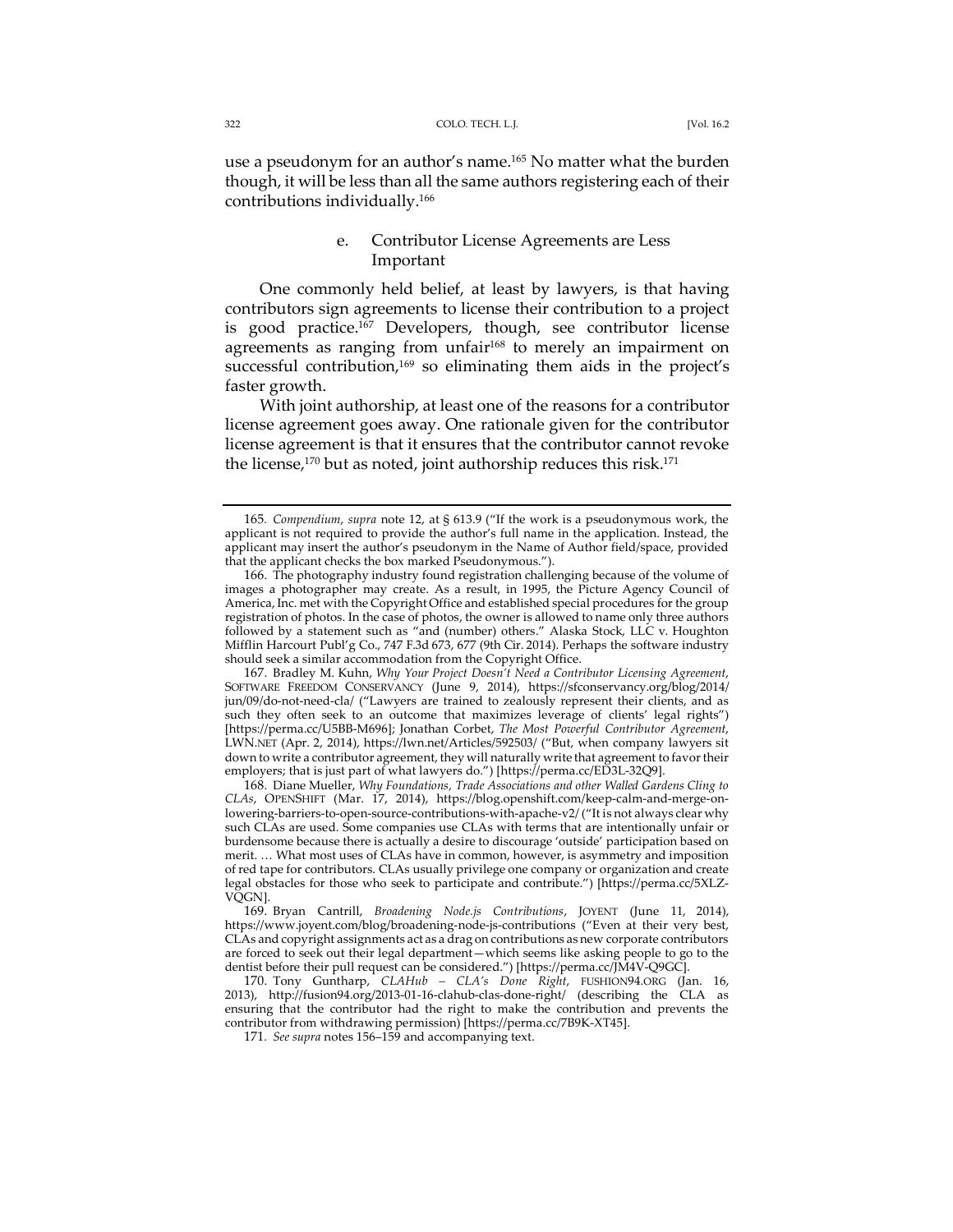#### 2018] *A THEORY OF JOINT AUTHORSHIP* 323

### 3. What Joint Ownership Doesn't Change

A theory of joint ownership of free software projects changes very little in practice. The same people will be authors because in all cases one has to have made a copyrightable contribution.<sup>172</sup> The difference is only in the size of the work authored—joint authors sharing an undivided interest in the whole, as opposed to each sequential owner owning a small individual piece, which we assume they have agreed others may use.

One of the perceived benefits of having a software distribution consisting of a number of solely owned copyrights is that everyone must consent to changing the license.<sup>173</sup> This remains true with a joint ownership model because it would still take all the authors to agree to change their joint ownership agreement, the license.174

There is a distinction when it comes to reuse of the code. Under the theory that a contribution is solely owned, one thing a copyright owner can do with the contribution is make it available under a variety of licenses. For example, the author could contribute code to a copyleft project and then reuse the same code in a permissively licensed project. In the joint authorship theory, just as with the offer of a different license for nefarious purposes, a reuse even just for a different free software project would be a breach of the co-author's agreement.175 However, query how often this actually arises in the context of an interdependent or inseparable work.

Many free software projects find it beneficial to have contributors sign an agreement that either licenses or assigns the authors' copyrights in their contributions to the project.176 The very point of the

<sup>172.</sup> Under the theory of joint authorship, most courts hold that a person's contribution has to be copyrightable for the person to be considered a joint author. Childress v. Taylor, 945 F.2d 500, 507 (2d Cir. 1991); Thomson v. Larson, 147 F.3d 195, 200 (2d Cir. 1998); Seshadri v. Kasraian, 130 F.3d 798, 803 (7th Cir. 1997); Erickson v. Trinity Theatre, Inc., 13 F.3d 1061, 1071 (7th Cir. 1994).

<sup>173</sup>*. See supra* note 95. This is also a bug, in that it prevents changing a flawed license or updating to a newer version of a license. *See, e.g.*, Thomas Claburn, *Inside OpenSSL's Battle to Change Its License: Coders' Rights, Tech Giants, Patents and More*, THE REGISTER (Mar. 24, 2017), https://www.theregister.co.uk/2017/03/24/openssl\_asks\_contributors\_to\_agree\_to\_apache\_l icense/ [https://perma.cc/D7RG-G6BX]; *Relicensing Dolphin: The Long Road to GPLv2+*, DOLPHIN EMULATOR (May 25, 2015), https://dolphin- emu.org/blog/2015/05/25/relicensingdolphin/ (describing the difficulty of changing from the GPLv2 license to the GPLv3 license) [https://perma.cc/T39U-NTSN].

<sup>174.</sup> Anderson v. Educational Publishers, Inc., 133 F. Supp. 82, 88 (D. Minn. 1950) (publishing contact for jointly owned work, which could only be terminated by both authors, could not be terminated when one of the authors' heirs had not joined in the termination).

<sup>175.</sup> This may be a favorable turn of events, too, if it means that contributors will be more willing to contribute knowing that their contributions cannot be extracted and used elsewhere.

<sup>176</sup>*. See, e.g.*, Eben Moglen, *Why the FSF Gets Copyright Assignments From Contributors*, GNU OPERATING SYSTEM (Apr. 12, 2014), https://www.gnu.org/licenses/why-assign.en.html [https://perma.cc/U95J-DJHR]; *Contributor License Agreement*, .NET FOUNDATION, https:// cla.dotnetfoundation.org/ (last visited Mar. 11, 2018) [https://perma.cc/7Y3X-NSNG]; *Licensing of Distributions*, APACHE SOFTWARE FOUNDATION, http://www.apache.org/ licenses/#clas (last visited June 25, 2017) [https://perma.cc/J97C-BFKL]; *Canonical Contributor*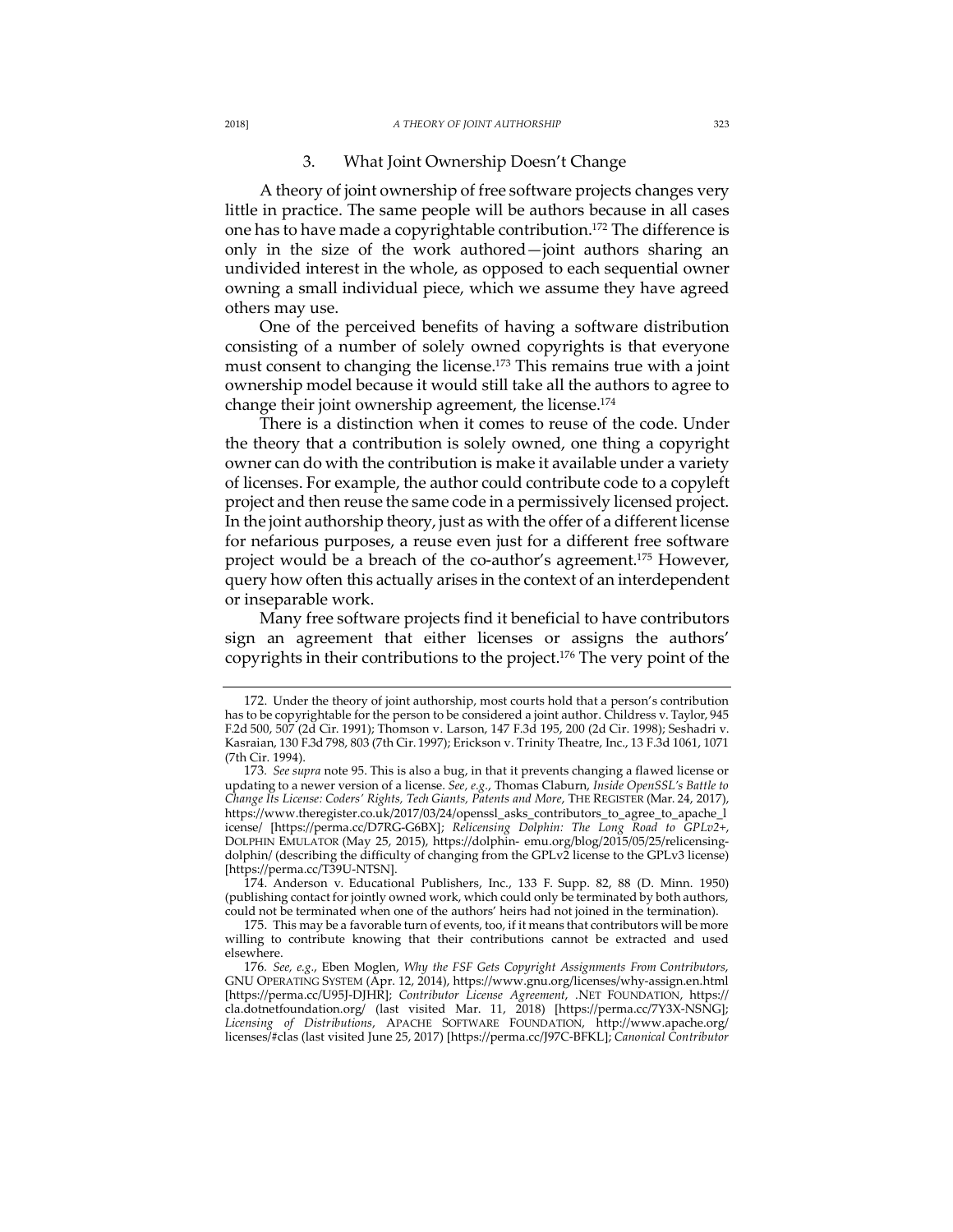express agreement is to clarify what the relationship is between the other project authors and the contributor. Therefore, where there is a contributor license agreement, likely there will be no need to rely either on the inbound = outbound theory or joint authorship, since the express terms will control. For example, the Oracle Contributor Agreement is ambiguous about whether itcreates a joint authorship relationship or instead just a joint ownership,<sup>177</sup> but it is entirely clear that Oracle may do whatever it pleases with the contribution, as may the contributor.178

The theory of joint ownership, therefore, would have very little effect on the day-to-day operations of free software projects.

### III. EXAMPLES OF THE COMPLEXITY OF FREE SOFTWARE OWNERSHIP

There is no single answer for who owns the copyright in free and open source software projects. All types of ownership and works single or joint, initial, derivative or collective—may coexist or morph over time.

Consider for example software developed by a company that later decides to make it publicly available as an open source library. The company is the author of the initial work as a work made for hire. The company then requires a contributor license agreement for contributions made by non-employees. There is no intent here to create a joint work on the part of the company, so the iterations will be a series of derivative works, or if the "dominant author" theory179 applies, the company is still the only copyright owner.

As another example, consider a fork.<sup>180</sup> The initial work may be a work of joint authorship, but some contributors become dissatisfied

180. "Fork" here is meant in its original sense, where there was a schism and individuals start independent development on existing code to create a distinct and separate piece

*License Agreement*, UBUNTU, https://www.ubuntu.com/legal/contributors (last visited June 25, 2017) [https://perma.cc/U2DH-JCTK]; *OpenStack Project Individual Contributor License Agreement*, OPENSTACK, https://review.openstack.org/static/cla.html (last visited June 25, 2017) [https://perma.cc/934G-DRLJ].

<sup>177. &</sup>quot;With respect to any worldwide copyrights, or copyright applications and registrations, in your contribution: you hereby assign to us joint ownership, and to the extent that such assignment is or becomes invalid, ineffective or unenforceable, you hereby grant to us a perpetual, irrevocable, non-exclusive, worldwide, no-charge, royalty-free, unrestricted license to exercise all rights under those copyrights." ORACLE CONTRIBUTOR LICENSE AGREEMENT VERSION 1.2.1, § 2, http://www.oracle.com/technetwork/oca-405177.pdf (last visited Apr. 2, 2017) [https://perma.cc/YY4R-FMCZ].

<sup>178.</sup>  $\pi$ [Y]ou agree that each of us can do all things in relation to your contribution as if each of us were the sole owners, and if one of us makes a derivative work of your contribution, the one who makes the derivative work (or has it made) will be the sole owner of that derivative work." *Id. See also* APACHE INDIVIDUAL CONTRIBUTOR LICENSE AGREEMENT V2.0, https://www.apache.org/licenses/icla.pdf (last visited Apr. 1, 2017) ("You hereby grant to the Foundation and to recipients of software distributed by the Foundation a perpetual, worldwide, non-exclusive, no-charge, royalty-free, irrevocable copyright license to reproduce, prepare derivative works of, publicly display, publicly perform, sublicense, and distribute Your Contributions and such derivative works") [https://perma.cc/2QAS-VNDB].

<sup>179</sup>*. See supra* notes 80–93 and accompanying text.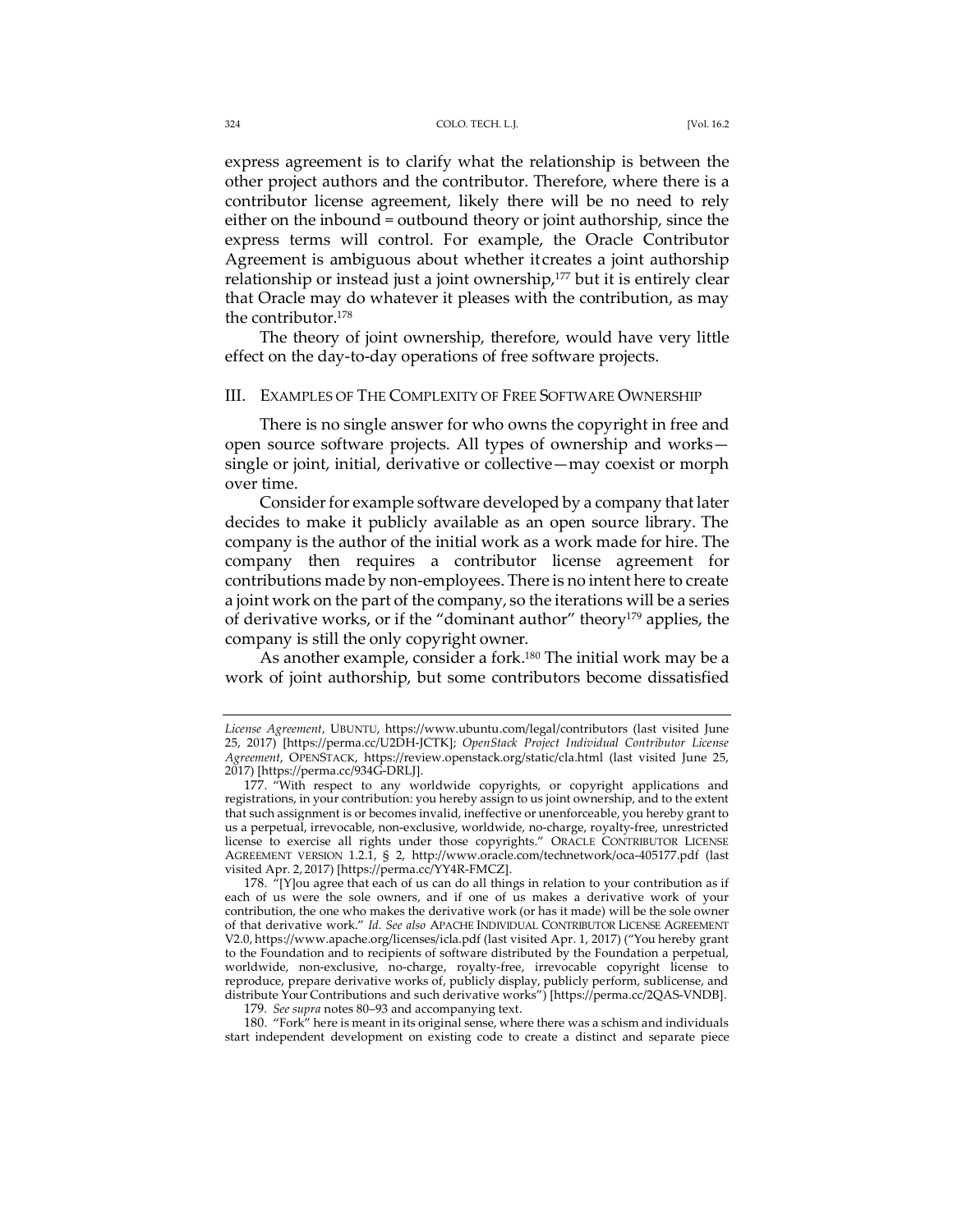with the direction of the project and decide to split off and take it in a new direction. The newly created fork may be a derivative work of a joint work, and, as more authors join the new project, the fork will be a joint work that is a derivative work of the original project.<sup>181</sup>

In general terms, a distribution of an operating system combined with user-level applications, like Debian or Fedora, will be a collective work since it is a combination of a number of independently created software projects. Each software component would have its own copyright, sole or joint, and the author(s) of the distribution will have a copyright in the selection, coordination and arrangement of the combination of the constituent parts.

As shown, there is not a single answer. Every situation must be pulled apart and its specific facts examined.

### **CONCLUSION**

Free and open source software was and remains revolutionary. However, there are very few legal decisions that address and interpret the meaning or impact of the licenses,<sup>182</sup> much less reaching questions such as ownership, standing, competence to make the license, and whether the grant was effective. The free software community has yet to navigate these waters.

This paper is meant only to provoke further thought and discussion on copyright ownership of free software projects. Its author does not advocate that anything should or has to change, except to prepare for the inevitable challenge to the settled expectations of authorship that is reaching the free software community borders, and to be ready to put the best theory forward. A too-hasty or thoughtless change, of course, may cause more harm than good—the existing

181*. See, e.g.*, Weissmann v. Freeman, 868 F.2d 1313 (2d Cir. 1989) (one of the joint authors created a derivative work of their joint work).

of software. *Fork (Software Development)*, WIKIPEDIA, https://en.wikipedia.org/wiki/ Fork\_(software\_development) (last visited June 18, 2017) [https://perma.cc/8JZK-QNPF]. Examples are the fork of LibreOffice from OpenOffice.org, which itself had been forked from StarOffice, and Amazon's FireOS from Android. *List of Software Forks*, WIKIPEDIA, https://en.wikipedia.org/wiki/List\_of\_software\_forks (last visited June 18, 2017) [https:// perma.cc/SVL8-NDDY]. However, the word is taking on a new meaning as the result of distributed version control systems, where there are many local copies, also called "forks," of the canonical repository, the "blessed" repository. *See* Daniel M. German et al., *Continuously Mining Distributed Version Control Systems: An Empirical Study of How Linux Uses Git*, 21 EMPIRICAL SOFTWARE ENGINEERING 260, 267 (2016), https://link.springer.com/ article/10.1007/s10664-014-9356-2 [https://perma.cc/37JZ-ZGQM].

<sup>182.</sup> Jacobsen v. Katzer, 535 F.3d 1373, 1382 (Fed. Cir. 2008) (construing the scope of the Artistic License); Wallace v. IBM, 467 F.3d 1104, 1108 (7th Cir. 2006) (open source software licenses are not a violation of antitrust law); Artifex Software v. Hancom, Inc., No. 16-cv-06982-JSC, 2017 U.S. Dist. LEXIS 62815 (N.D. Cal. Apr. 25, 2017) (alleging failure to comply with GNU General Public License stated a claim for breach of contract); Ximpleware Corp. v. Versata Software, Inc., No. C 13-05160 SI, 2014 U.S. Dist. LEXIS 16740, at \*9 (N.D. Cal. Feb. 4, 2014) (denying a motion to dismiss asserting that providing code to independent contractors was not a breach of the GNU General Public License).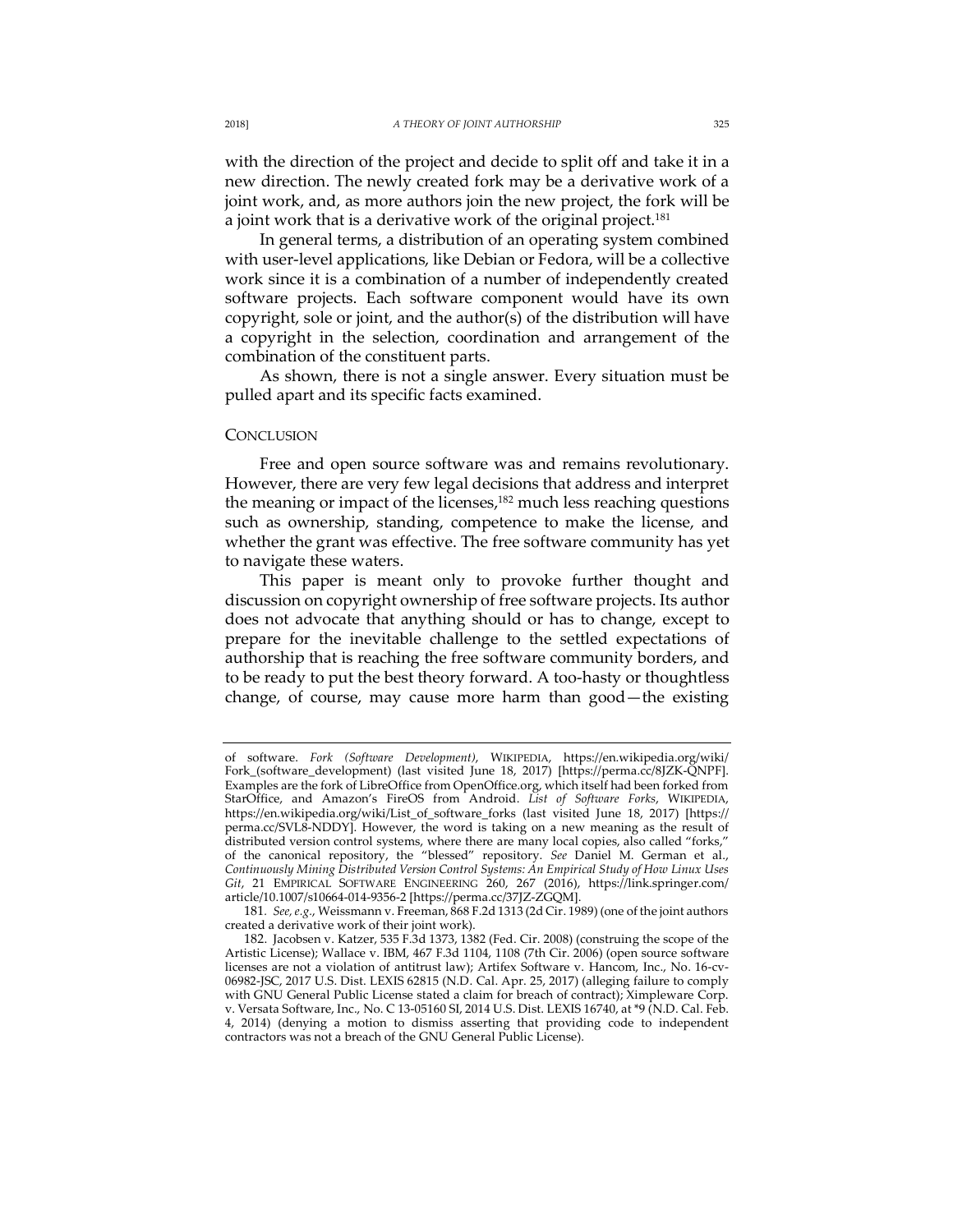model works quite well under many countries' laws, so nothing should change without understanding how a nudge in one direction might have deleterious effect on the outcome, whether under a foreign legal regime or a ripple effect in the same legal system.

But it is time for free software advocates to critically evaluate the risks of the existing structures and assumptions and strategize how they will ensure the system survives. This paper suggests one way to embrace joint authorship with knowledge of its weaknesses. Or it might be too late for a change, the communal understanding is baked into the history and evolution of free software, so staying the course, as rocky as it may be, is the best way forward. There may be a third, or a fourth, option no one has yet proposed. Whatever the result, the conversation should start.